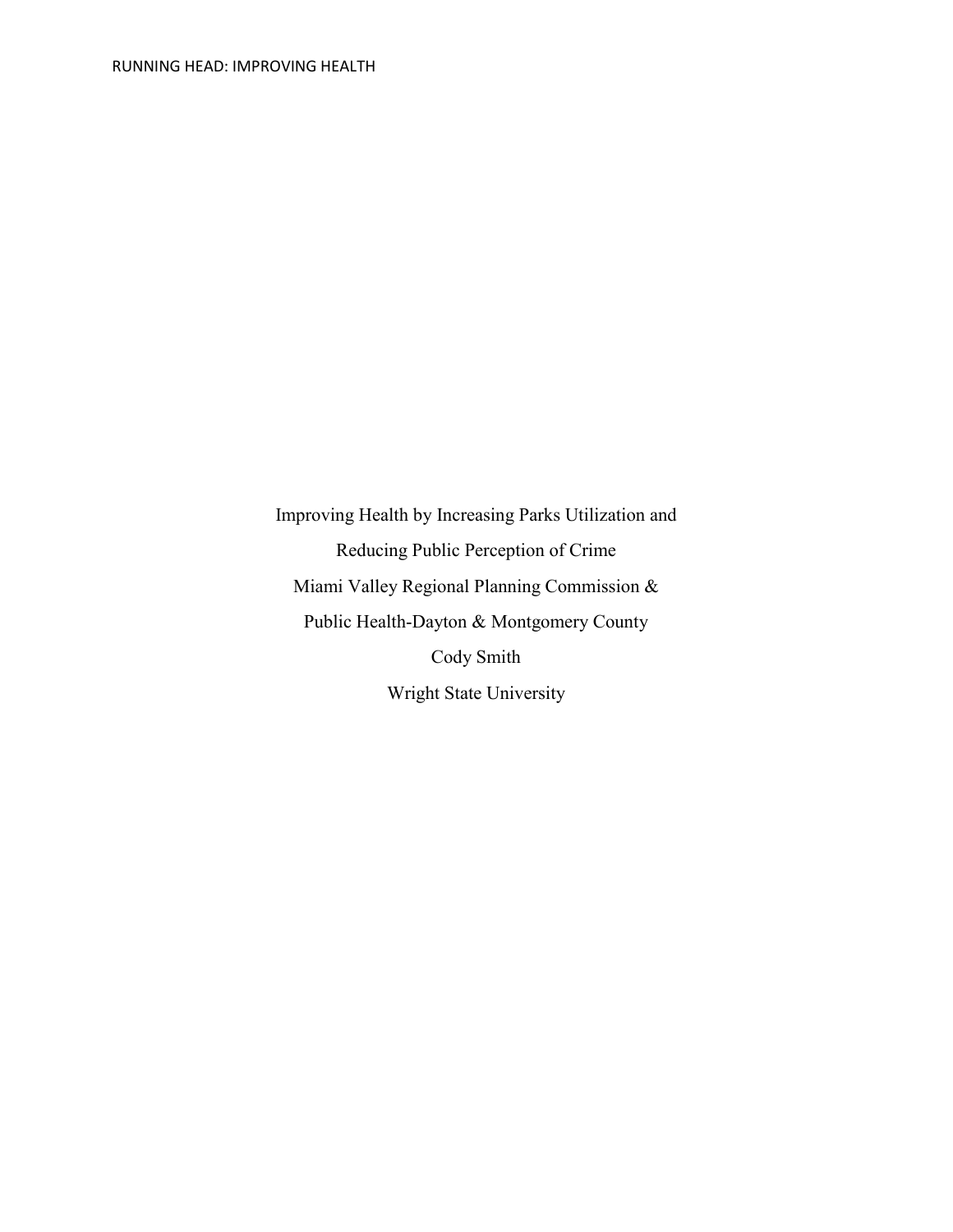# **Table of Contents**

| Increasing Parks Utilization and Decreasing Public Perception of Crime: A Review of the |
|-----------------------------------------------------------------------------------------|
|                                                                                         |
|                                                                                         |
|                                                                                         |
|                                                                                         |
|                                                                                         |
|                                                                                         |
|                                                                                         |
| Strategies in Community-Oriented Policing and Community Outreach25                      |
| Citizen Contact Patrols and Community Problem-Solving Meetings25                        |
|                                                                                         |
|                                                                                         |
|                                                                                         |
|                                                                                         |
|                                                                                         |
|                                                                                         |
|                                                                                         |
|                                                                                         |
|                                                                                         |
|                                                                                         |
|                                                                                         |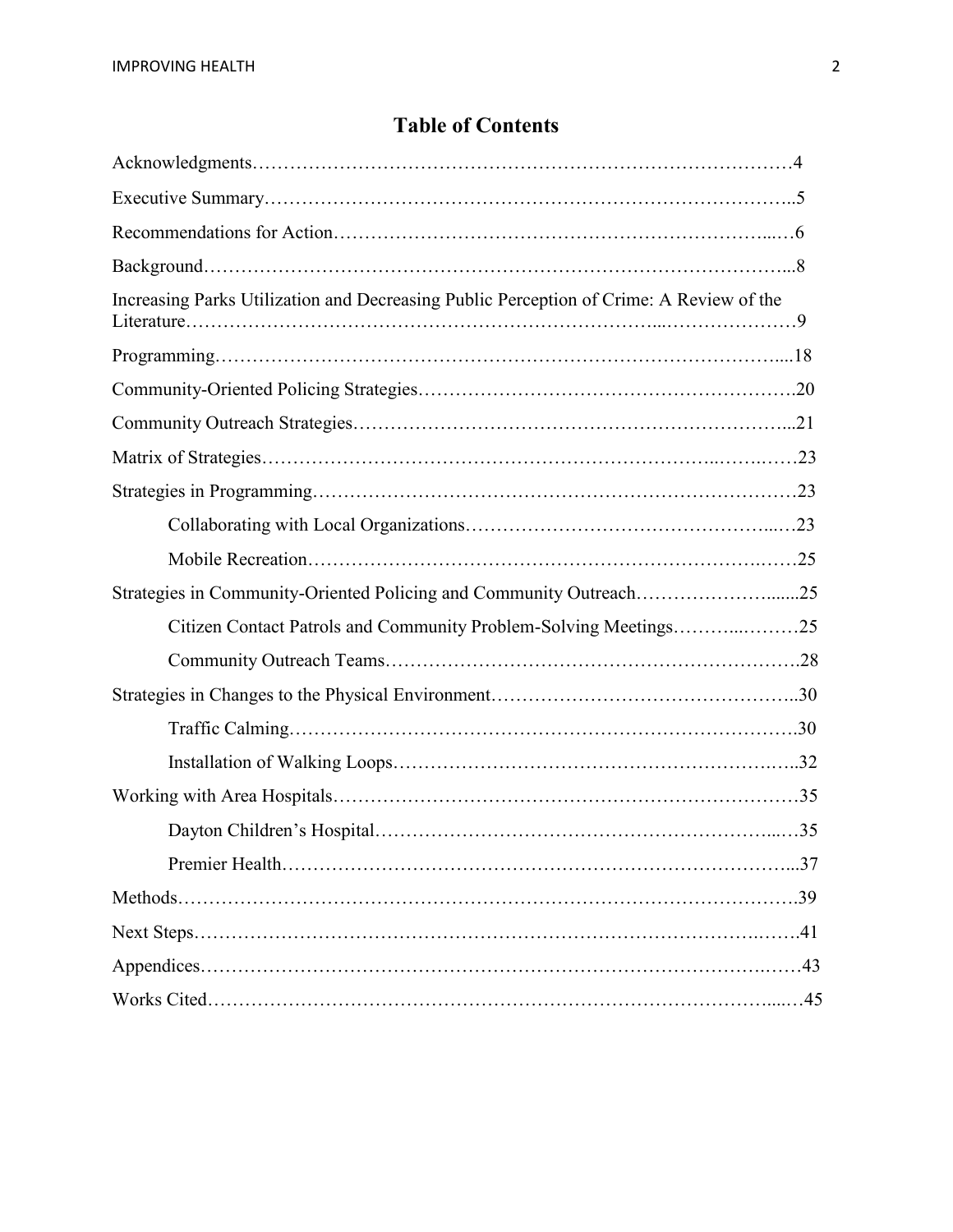# **Table of Figures**

| Image 3: Best-Practices                                             |  |
|---------------------------------------------------------------------|--|
| Image 4: Percent of Dayton Population Age 55 or Older by Zip code33 |  |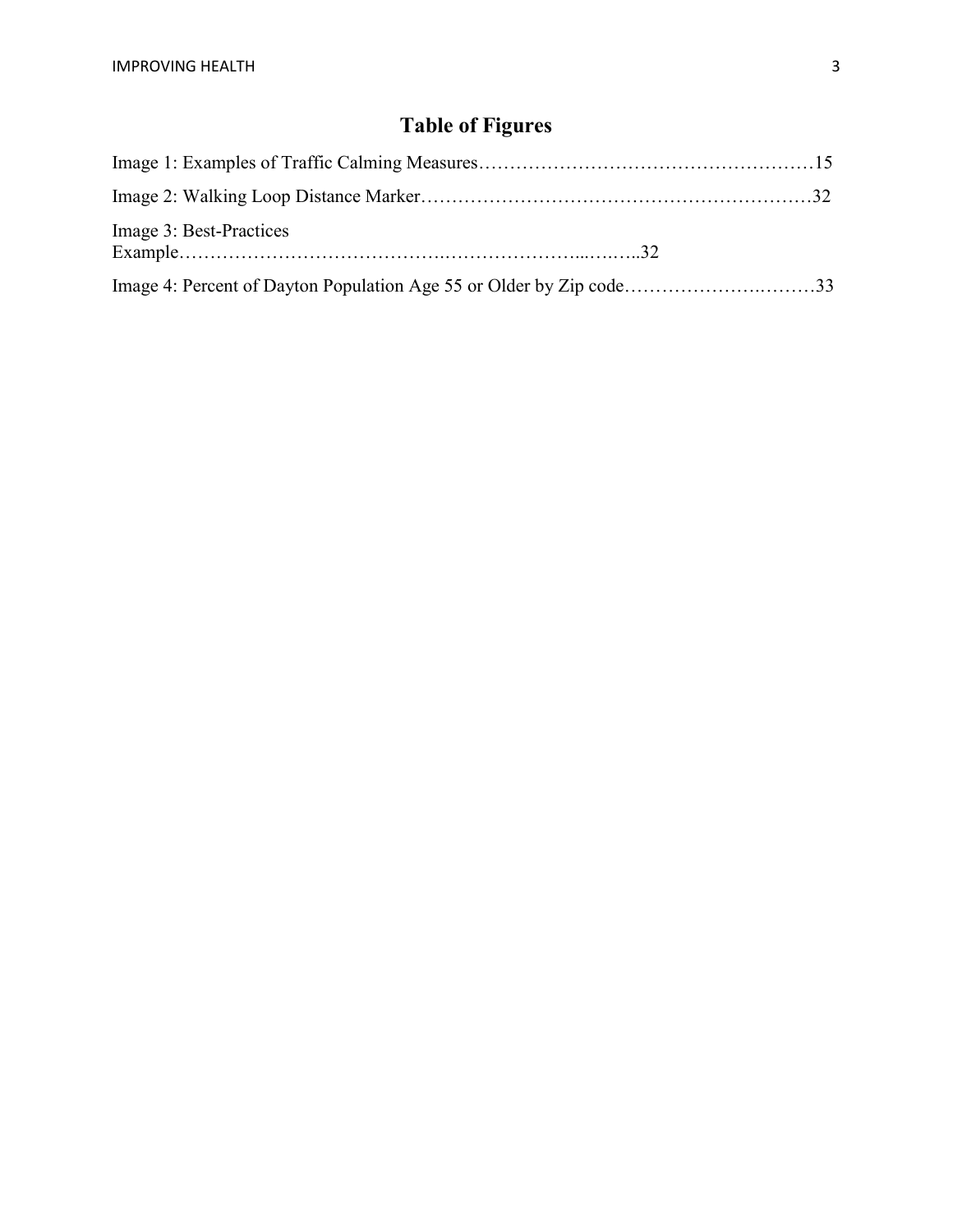# **Acknowledgements**

Cody would like to thank everyone that made this research process possible, including his friends, family and everyone who supported him through the research process. Cody would especially like to thank the following for their guidance and assistance in completing this report:

**Dawn Ebron-**Public Health-Dayton & Montgomery County

**Robert Harrison-**Public Health-Dayton & Montgomery County

**Matt Lindsay-**Miami Valley Regional Planning Commission

**Dr. Myron Levine-**Wright State University

**Abbey Rymarcyzk-**Dayton Children's Hospital

**Shaun Hamilton-**Premier Health

**City of Dayton Recreation and Youth Services Department**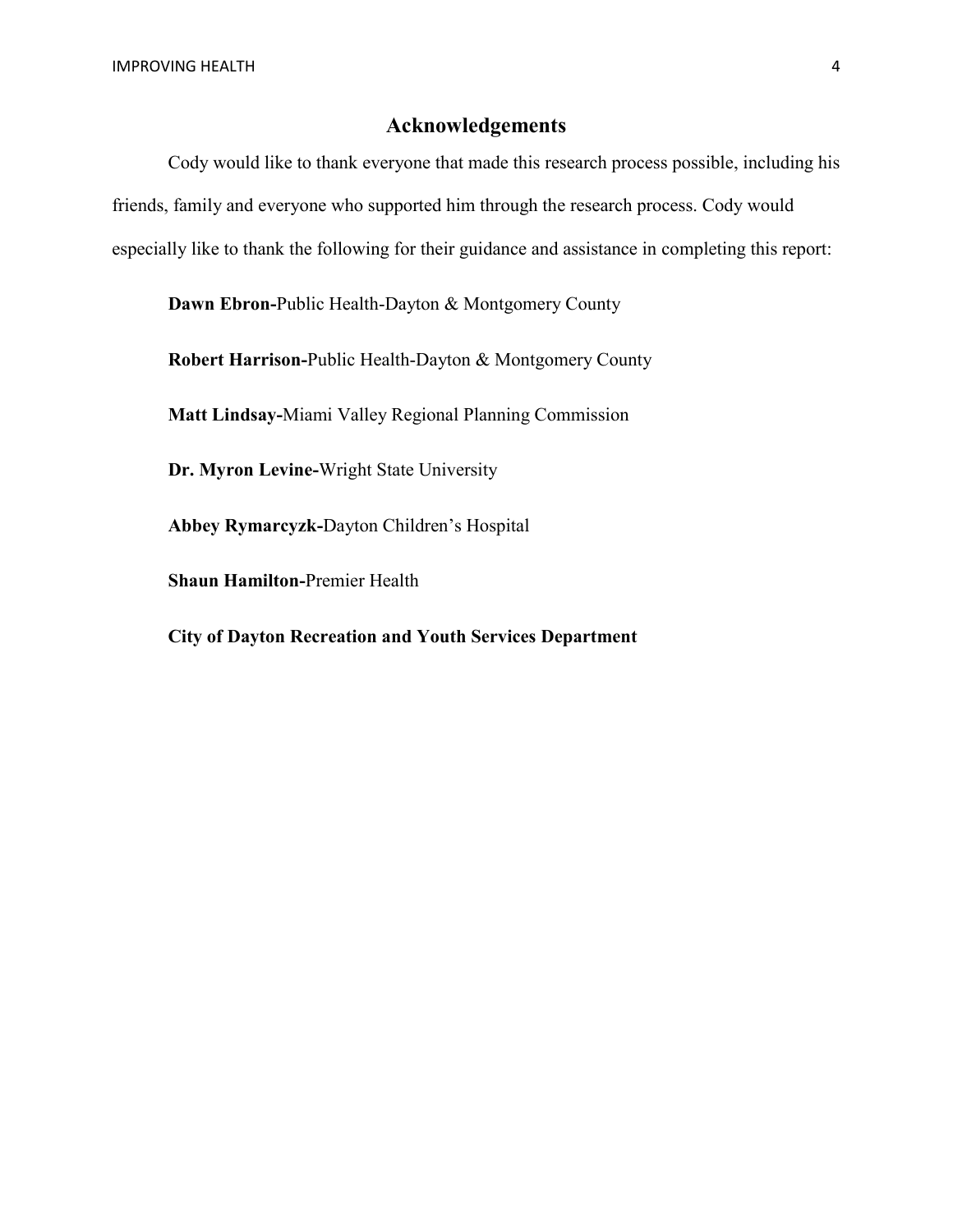#### **Executive Summary**

**Parks within the City of Dayton are, on average, 63% safer than the rest of the City of Dayton as a whole.** With this, we also know that the closer to a neighborhood park, the lesser the crime rate (Littlejohn, vii). In addition, there is a lack of utilization of parks, believed to be derived from a negative public perception of crime within parks among the public. In order to get people out in parks, this perception must be reversed and city parks seen as positive spaces.

**Park programming, community policing and outreach and park design must be focused on in order to elevate levels of physical activity within Dayton.** Park programming is often viewed as the most effective method of increasing parks utilization, and it makes sense. Citizens will be more motivated to get out to their neighborhood parks if there is an activity that themselves or their children want to participate in.

**Community members must have an active voice in implementing each recommendation contained within this report**. An underlying theme in every recommendation is that the community voice is a **must** have when determining how to best implement the following measures. If community members and stakeholders are not included and even sought out, any program or initiative implemented risks reducing its effectiveness, or even becoming useless in addressing the issue that is was implemented to address.

**A culture of physical activity must be cultivated**. With the technological boom that we are experiencing, it is easy to sit inside and play video games or browse Facebook. In order to maximize effectiveness of any strategies implemented, there must be a culture of physical activity and we must make every effort to enhance equitable access to physical activity opportunities Even more than that, we must make it easy to choose physical activity.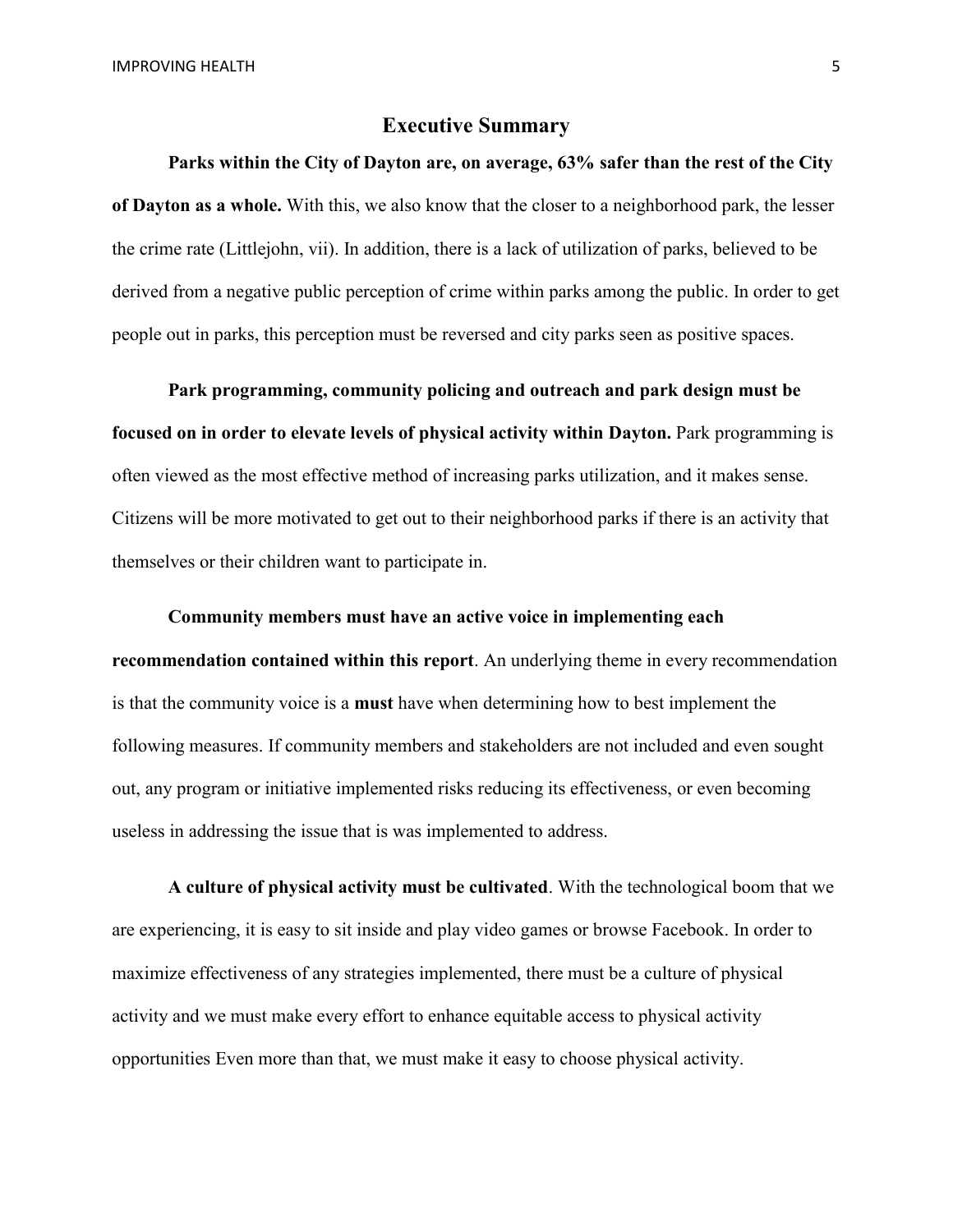#### **Recommendations for Action**

- 1. **Work with Dayton PD to implement a Community Engagement Task Force.** Once the task force has been formed, Community Engagement meetings should be scheduled in order to provide a mechanism to gauge community member's concerns. This mechanism should be utilized to gather public concerns on Dayton parks and work with community members to develop strategies to alleviate those fears. While Dayton Police do have a myriad of initiatives aimed at garnering public opinion, the creation of a task force specifically aimed at collecting citizen's concerns on crime and perceptions of crime will serve to better allow Dayton to address its problems with negative perceptions of crime. By staffing a task force with officers who volunteer for assignment to the task force, the officers will be engaged in their work and will make a positive impact on the communities that they are serving through the task force. In addition, the implementation of this mechanism will allow for a police-citizen dialogue specifically on safety within Dayton parks.
- 2. **Increase prevalence of walking loops in Dayton parks.** The term walking loops is generally used to describe a walking path or loop that becomes its own destination (for the purposes of walking, jogging, bike riding, etc.) within a park. According to a national study of parks done by Deborah Cohen, the availability of a walking loop can increase park utilization by up to 80% when compared with parks that do not have walking loops (Cohen, 2017). Walking loops generally are six feet or wider, and can often times follow the path around other park attractions such as a gymnasium or a set of baseball diamonds. They also should have markings for distances traveled, and should be in an area that is free of isolating features such as dense trees or shrubs so that large sight lines can be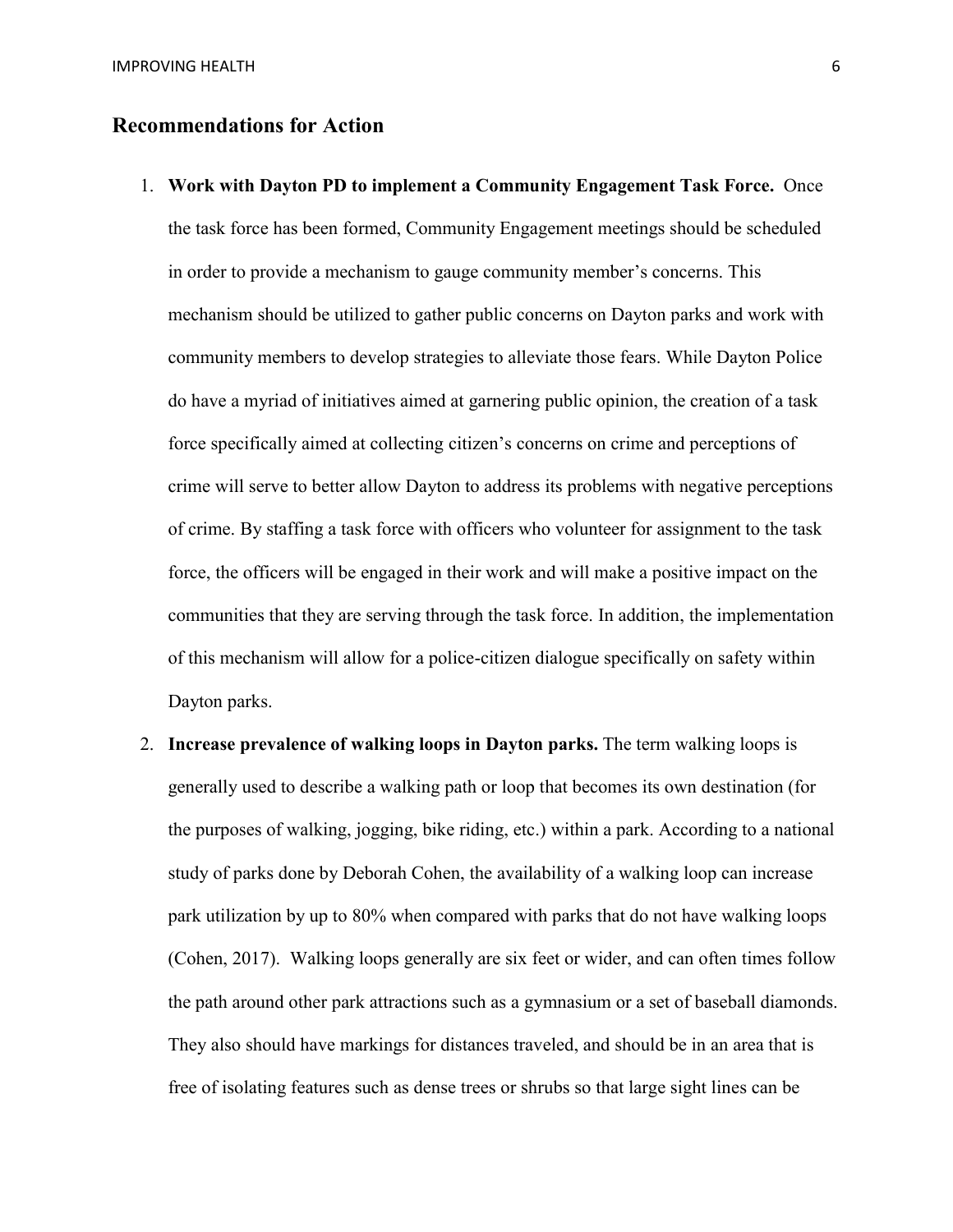IMPROVING HEALTH 7 NOTES AND THE RESERVE TO A 2 YO F RESERVE TO A 2 YO F RESERVE TO A 2 YO F RESERVE TO A 2 YO F RESERVE TO A 2 YO F RESERVE TO A 2 YO F RESERVE TO A 2 YO F RESERVE TO A 2 YO F RESERVE TO A 2 YO F RESERVE T

maintained. The benefits of walking loops are two-fold; first, they provide a specific destination for physical activity, and second, the development of walking loops will increase the number of park users, which contributes to feelings of public safety and decreases negative perceptions of crime.

3. **Collaborate with outside organizations to develop park programming.** It is no secret that parks with programming will attract more users than those that do not. It is also no secret that Dayton is a city rich in culture. Dayton should collaborate with the resources that are already here in Dayton to mobilize those organizations into neighborhood parks and to sponsor various activities (dance clinics, sports classes, Zumba, movie nights, etc.). Many of the neighborhood parks in Dayton do not have the recreation opportunities of the larger parks, such as pools, gymnasiums and sports fields, and therefore must increase availability of other opportunities, to enhance public perceptions of parks and get community members into their parks.

#### 4. **Enhance the ability of neighborhood associations to activate parks in their**

**neighborhoods.** Neighborhood associations are seen as the driving force behind many activities that get people out into their neighborhoods and their communities. While there are many active neighborhood associations in Dayton, many of them simply do not have the resources that they used to that they can use to activate their neighborhoods. Increasing the availability of resources to neighborhood associations in Dayton will allow them the ability to bring back some of the events that have been shuttered in the past due to a lack of resources during the recession. Events like block parties and family festivals are effective in getting people active in their neighborhoods are not only effective in Dayton, but have been shown to be effective in other places as well, such as Minneapolis,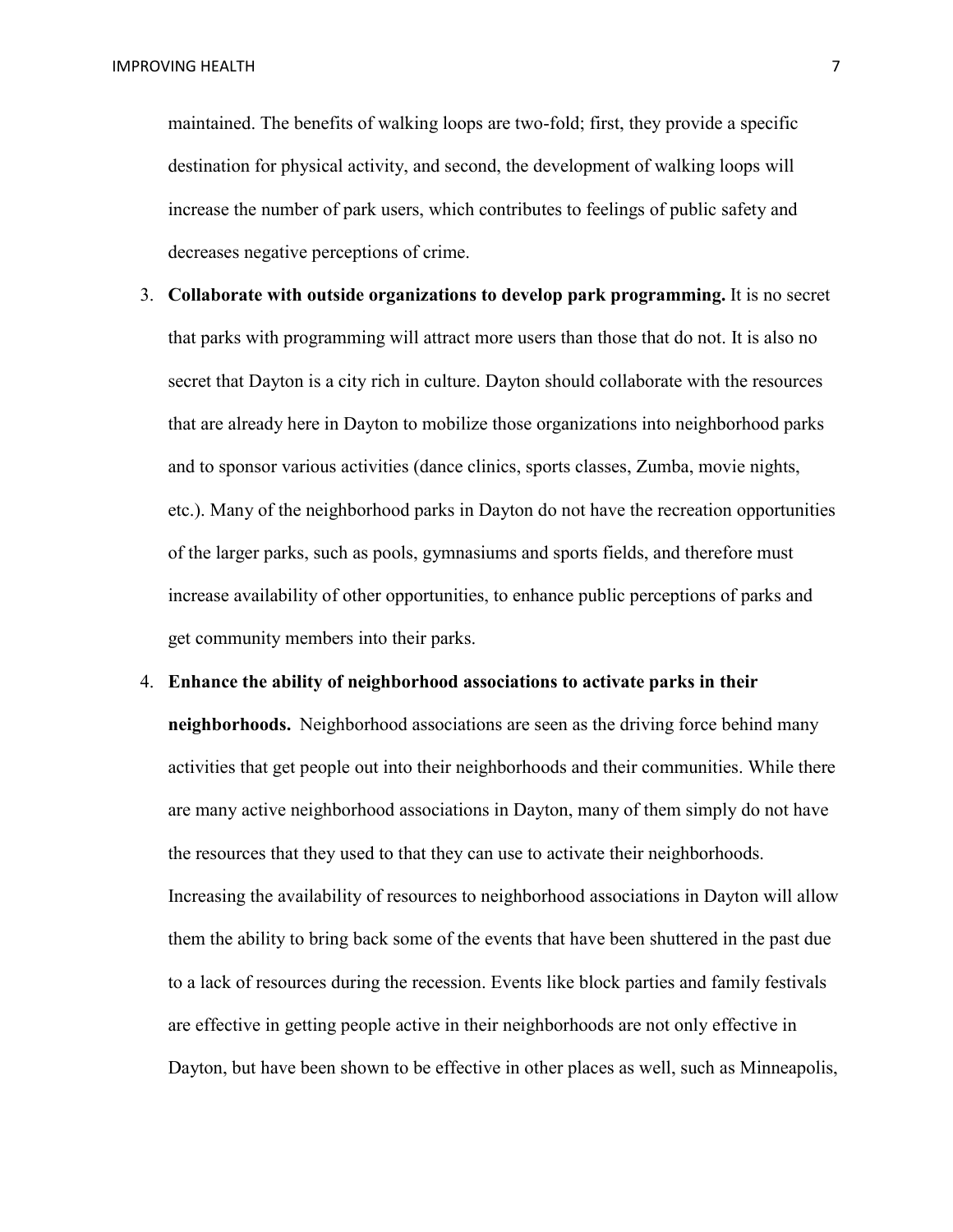Minnesota with the StreetReach Program that was successful in mobilizing people into their parks through the use of volunteers to enhance awareness of community events. If you have additional questions, please contact Cody at smith.1739@wright.edu

## **Background**

The Miami Valley Regional Planning Commission (MVRPC) has teamed with Public Health-Dayton and Montgomery County (PHDMC), as well as enlisted the help of a consultant that is currently a Master of Public Administration student at Wright State University, to develop a matrix of evidence-based strategies for decreasing negative public perceptions of crime in parks and the areas surrounding neighborhood parks, as well as increasing park utilization. MVRPC and PHDMC are studying strategies to reduce negative public perceptions of crime, as they believe that these negative perceptions are a hindrance to park usage and in turn, resident's activity levels.

Under Goal 1 of PHDMC's Community Health Improvement Plan (CHIP), PHDMC's key measure for this study is to increase the percent of adults who reported doing any physical activity/exercise during the past 30 days (other than at work) by 10% (PHDMC, 2017). MVRPC and PHDMC are exploring strategies to increase park utilization as a part of the CHIP and believe that developing a matrix of best-practices will assist in achieving this goal.

This project builds off of a study done previously by Jeff Littlejohn assessing crime rates within the City of Dayton and its parks. This findings of these studies are primarily applied to the West Dayton, Jefferson Township and Trotwood portions of the Dayton region.

The research focuses on strategies that have been implemented in other metropolitan areas to understand the research designs used, the goals of the strategies, and the outcomes taken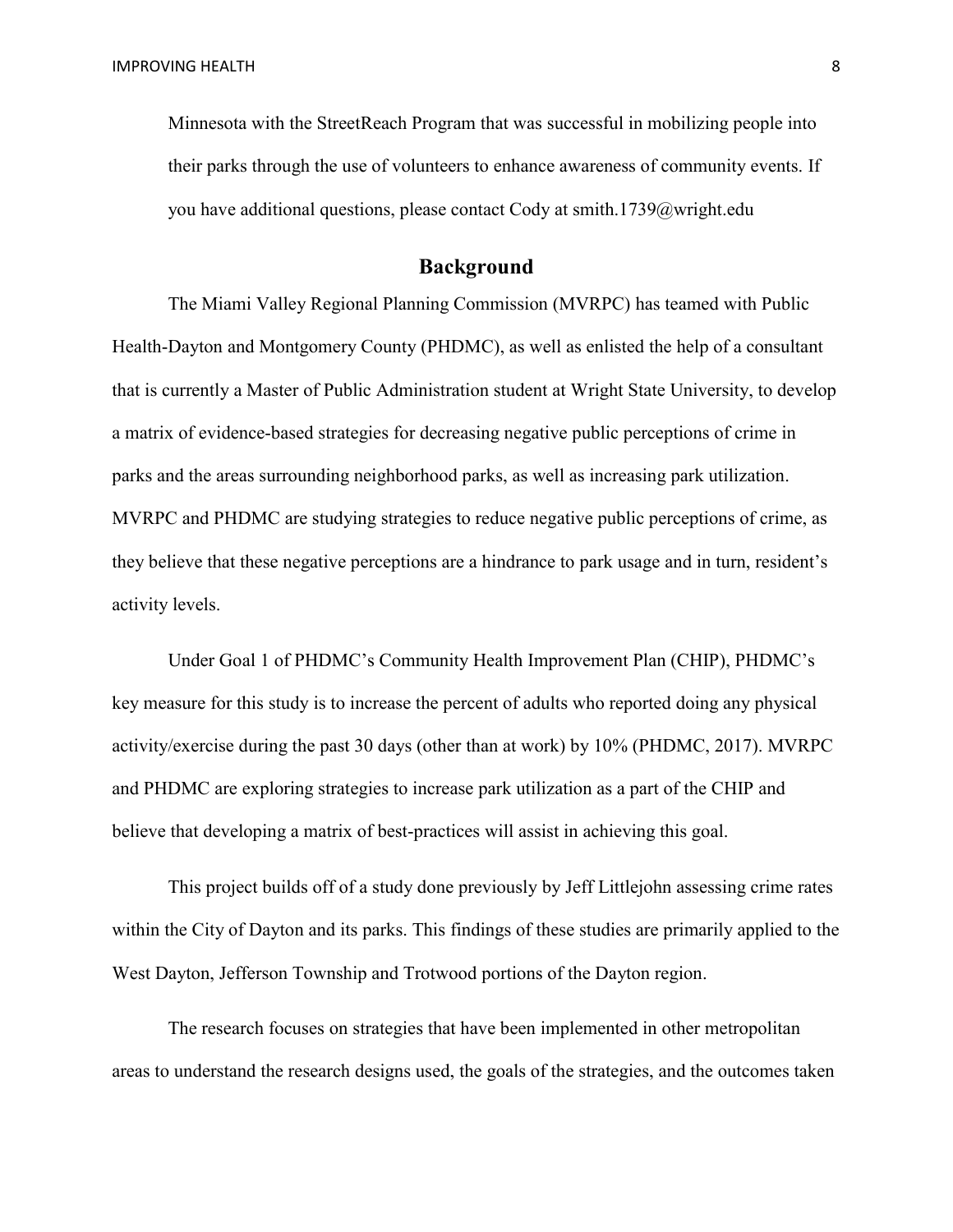from them in order to determine what best-practices can be successfully implemented within the City of Dayton. The Littlejohn study presented evidence that crime data in parks within Dayton is below crime levels for the City of Dayton as a whole (Littlejohn, vii), with the exception of Wesleyan Metro park. This study utilizes a combination of research done on best-practices and their implementation on a nationwide scale, and interviews with City of Dayton officials to develop a matrix of strategies for possible implementation within the City of Dayton. Upon completion of the matrix of strategies, interviews will be conducted with key City personnel to determine how to best implement the strategies in Dayton, as well as work to overcome any barriers to implementation that may exist. The initial research design used for this project focused on strategies to reduce negative public perceptions of crime in parks; however, during the course of gathering information on this topic it was concluded that some strategies may not be applicable for implementation in the parks themselves (such as traffic calming initiatives), but can still be effective in reducing fear of crime in parks and increasing parks utilization. The overarching goal of this project is to develop strategies that will increase the number of people participating in physical activity opportunities within the City of Dayton. Perceptions of crime, rather than actual crime rates, both within and around neighborhood parks is believed to be a large reason why parks are underutilized in Dayton and is therefore why perceptions of crime are the focus of this project. This project is developed from the perspective that increasing parks utilization and increasing the number of positive figures in the parks is one of the keys to reducing the negative perceptions of crime in and around parks, and is why strategies to increase parks utilization is another main focus of this project.

# **Increasing Park Utilization and Decreasing Public Perception of Crime: A Review of the Literature**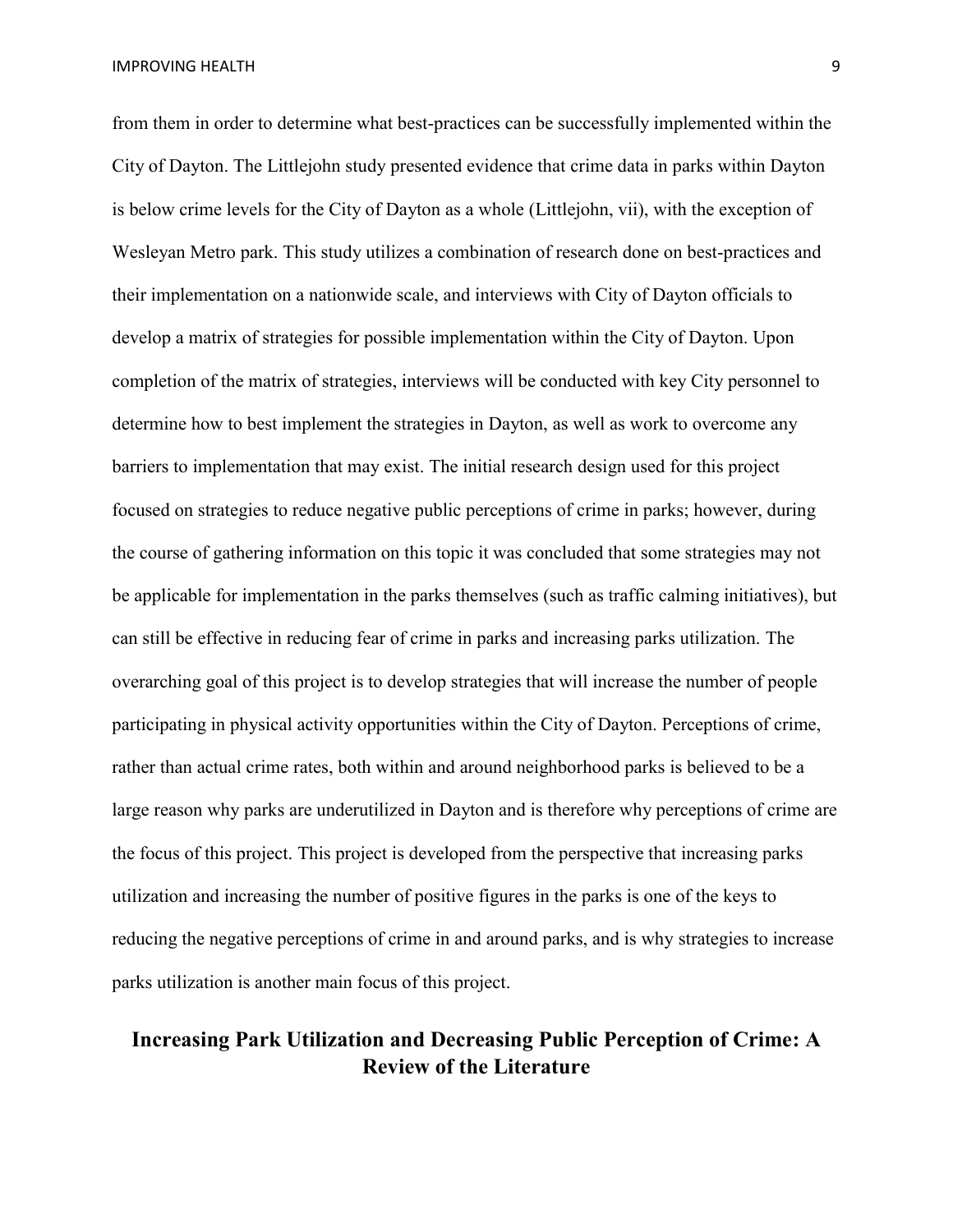The research contained within this report will focus on three main topic areas, which are as follows:

- Effects of Park Design on Reducing Fear of Crime and Increasing Parks Utilization
- Programming
- Community-Oriented Policing and Outreach Strategies

Effects of Design is primarily concerned with the physical aspects of parks and routes to parks within a community. The park environment itself can be a hindrance to park usage if there are many isolated areas of a park, if lighting is not adequate, or if the environment does not create a sense of security among its patrons (Project for Public Spaces 2008). Equally as important to the design of the park itself, is the design of the pathways and walkways patrons have available to them in order to get to their neighborhood parks. If these routes are viewed as unsafe then community members will not utilize their parks, no matter the quality of the parks themselves (National Recreation and Parks Association 2014).

Programming is also vital in enhancing park utilization. Without targeted and relevant programming within parks, utilization and attendance suffers (Roberts 3). The Summer Night Lights program in Los Angeles has been successful in engaging over 700,000 community members throughout 32 of its parks across the summer of 2016 by keeping parks open later, and by developing and implementing programming geared toward each park's target audience (GRYD Foundation 2016).

Community-Oriented Policing strategies are utilized to increase citizen participation in the policing of their communities and to enhance the citizen/law enforcement relationship as a means to reduce public perceptions of crime. Perception of crime is an extremely important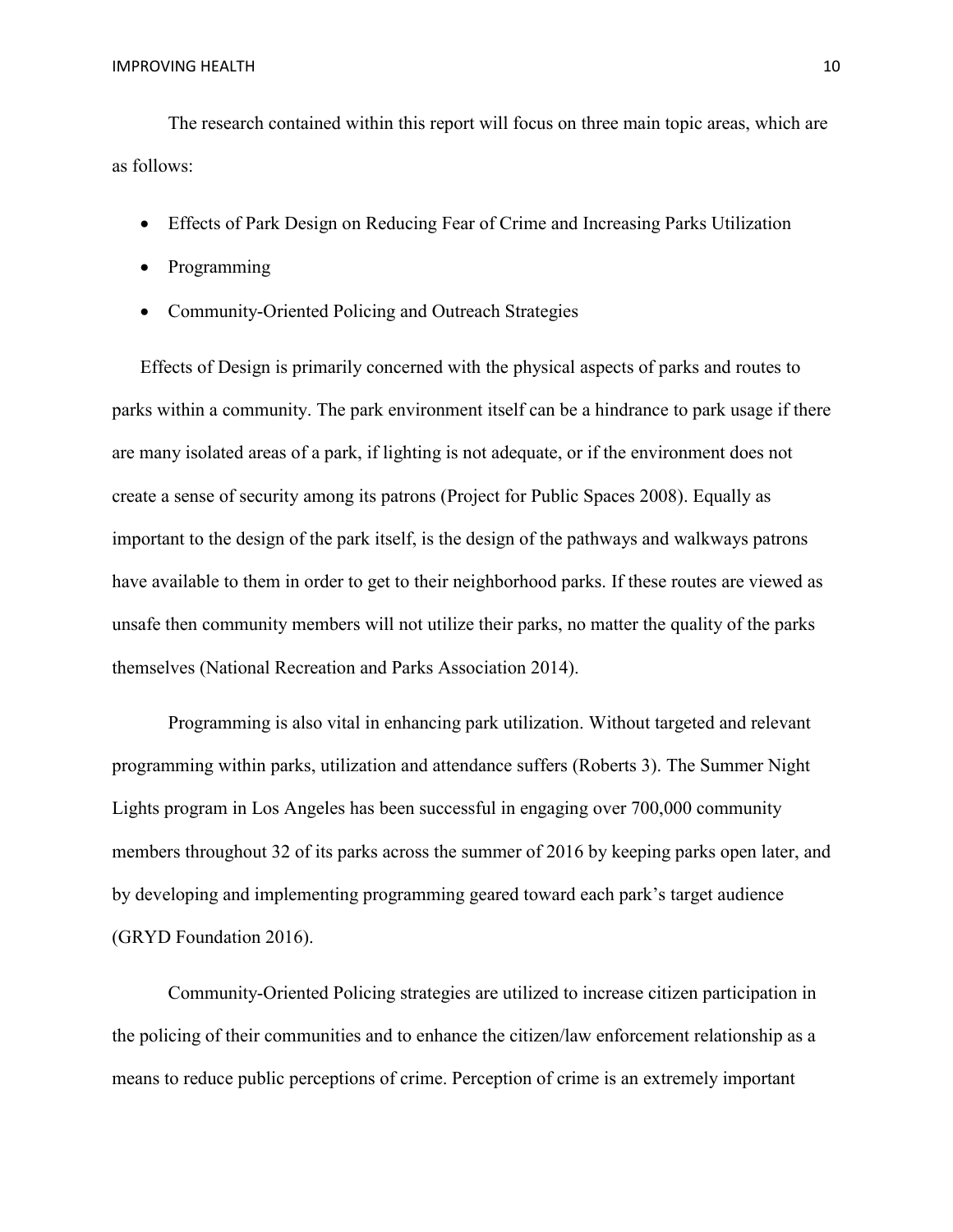"quality of life" issue that must be addressed in order to increase park utilization and to bring community members out into their respective neighborhoods (Cordner 1).

Community Outreach initiatives are also designed to reduce public perceptions of crime through enhancing community cohesion and, in one example, recruiting volunteers to enhance awareness among community members of events taking place in their neighborhoods through door to door interaction. In addition, the StreetReach initiative placed volunteers in public parks to enhance perceptions of safety by providing a visible adult presence (Minneapolis Dept. of Health and Family Support 1).

#### **Effects of Park Improvements and Design on Perceptions of Crime**

Park design and improvements that can be made to the physical structures of a park to reduce public perception of crime and increase feelings of safety in neighborhood parks are thematic topics that this study is tasked with analyzing in order to reduce negative perceptions of crime and increase utilization of Dayton park facilities. Littlejohn's study touches upon the idea of problems with a park's "built environment"(Littlejohn 8), defined as having one or more of the following; narrow pedestrian walkways, dense shrubs, secluded and unmonitored pedestrian routes, inadequate lighting, graffiti, and/or a lack of surveillance (National Recreation and Parks Association 5). Even though crime rates within the City of Dayton parks are 63% below the overall crime trend for the City of Dayton, if a park is falsely perceived as unsafe due its features or other factors, utilization can be negatively impacted (Littlejohn vii).

# **Factors that Contribute to High-Risk Environments**

In relation to the brief by the National Recreation and Parks Association, the Toronto, Canada Department of Parks and Recreation has found that there are many qualities that park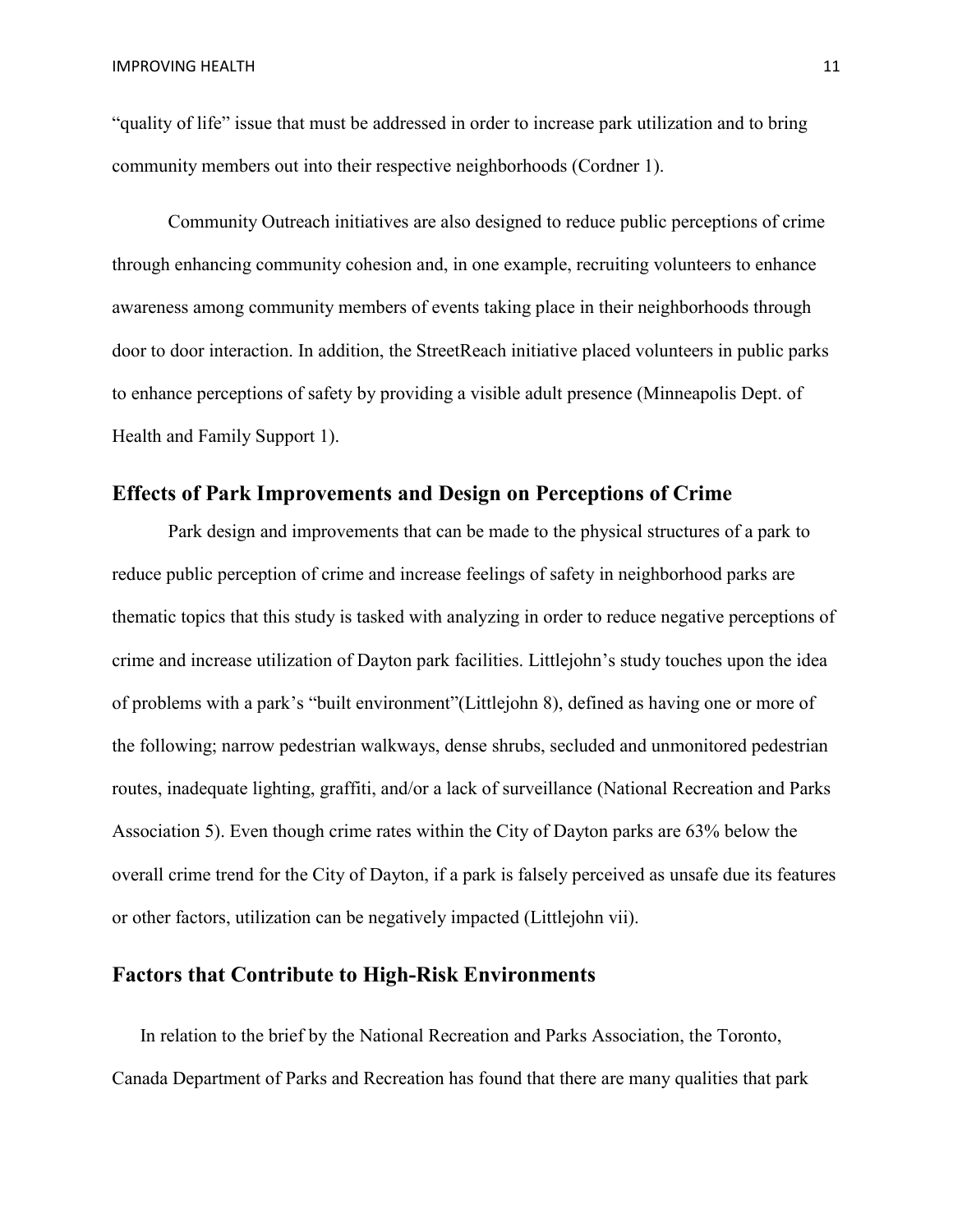users associate with what are described as "high-risk" environments, which include but are not limited to the following (Project for Safe Spaces 2008);

- Poor Lighting-Lighting can be the largest factor in improving many of the following factors to increase park utilization. While not the only solution to making parks safer and increasing usage, lighting should be one of the first strategies considered.
- Isolation-Areas of parks where crime can take place unseen.
- Poor Visibility- The ability of patron to see other park users, or other people in the area of the park. Perceptions of safety improve greatly if people can see around and ahead of them, as well as being able to see other people.
- No Access to Help- Patrons can be discouraged from using park facilities if they view that they cannot obtain help, should they need it. This can be alleviated through the installation of telephones, lighted emergency pillars, improvements to cell service or increasing park staff with access to help.
- Poor Maintenance-If park structures are dilapidated, in need of repair, or have graffiti covering them, park users avoid these areas of the park and may avoid parks all together. Ensuring that grass is cut properly, shrubs are trimmed and all facilities are maintained enhances patron's sense of being in a safe area.
- Presence of "undesirables"-The presence of drugs, alcohol, gangs, violent groups, or other undesirable characters within parks and park facilities
- Legibility-Ease of navigation within a given area. How easy it is to organize the parts of a park into a recognizable and easy to understand pattern.

# **Increasing Walkability to Parks**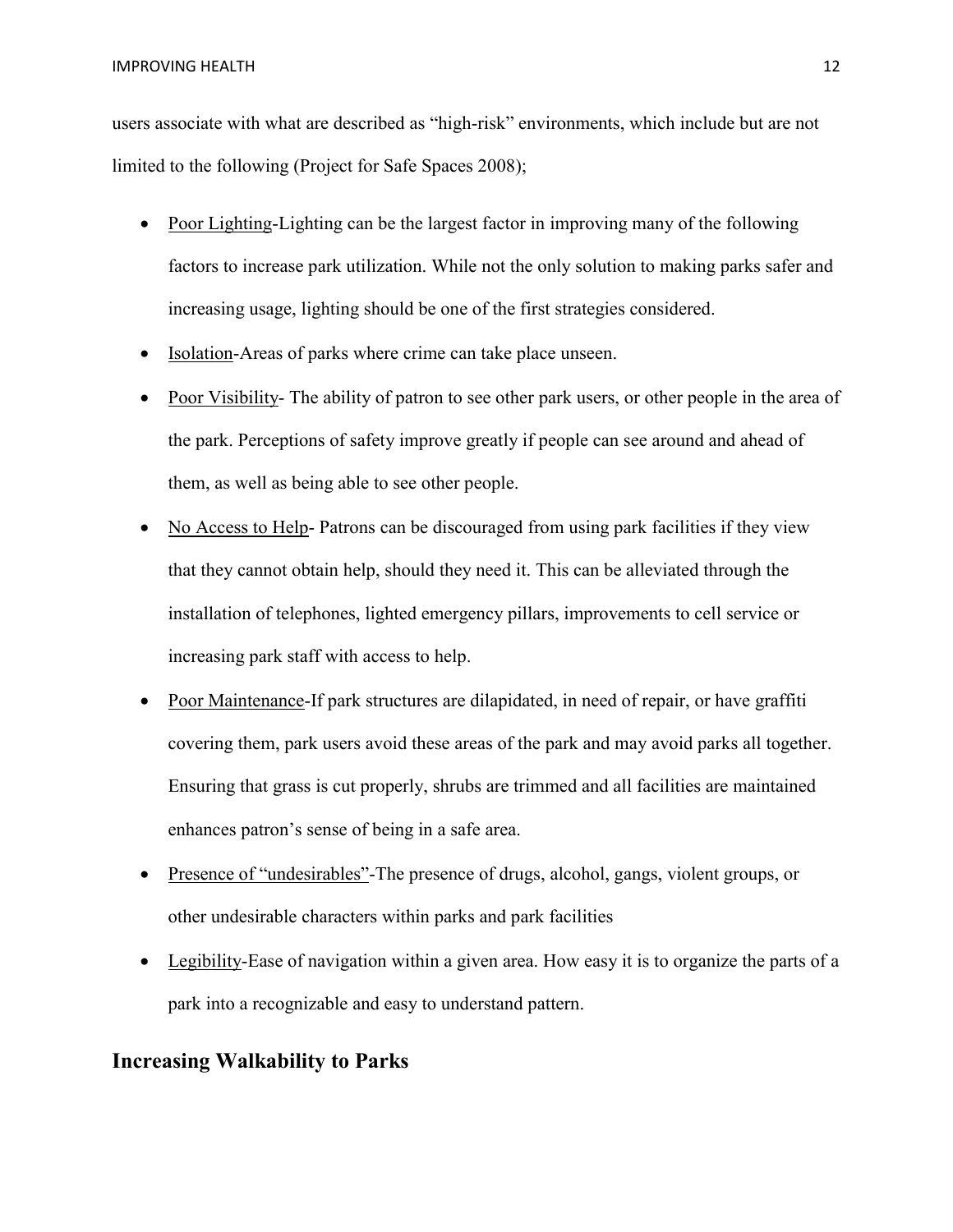The National Recreation and Parks Association published a study on how increasing walkability to parks increases park utilization by increasing safety on the routes that community members take to neighborhood parks. The NRPA identified 5 characteristics that increase walkability to parks (National Recreation and Parks Association 2014):

- Convenience: Walking to a neighborhood park should take no longer than 10 minutes, or be within  $\frac{1}{2}$  mile from the targeted residents.
- Comfort: The paths and sidewalks leading to parks must be clean, well-maintained and be visually pleasing. The walking paths leading to parks should invite citizens in and encourage them to be active through their visual characteristics.
- Safety: Perceived safety is key here. While organizers and officials may understand that a route is safe, if the community has negative perceptions, the route will not be utilized; therefore routes must include physical barriers to traffic and be free of personal security concerns.
- Access and Design: Citizens must have multiple access points to parks. If a park is located in the center of a neighborhood, but only has an entrance along the north end, it may be viable that only those residents will utilize the parks. Every effort must be made to ensure equitable access for all community members. In addition, proper signage, landmark and distance markers all play a large part in perception of a safe route to a park.
- The Park: A park must offer infrastructure and programming relevant to the citizens in which it is intending to serve. If a park is located in an older, established neighborhood, there must be programming that will be of interest to an older population. On the other hand, if the park is located next to the local high school, park utilization may benefit more from a pool, basketball courts, or baseball diamonds.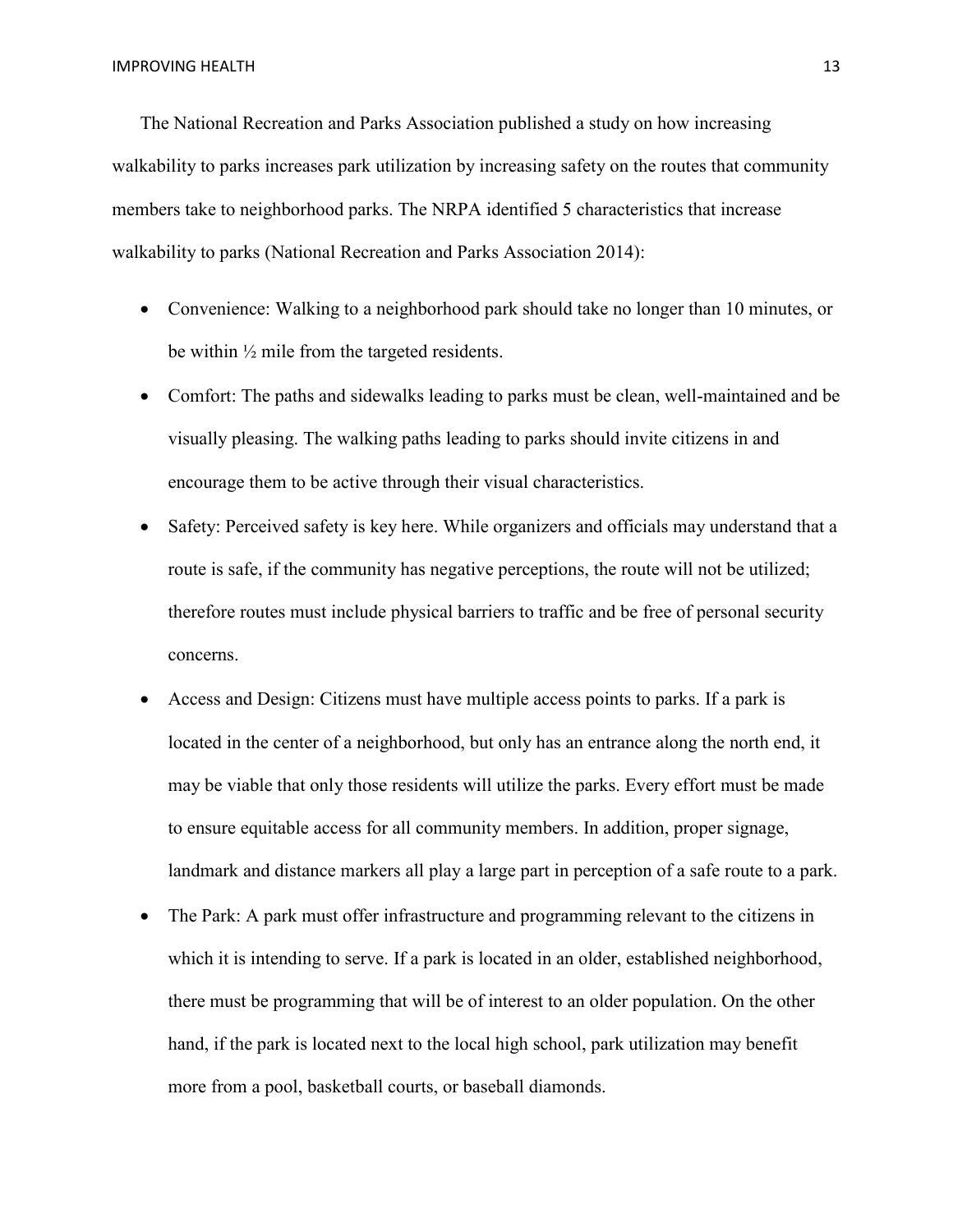In developing their Pedestrian Plan, tasked with enhancing pedestrian's ability to utilize the cities' infrastructure, the City of Chicago has identified their primary concerns regarding implementing pedestrian safety strategies as follows:

# **Traffic Calming**

Traffic calming initiatives are an important aspect to consider when looking at pedestrian safety and walkability to neighborhood parks. Neighborhood streets are designed so that they accommodate both vehicle and pedestrian traffic; however, if too large of an emphasis is placed on vehicle traffic, it can lead to decreased perceptions of safety among neighborhood, as well as decreasing ability to use the street for walking, biking, and playing (Community Transportation Plan 8).

Keeping in mind the fiscal constraints on implementing these strategies, the following section will only review traffic calming devices deemed "low cost" by the City of Chicago Department of Transportation (Chicago Department of Transportation 2012). Please refer to Image 1 below for examples of these mechanisms.

- Marked Crosswalks: High-visibility areas where traffic expects there to be pedestrians crossing the roadways
- In-Road State Law Stop for Pedestrian signs: Create awareness to drivers of pedestrian's right of way in high traffic areas
- Pedestrian Count-Down timers: Provide pedestrians with an amount of time to safely cross the roadway. Retrofitting existing signage with timers is based off of presence of "at-risk" populations (children, elderly, people with disabilities)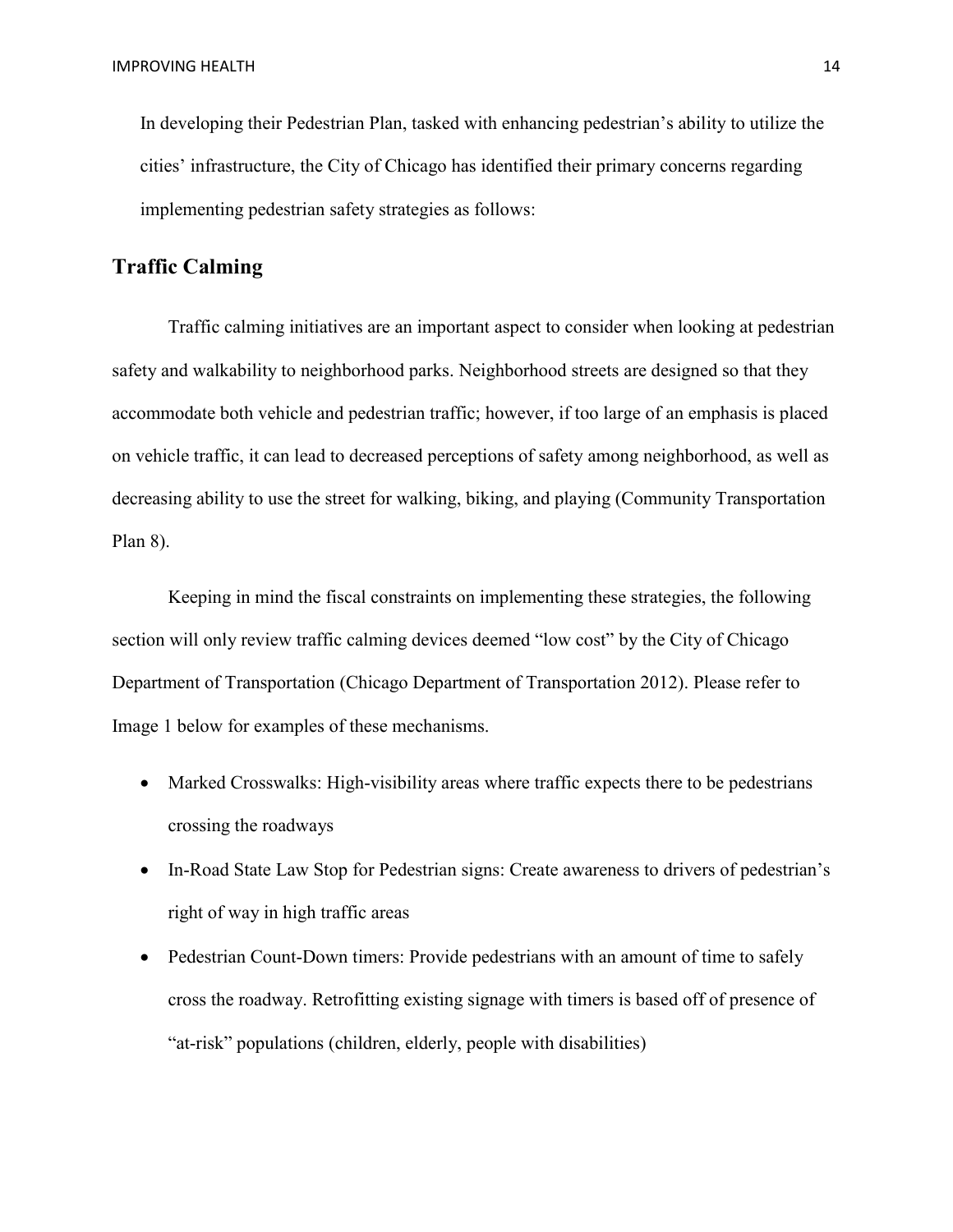- Leading Pedestrian Intervals: Walk signals are turned on 3 seconds before a green light for traffic is given. This allows pedestrians a head start into intersections, and eliminates pedestrians and vehicle traffic competing for space on roadways.
- Lagging Left Turns: Hold vehicles turning left until vehicles traveling straight through an intersection have traveled through. Allowing pedestrians to cross while straight bound traffic goes through the intersection again eliminates traffic and pedestrians competing for the roadway.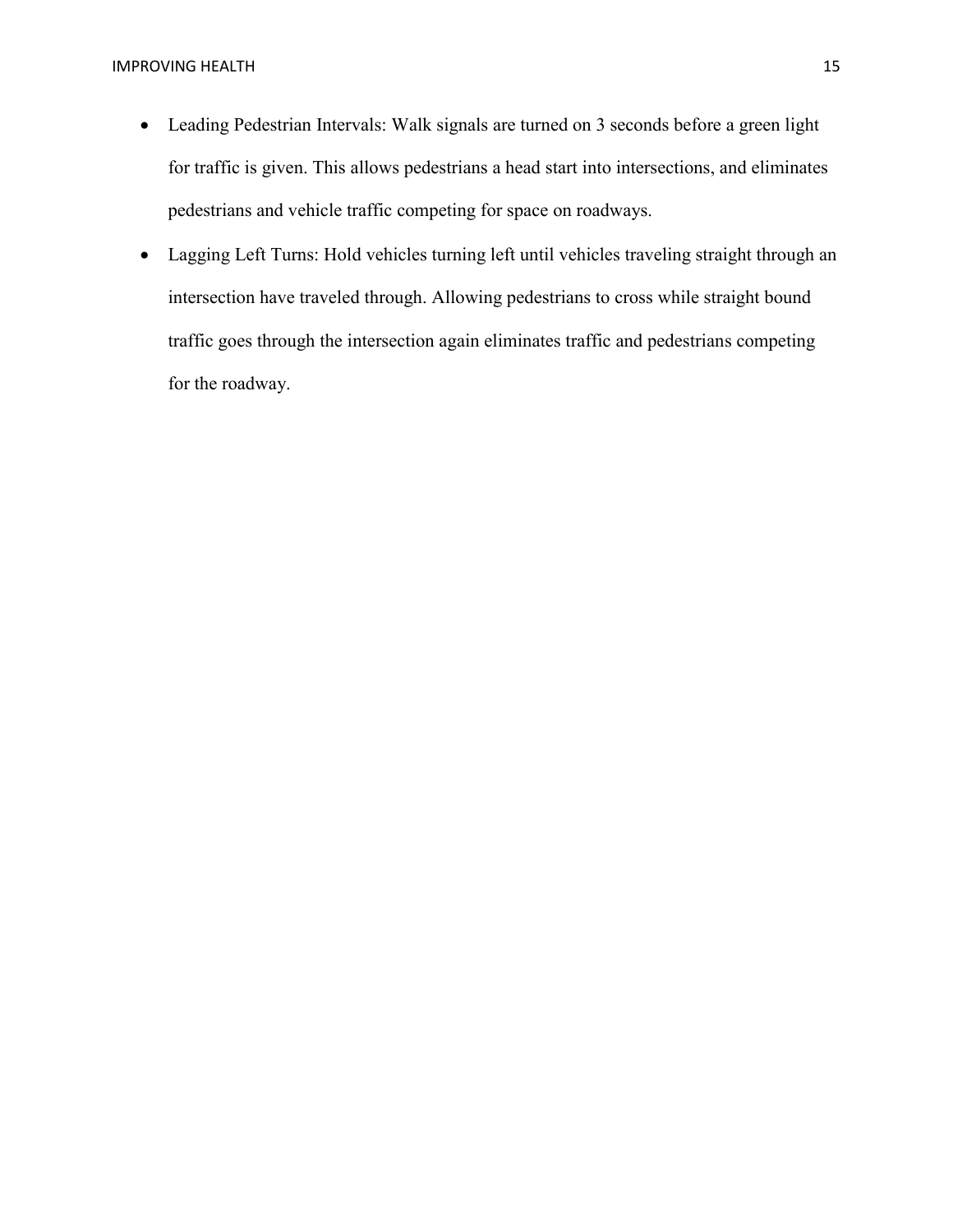| Marked Crosswalk                            | Source: Counseloroffices.net                                                          |
|---------------------------------------------|---------------------------------------------------------------------------------------|
| In-Road State Law Stop for Pedestrian signs | <b>STATE</b><br>.AW<br>STOF<br>FOR<br><b>WITHIN</b><br>Source: michaelmorgenstern.com |
| Pedestrian Count-Down timers                | Source: Columbian.com                                                                 |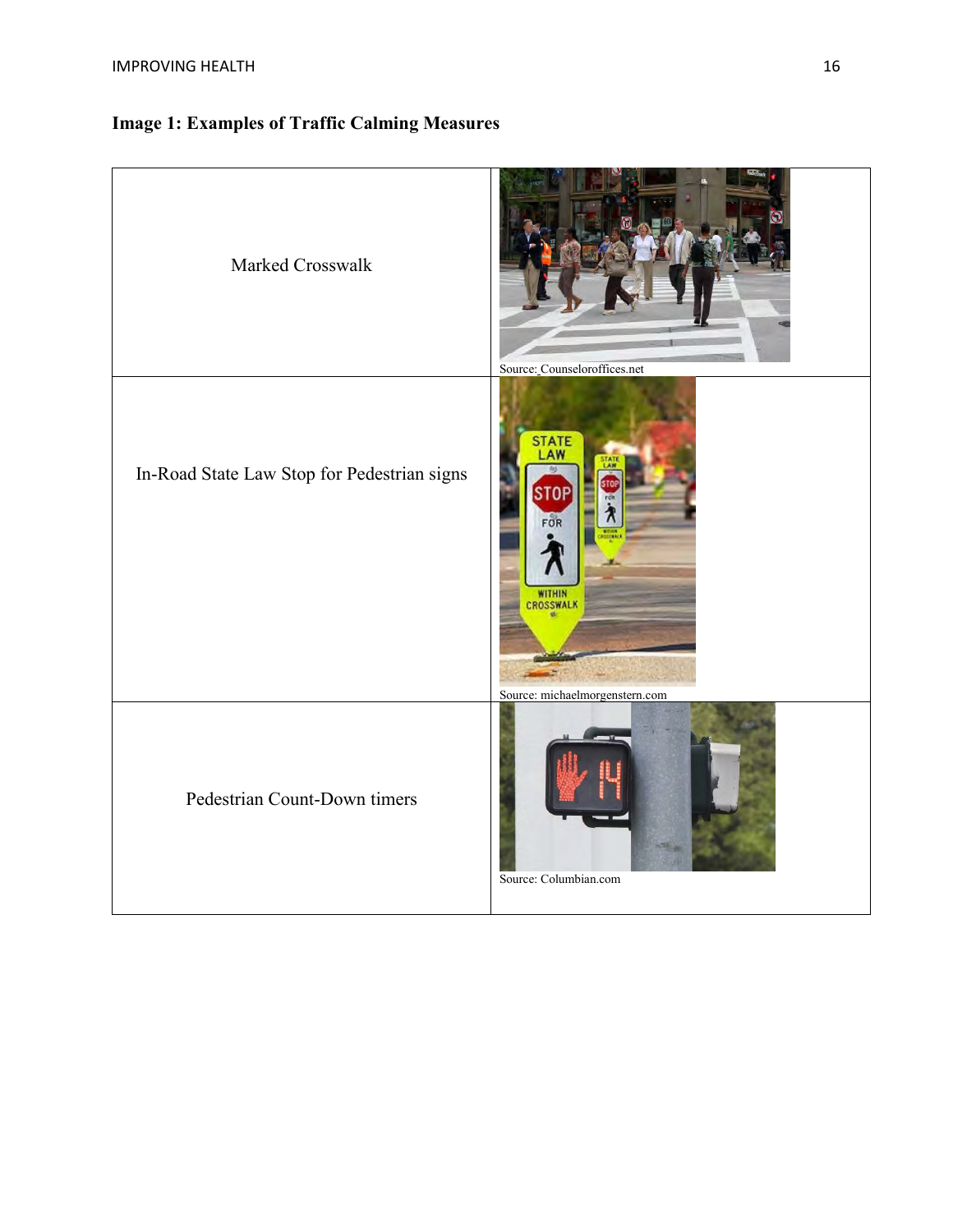#### **Safety Zones**

Chicago implemented Safety Zones, similar in application to School Safety Zones, in areas that were at least 1/8 mile from parks. These Safety Zones were primarily constructed through the use of traffic calming tools and speed enforcement initiatives. The funding generated through speed enforcement are then utilized to expand the Safety Zones to other parks, starting first with those deemed most high risk (Chicago Department of Transportation 2012).

# **Funding Mechanisms for Traffic Calming Initiatives**

While implementing their strategy, Chicago began by incorporating pedestrian safety into any applicable public works projects. The Pedestrian Plan puts forth that "Any project being designed in the public way, from a street being resurfaced to the rehab of a train station, should be reviewed to ensure that pedestrian safety and accessibility improvements are included (Chicago Department of Transportation 2012)." Additionally, the City of Chicago realigned their criteria for distribution of transportation and infrastructure funds to include "pedestrian safety and operations" and the "condition of pedestrian facilities", which allows project funding to be allocated not only on the basis of repairs necessary, but also on making it easier for citizens to utilize infrastructure as a part of a healthy and active lifestyle. Finally, the City is utilizing proceeds from the introduction of automated speed enforcement to fund pedestrian safety projects.

# **Utilizing Lighting to Keep Parks Open Later**

The National Recreation and Parks Association published a brief on Creating Safe Park Environments, with three case studies covering three diverse approaches to this issue. The City of Los Angeles developed the Summer Night Lights Program, aimed at increasing park traffic by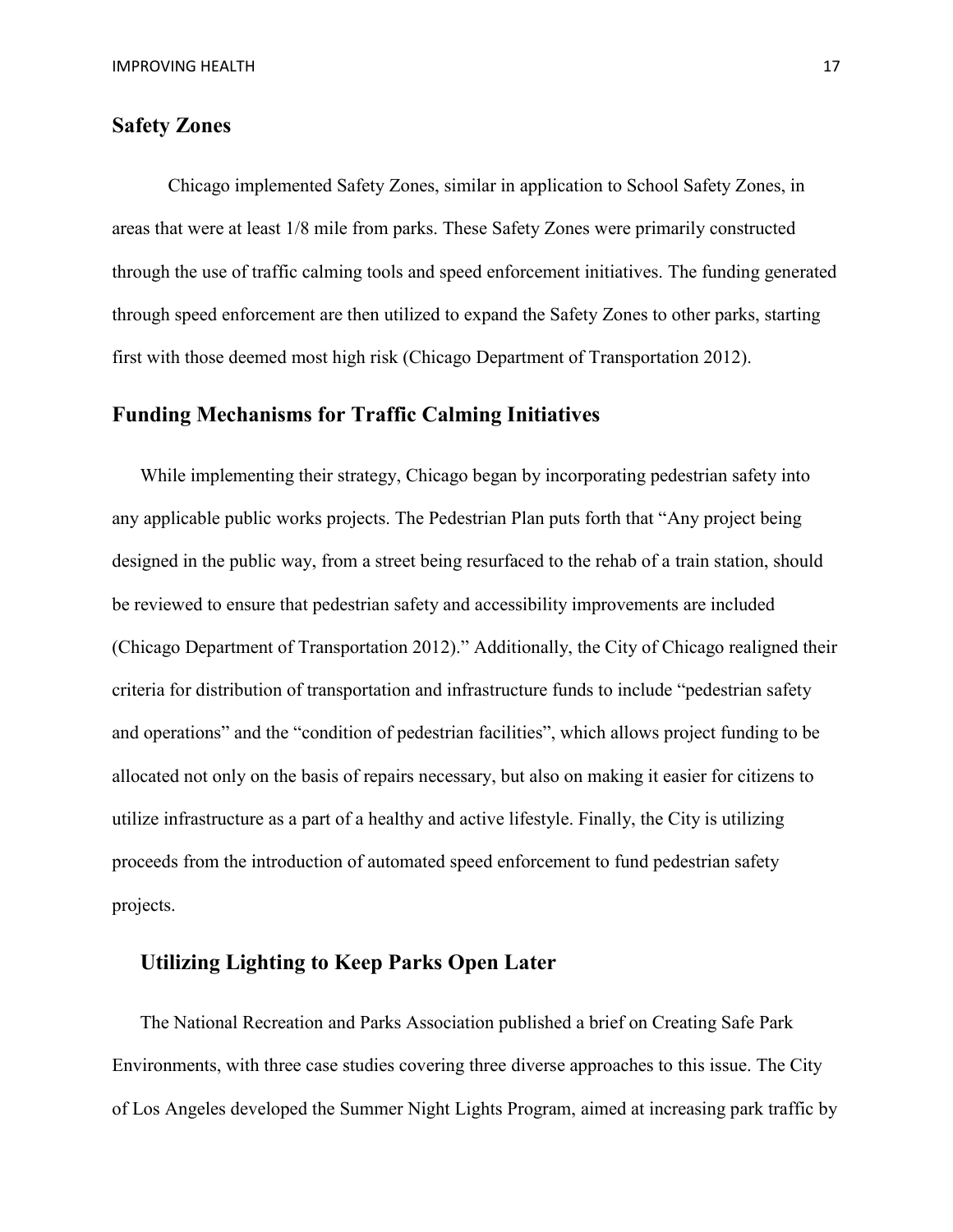implementing extended (7-11 PM) hours for various recreation facilities throughout the summer time, as well as adding extended programming options to keep the community engaged in their neighborhood recreation opportunities. The Summer Night Lights Program and the City of Los Angeles is explored below more in depth, as we turn to programming as a means of increasing park utilization and perceptions of safety.

# **Programming**

One essential strategy to increase park utilization is to increase park programming, and to make it accessible and catered to the needs of the target audience for the park (Cohen, 2009). This is derived from a 39% decline in park attendance when programming was cut due to budget restrictions in the aforementioned study. Park programming that is effective in enhancing park utilization and subsequently in increasing physical activity levels in target populations takes a community-focused approach and takes into account the desires of the target community for the park (Cohen, 2009). In addition, the First National Study of Neighborhood Parks concludes that "Offering more programming, using marketing tools like banners and posters, and installing facilities like walking loops, may help currently underutilized parks increase population physical activity" (Cohen, 2016).

#### **Summer Night Lights and the City of Los Angeles.**

The Summer Night Lights (SNL) Program began in 2007 in the City of Los Angeles after a shooting occurred near a closed public park. The resulting response was the start of the Summer Night Lights program, a public-private partnership between the Mayor's Office and the GRYD (Gang Reduction and Youth Development) Foundation. The Summer Night Lights Program is aimed at keeping 32 recreation centers within the City of Los Angeles open later in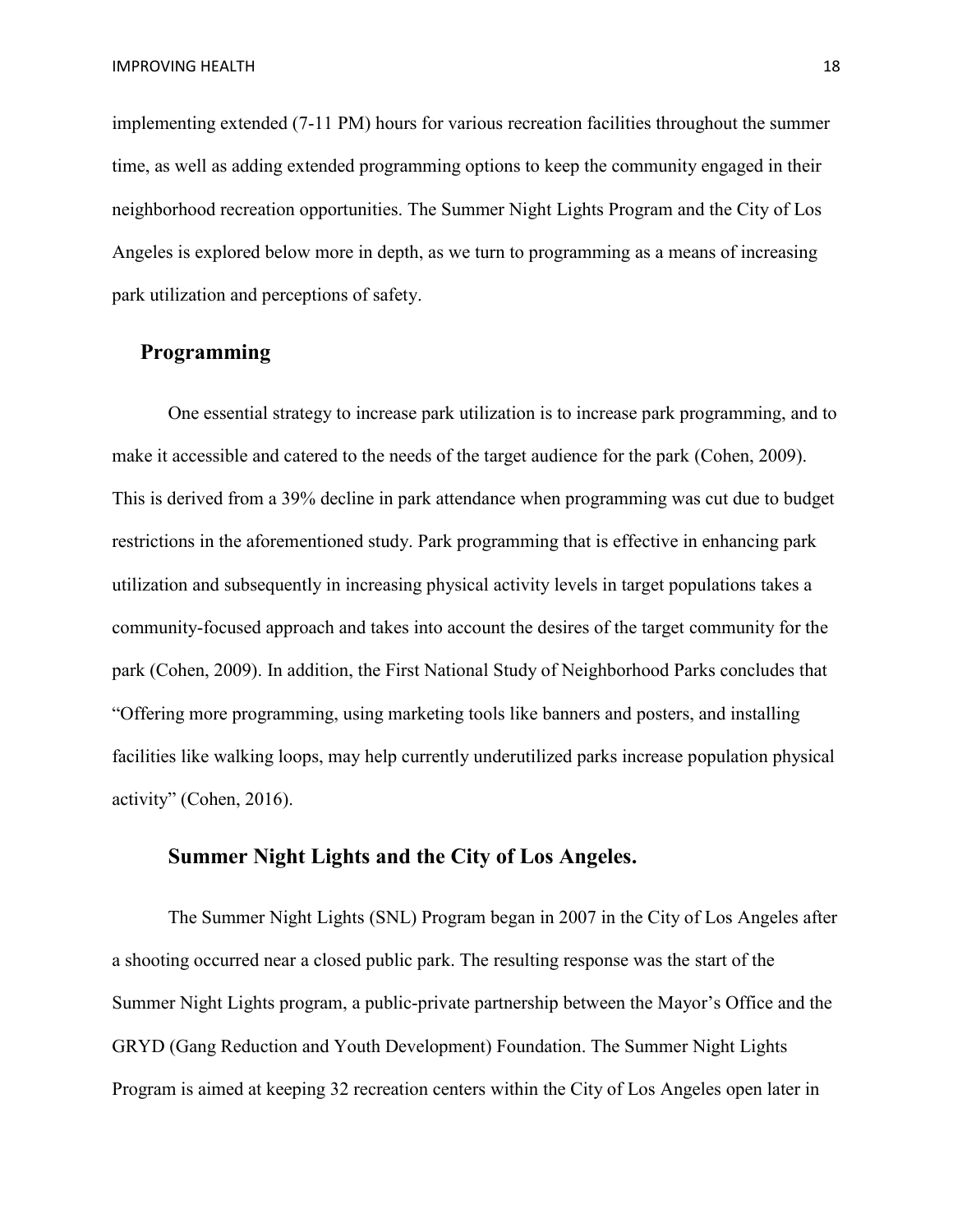the summertime months, as well as providing funding to increase available programming and engage the community. The 32 sites chosen for the SNL Program in 2017 are neighborhood recreation centers with established recreation facilities (i.e. pools, baseball diamonds, and community rooms). The highest attended programs were:

- Art workshops-21,172 attendees
- Sports leagues-9,184 attendees
- Zumba classes-5,772 attendees
- Indoor/Outdoor movie nights-2,467 attendees

# **Partnerships with Outside Agencies.**

One of the strategies that makes the SNL program so effective is the Partnership's ability to make use of outside agencies and resources within the City of Los Angeles. In 2016 alone, the SNL program was able to engage over 690,000 participants, with an average of 674 persons per park per night (Summer Night Lights 2016). The SNL Program hosted voter registration initiatives, health and wellness programs, specialized sports clinics, arts workshops, hiring events and jobs workshops, as well as City Department outreach events. One strategy that the Partnership used was public outreach via event calendars in both English and Spanish. (SNL officials have been sought out to get more not-readily-available information such as various strategies used to garner attendance and develop partnerships with so many other agencies)

#### **Washington Parks and People-Washington, D.C.**

Washington Parks and People is recognized as a leader in enhancing public parks utilization and developing strategies for community engagement and increasing physical activity in Washington, D.C., and this is exemplified by having received the National Parks Service's top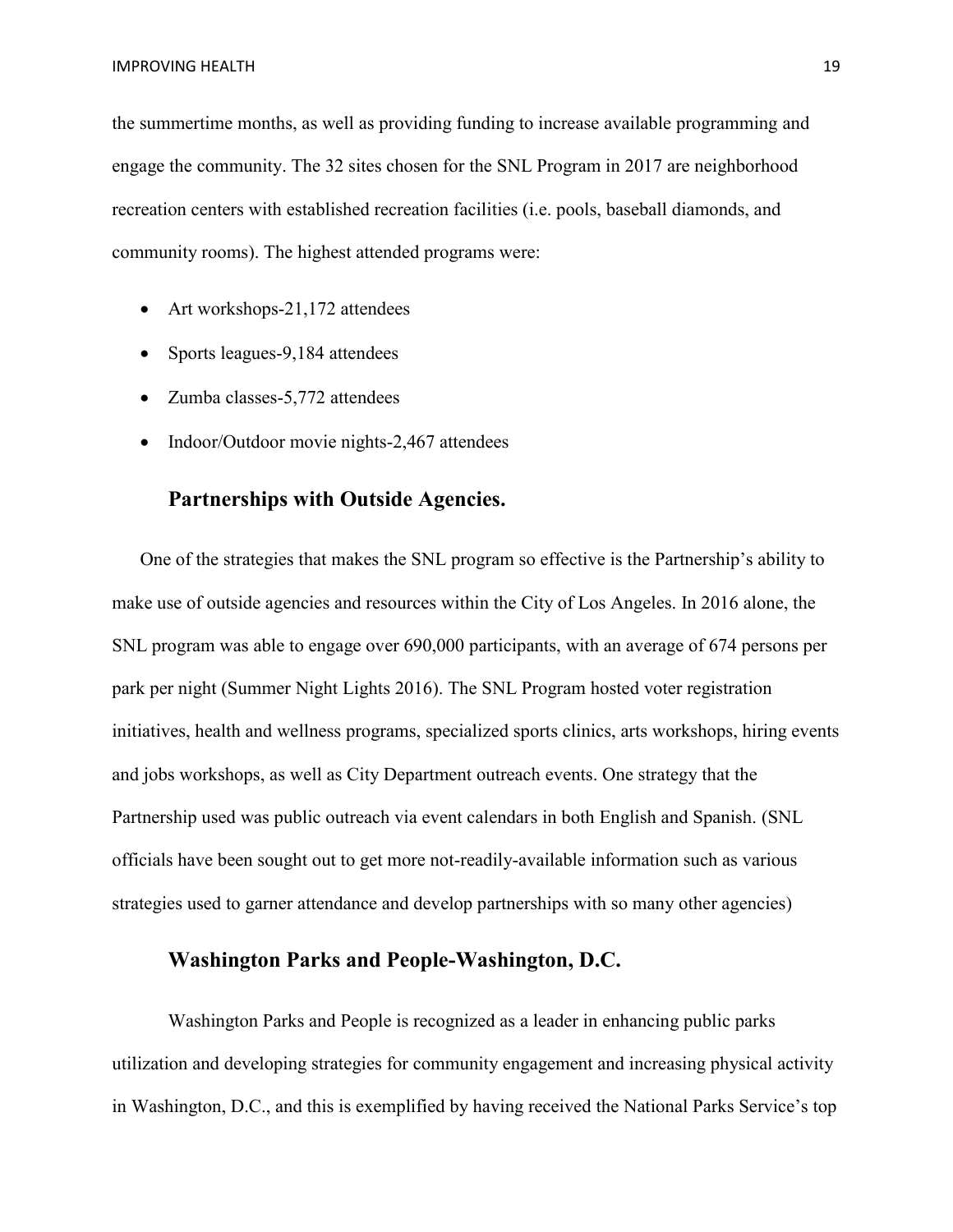honor, the Top Community Partnership Award (Roberts 8). One of Washington Parks and People's foundational initiatives, Heart and Soul, offers dance programs, community walks, cooking and health classes, bike repair as well as bike trail patrols; in addition to audiencespecific programming, such as the Girls on the Run, and Family Fun Fridays. The Heart and Soul initiative also holds their own Farm Market every Saturday at a local park (Heart and Soul 2016).

# **Community-Oriented Policing Strategies.**

A very common theme in all of the research conducted and strategies reviewed, is that the community members need to be involved in the process of improving neighborhood safety, reducing perception of crime, and ultimately in increasing utilization of neighborhood parks. If community residents are not empowered to contribute to the process and are not embraced as the driving force of the various changes taking place, there is a high possibility that the initiatives undertaken will not be as successful as possible, or may fail entirely (Cordner 2010).

# **Police-Community Interaction.**

Public Relations type events put on by Police Departments are usually ineffective at both reducing fear of crime, and in increasing trust in law enforcement because the individuals participating in those types of events are usually pretty comfortable already with police (Johnson 2015).

#### **Citizen Contact Patrols.**

The types of policing efforts that are most successful in reducing fear of crime, as well as increasing public trust of law enforcement are "non-enforcement, face to face contact between officers and citizens" (Johnson 2015). One form of this, implemented in Houston, Texas, saw officers meet informally with various citizens, business owners, etc. in high crime neighborhoods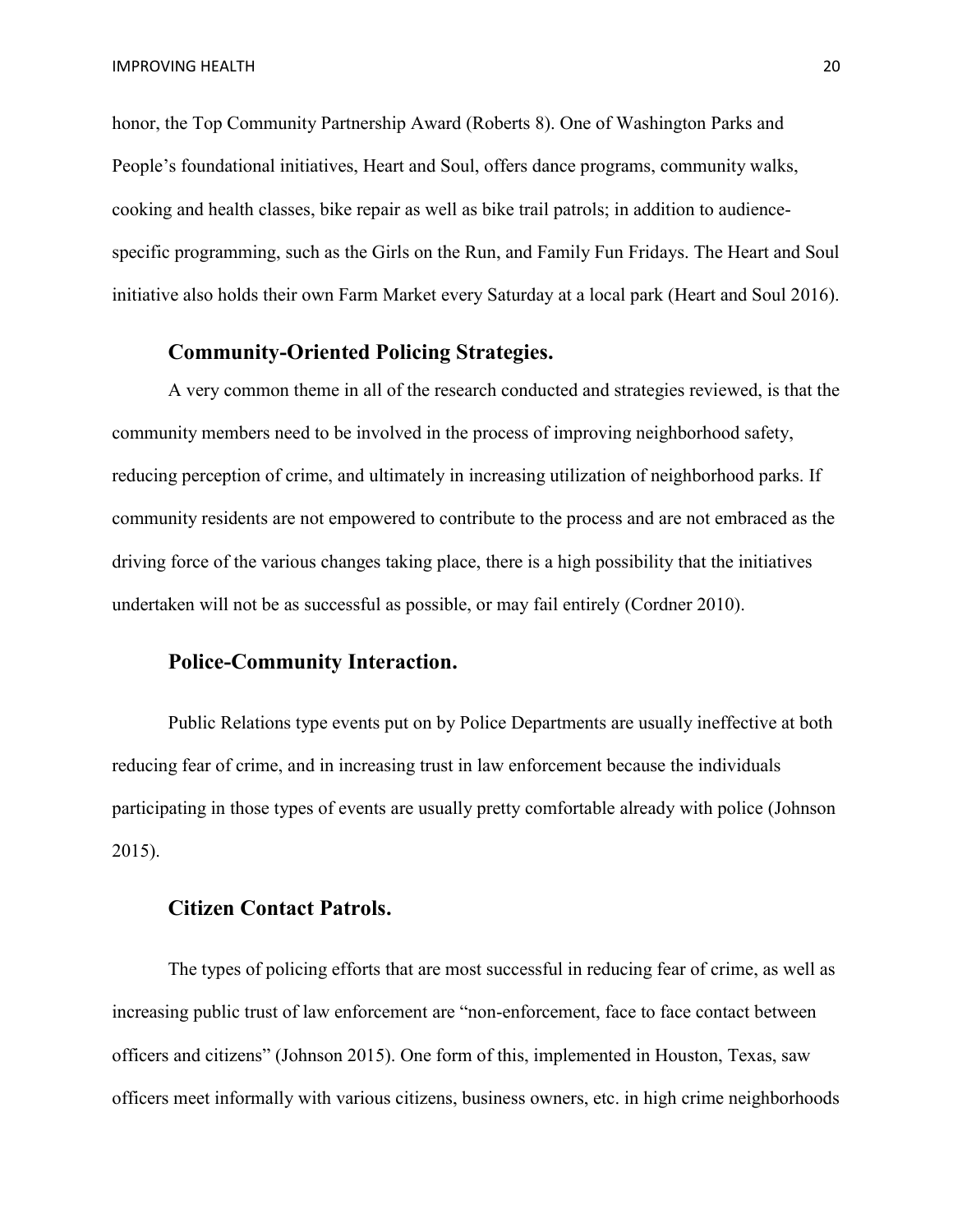and introduce themselves, ask if there are any safety concerns they should be aware of, and leave contact information with the citizens in the case that something should arise. After making these contacts, the officers would then document who they spoke to and any issues that the citizen discussed. Results of this program were very favorable and were linked to a decrease in overall perception of crime in the target-areas (Brown 14).

#### **Bringing Minority Communities into Fear Reduction Strategies.**

The results were markedly less noticeable in African-American communities and among renters; therefore, those undertaking this type of strategy should be aware of these limitations and should make adjustments to increase results within these communities. In the Houston case study, the researchers suggest utilizing minority community leaders to disseminate information of these programs to their followers and to receive feedback on bringing their communities into the purview of the various initiatives. In addition, the Houston case study exemplified the need to give planning considerations, at least in part, to those who will be carrying out the actions. For example, the police officers were given authority to take part in designing the initiatives and the Houston PD had success with this.

### **Community Outreach Strategies.**

An underlying theme among most of the strategies explored in this project is community involvement and participation in making their parks more accessible and increasing utilization. Bringing communities together and increasing neighborhood cohesion has an automatic effect on getting communities members outside and increases activity levels. Isolation has the effect of decreasing public perceptions of safety, and in turn decreases activity within the community (Project for Safe Spaces 2008). One strategy to combat these issues is community outreach;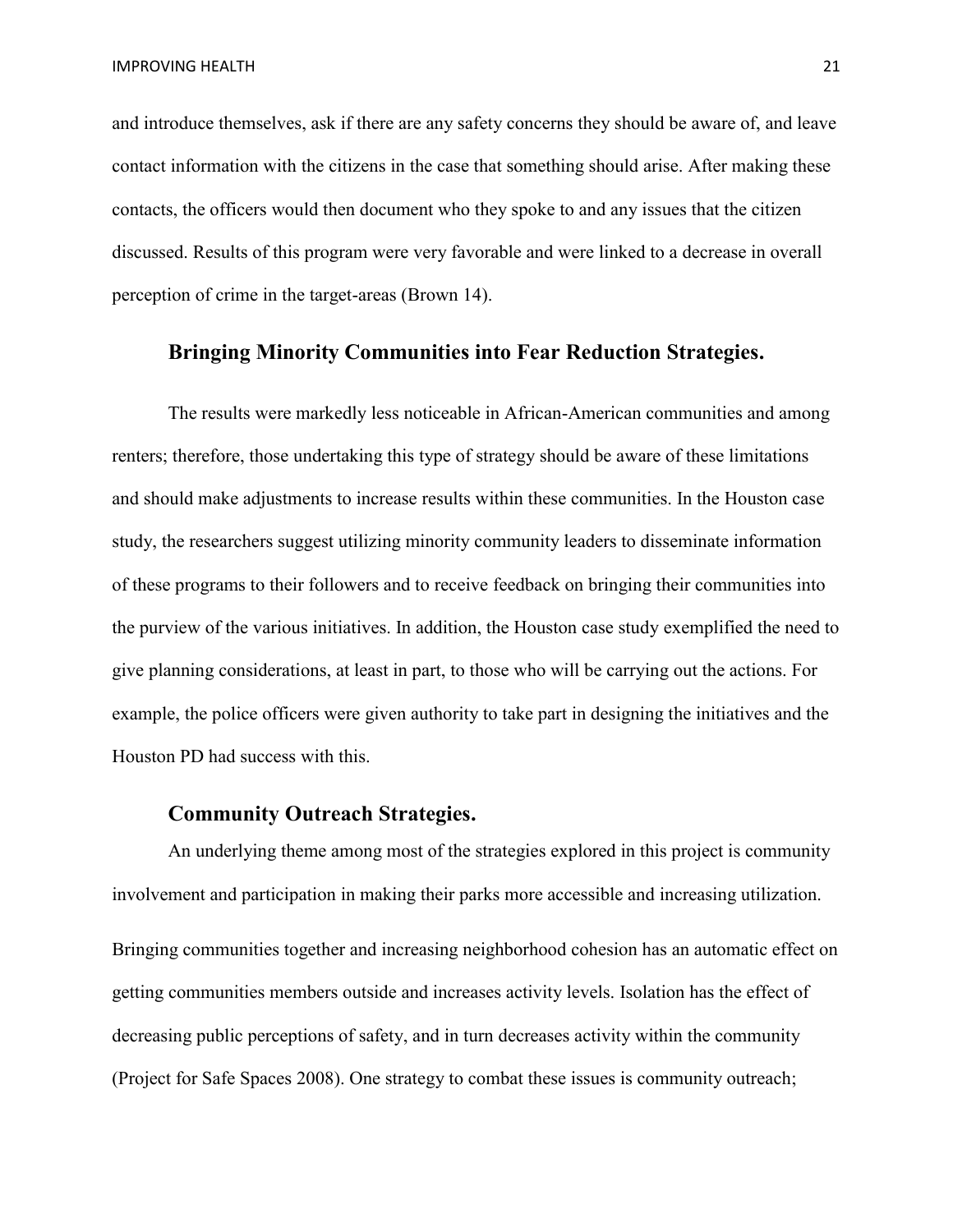recruiting community members or volunteers to get out within target neighborhoods and increase visibility and increase awareness of park programming and community events.

#### **Patterson Park Outreach Program-Baltimore, Maryland.**

The Patterson Park Outreach Program was a 1998 Herman Goldstein Award for Excellence in Community-Oriented Policing nominee, for its inclusion of City Service agencies, Baltimore PD, and the community in solving issues with crime in Baltimore. The Program begins with ranking community problems by all involved, including the citizens affected. After problems have been identified, the participants focus on "defining problems, establishing roles and tasks, focusing resources, sharing information, and working as a "team" toward positive results" and work through "education, structured meetings, oversight, and public awareness initiatives" (Gavrilis 1998). The results of this initiative were so successful, that in the following year, the "community outreach philosophy" and designated outreach teams were created. These outreach teams are assigned to "high-risk" cluster areas and are directly responsible to the citizens that live in their cluster. Citizens can come to them directly with concerns, but the outreach officers are also responsible to attending community outreach gatherings to discern issues. These officers are tasked with solving their community-specific concerns, and are highly effective at doing so, along with enhancing cohesion between resident's and police (Gavrilis 7).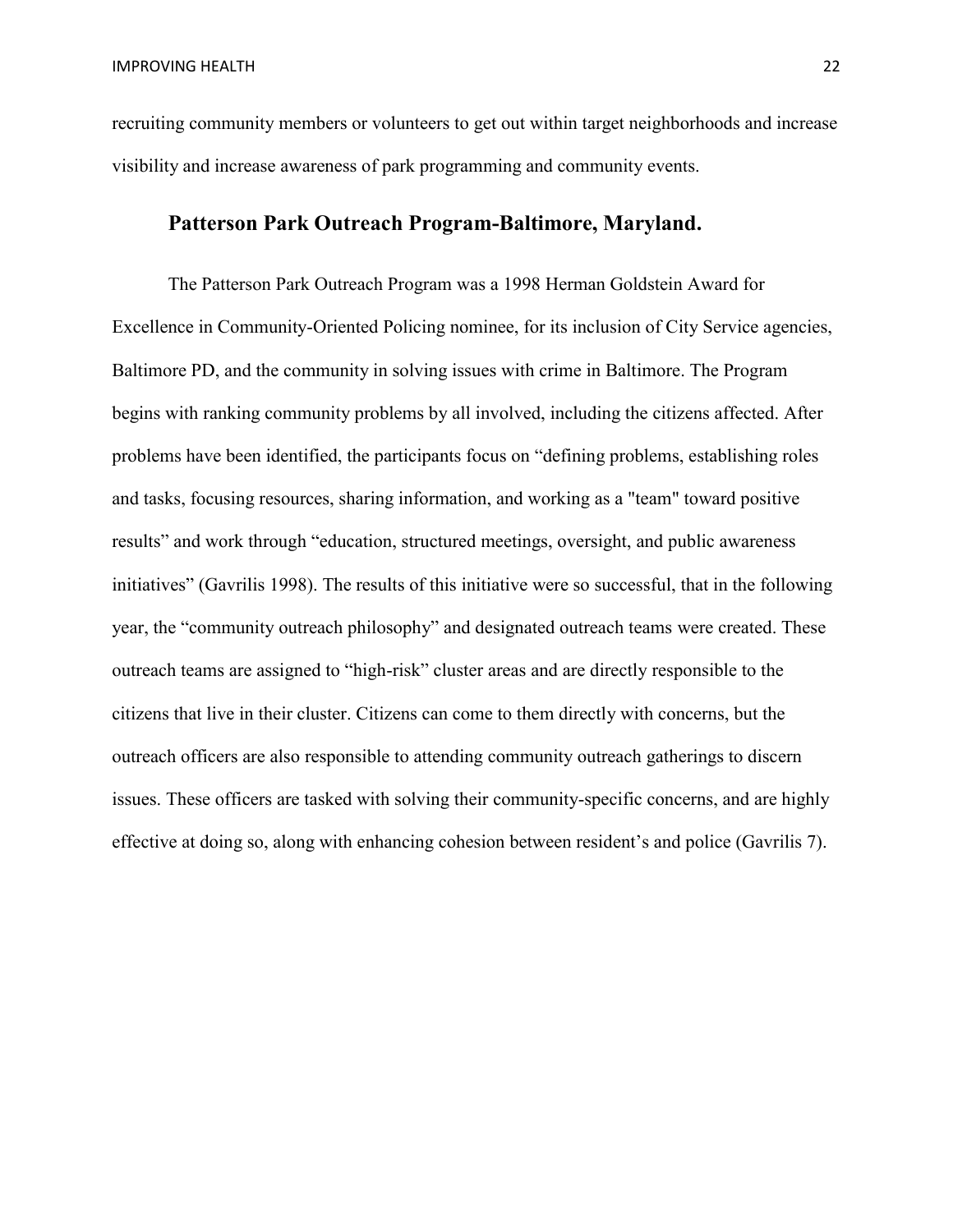# **Matrix of Strategies**

#### **Programming**

-Collaborate with local organizations to get citizens out into parks (L.A. Summer Night Lights) -Mobile Recreation (BREC)

Community Oriented Policing & Community Outreach -Citizen Contact (Houston) -Community Outreach Teams (Baltimore, Minneapolis)

Design

-Traffic Calming (Chicago)

-Walking Loop (Cohen Study)

#### **Strategies in Programming**

# **Collaborating with local organizations**

The Summer Night Lights Program in Los Angeles was able to successfully engage 700,000 community members through initiatives like dance workshops, sports clinics, art workshops and voter registration drives, by partnering with local organizations such as the LA Sparks, The Laker Girls and the LAFD. The SNL Program has been recognized by the Institute for Local Government as a program that is successful in "reducing crime, preventing violence, increasing physical activity, building social cohesion and trust, and provide a framework for serving disadvantaged communities"(Institute for Local Government, 2015). While Los Angeles is out of scale with the City of Dayton, the initiatives utilized by the SNL and the GRYD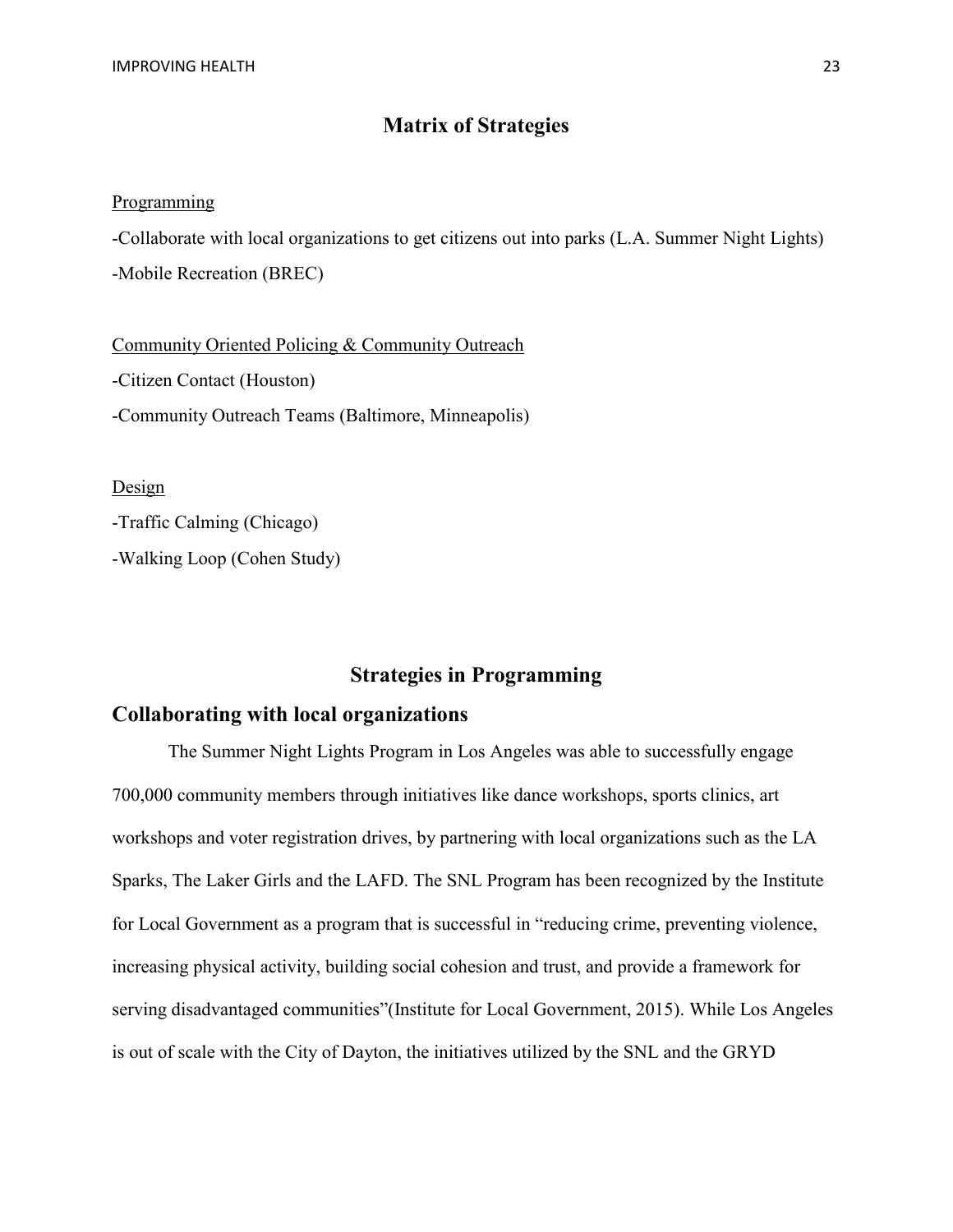Partnership were extremely successful in increasing park utilization, regardless of population size, and prove useful while developing strategies for Dayton parks.

To effectively cultivate collaborations with local organizations, Dayton must undertake the following steps:

- Develop a volunteer board of various community members and stakeholders, charged with planning activities for local and neighborhood parks. During the process of reviewing literature on the subject, it became apparent that one mistake other communities make in park programming is focusing an overwhelming majority of resources on larger regional parks, leaving neighborhood parks with little ability to attract users.
- Work with neighborhood associations to develop a poll to determine which types of activities would be most attended by the community. In the case study example, movie nights, dance classes, touch-a-truck nights, voter registration drives and sports clinics were all popular options.
- Contact local organizations, based on the results of the community polls, to determine their abilities and resources required to bring their activities into neighborhood parks. In addition, collaborating with other local recreation providers (YMCA, Recreation and Youth Services, etc.) may net additional resources that can be utilized in activating neighborhood parks.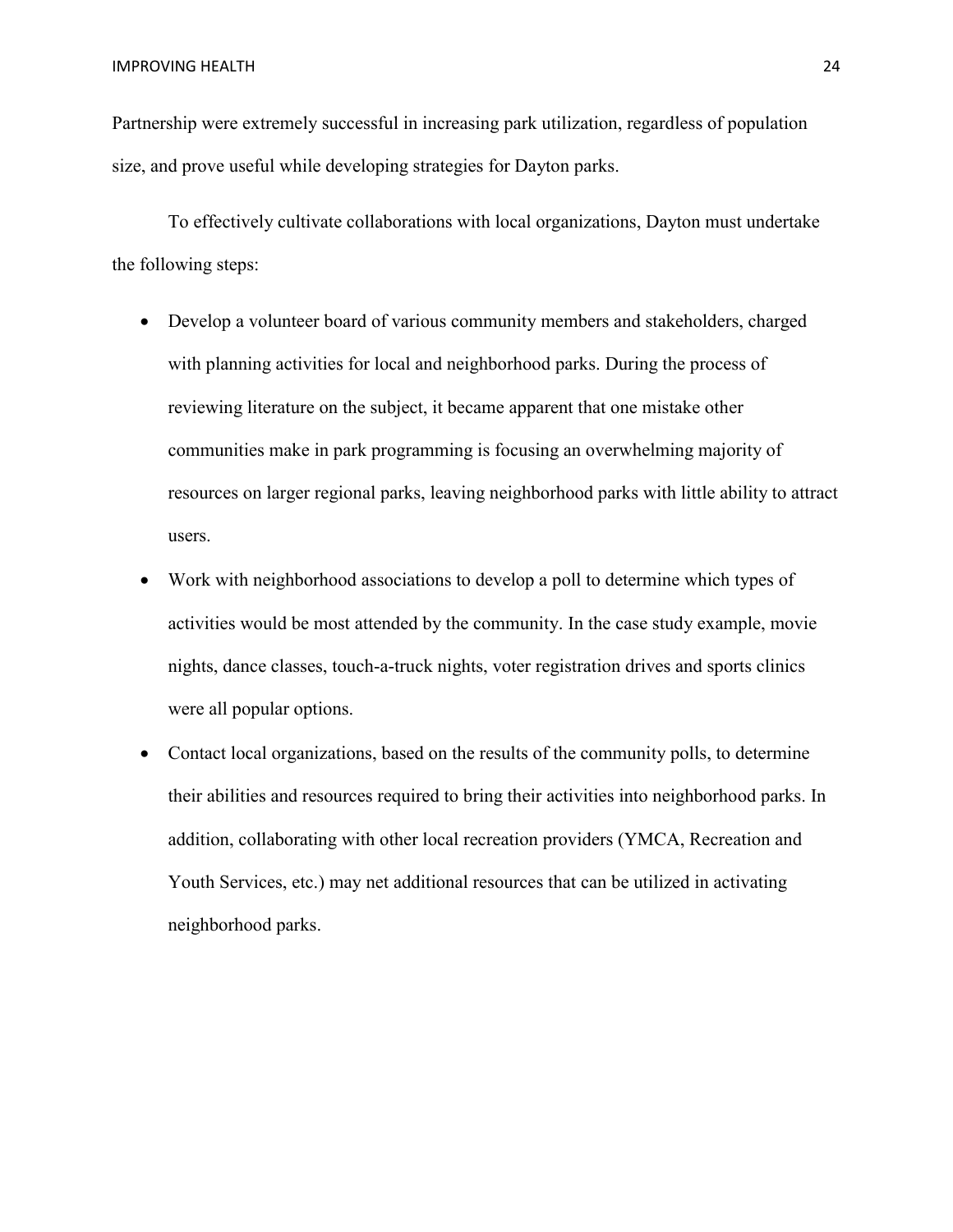# **Mobile Recreation**

The Recreation and Park Commission for the Parish of East Baton Rouge (BREC) has established an initiative entitled "BREC on the Geaux", that takes recreation programming and infrastructure on the road to various parks within BREC's jurisdiction. BREC on the Geaux operates from box trucks and visits various community parks and schools to get kids engaged in physical activity during times that they may not normally be active, such as during the after school hours and in the summer. The program is also designed to serve minority and underserved populations that may not have the resources to access other, more expensive means of physical activity.

Comparability between BREC and the City of Dayton is derived from a very similar population of approximately 500,000, and the racial demographics of both areas are evenly split, with the majority of both areas being shared by Caucasians and African-Americans. The mission of the program is "To provide fun, positive and structured physical recreation programming for children and adults who live in "play deserts", which BREC defines as areas and parks that do not contain a playground for children (Collum, 2017).

# **Strategies in Community-Oriented Policing and Community Outreach Citizen Contact Patrols and Community Problem-Solving Meetings**

Public perception and fear of crime and actual crime rates can often times be two very different problems and require distinct strategies in order to effectively combat both. Utilization of joint citizen-police community problem solving meetings and citizen contact patrols, are effective means of reducing public perception of crime. In the report by Jeff Littlejohn, it is established that crime rates in City of Dayton parks are, on average, 63% lower than that of the crime rate for the City of Dayton as a whole, however, utilization of public and neighborhood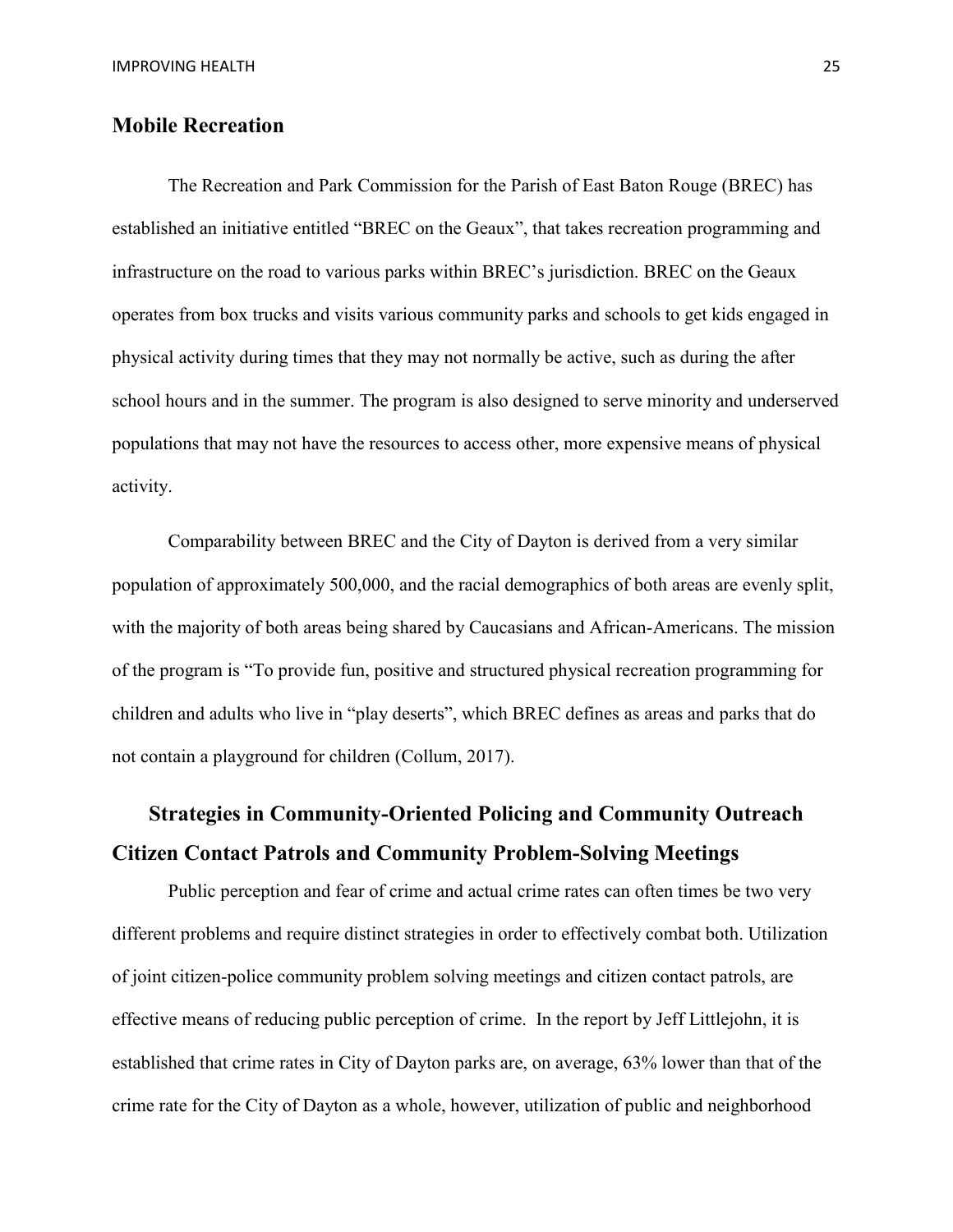parks in Dayton continue to suffer due to negative public perception of crimes in parks and the neighborhoods that surround them (Littlejohn, vii). While the primary concern of this project is related to the safety of parks, the neighborhoods surrounding the parks must too be included in order to ensure the maximum effects of these strategies are realized.

In order to ensure that citizen contact patrols and the community problem-solving meetings can be implemented effectively, Dayton must take the following steps:

- Develop a community engagement task force, staffed by officers who volunteer for the assignment, in order to ensure the highest levels of officer engagement.
- Incorporate a standardized system for tracking and monitoring data gathered while participating in citizen contact patrols to ensure that information gathered is not lost.
- Implement a schedule of community problem-solving forums to gather information on what the largest problems citizens feel their communities are facing.
- Disseminate information about the community problem-solving meetings through community leaders and through partnerships with the City of Dayton schools.
- Establish joint problem-solving working groups between Dayton Police and community stakeholders, such as local business owners or other community members affected by the issue.

Working off of the findings of Dr. Zhao of Sam Houston State University, Richard Johnson concludes that the most effective strategies in reducing public perception of crime are joint community problem solving meetings between citizens and police, as well as "proactive, non-enforcement citizen contacts" (Johnson, 2).The key to ensuring that these meetings are successful in reducing fear of crime are small working groups to increase police awareness of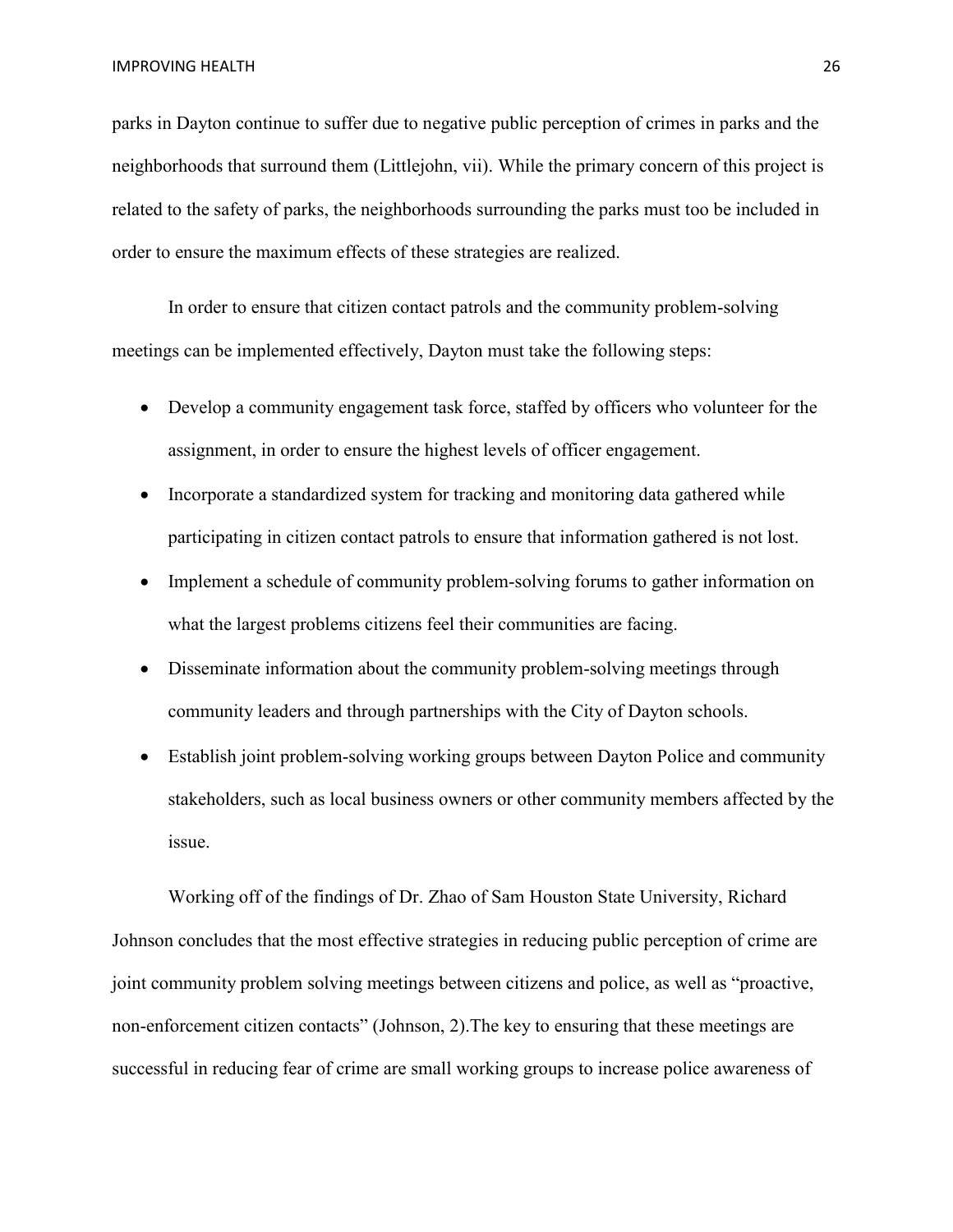issues within the community, as well as allow members of the community to feel that they are having their voices heard and are contributing to the enhancement of their neighborhood in an effective manner. Public perceptions of crime were decreased, at least slightly, in all 13 case studies presented by Dr. Zhao when the comprehensive strategy involved some sort of community problem-solving mechanism.

A study completed by Wesley Skogan and Susan Hartnett in the City of Chicago saw public perception of crime and disorder as declining in all 5 police districts that were observed (Zhao, 21). Aside from Chicago and Dayton both being examples of Midwestern cities and therefore sharing similarities, the demographics for the police districts studied are comparable to Dayton; three of the five districts were within  $+/-5\%$  of Dayton's poverty level, while four out of five were at least one-third African-American (Skogan, 3). At least one partial reason for the success of the CAPS (Chicago Alternate Policing Strategy) was the effort placed on community awareness of the community-police meetings. Heavy emphasis was placed on ensuring knowledge of and access to the community meetings through a television, print and radio campaign, inviting and encouraging citizens to participate. Over 60% of the citizens of Chicago were aware of the program and the community meetings, and 31% percent of those reported attending at least one community meeting (Skogan, 6). Evidence suggests that while TV may play a large role in increasing public awareness of community meetings, it is not a particularly strong mobilizing factor, however, announcements sent home with Chicago Public School report cards, information disseminated by local church leaders, and simple word of mouth were reported as large mobilizing factors.

In addition, the positive results of these initiatives were seen from programs that had careful development, planning and execution and were tailored to the specific communities in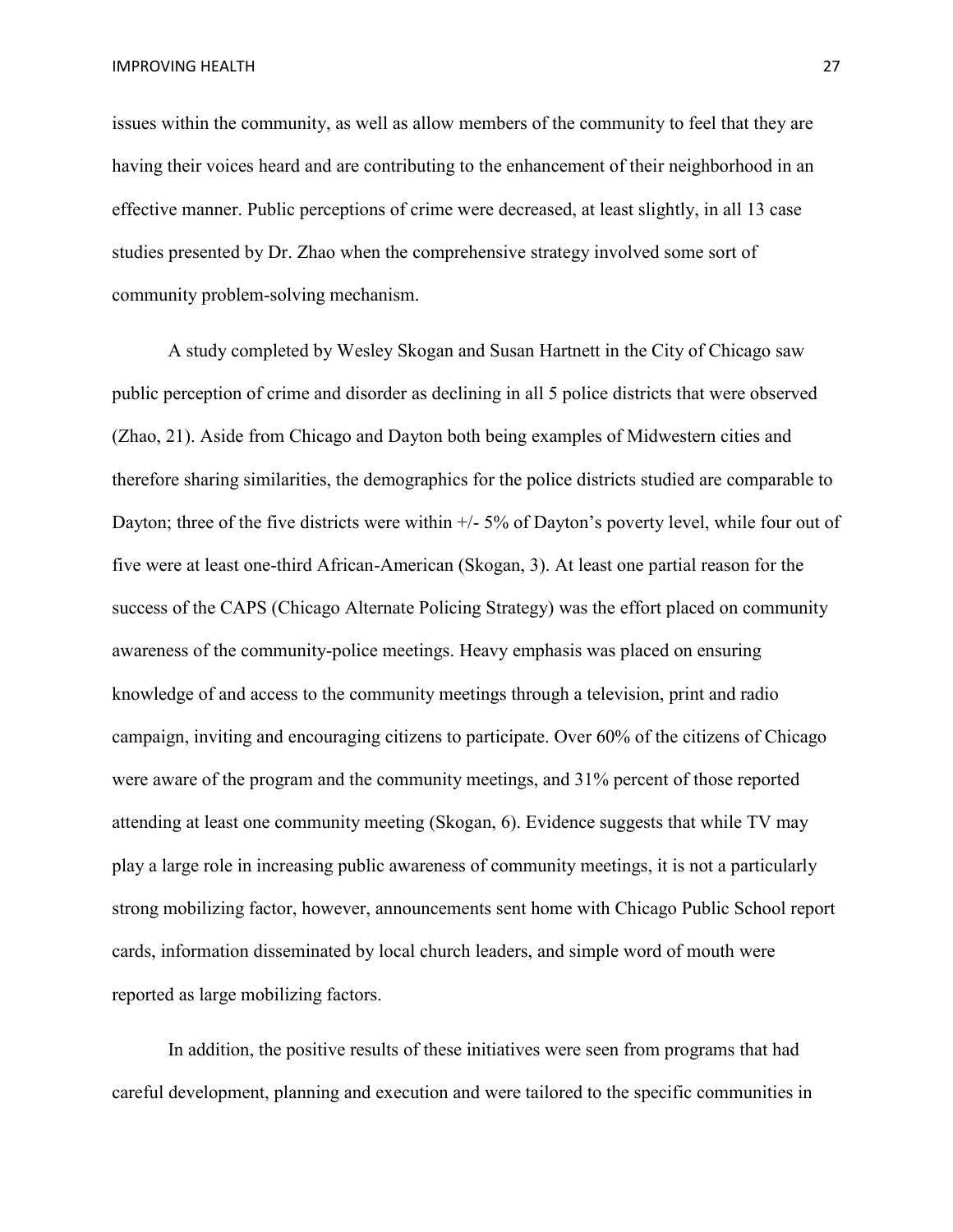which they were applied. The successful programs also contained actions plans with strategies for dissemination of information and for garnering support and attendance for the community outreach meetings, whereas programs that were implemented at random often saw either no or very small changes in decreasing public perception and fear of crime.

#### **Community Outreach Teams**

Another proven strategy for decreasing public perceptions of crime and increasing parks utilization is the development of community outreach teams. Community outreach initiatives decrease negative public perceptions of crime in parks both by increasing awareness of park programming, but also by facilitating a positive presence in neighborhood and community parks. While parks that are more nature-oriented may benefit from isolating features such as forests, bushes, and closed off areas, neighborhood parks often suffer when these features are present (Project for Public Spaces, 2008). Isolating features in neighborhood parks can lead to decreased perceptions of safety and therefore decreased park utilization, and to combat these feelings of isolation among park users, parks benefit from the presence of positive adult figures. Community outreach teams, in addition to providing a positive adult presence in parks, are useful in conducting door-to-door outreach activities that increase awareness of park programming and physical activity opportunities.

In order to successfully develop community outreach teams within the City of Dayton, community leaders must consider the following steps:

- Develop a central park activity to direct community members to
- Recruit and vet potential volunteers
- Design unique volunteer apparel to make volunteers easily recognizable
- Identify key parks and neighborhoods to implement outreach teams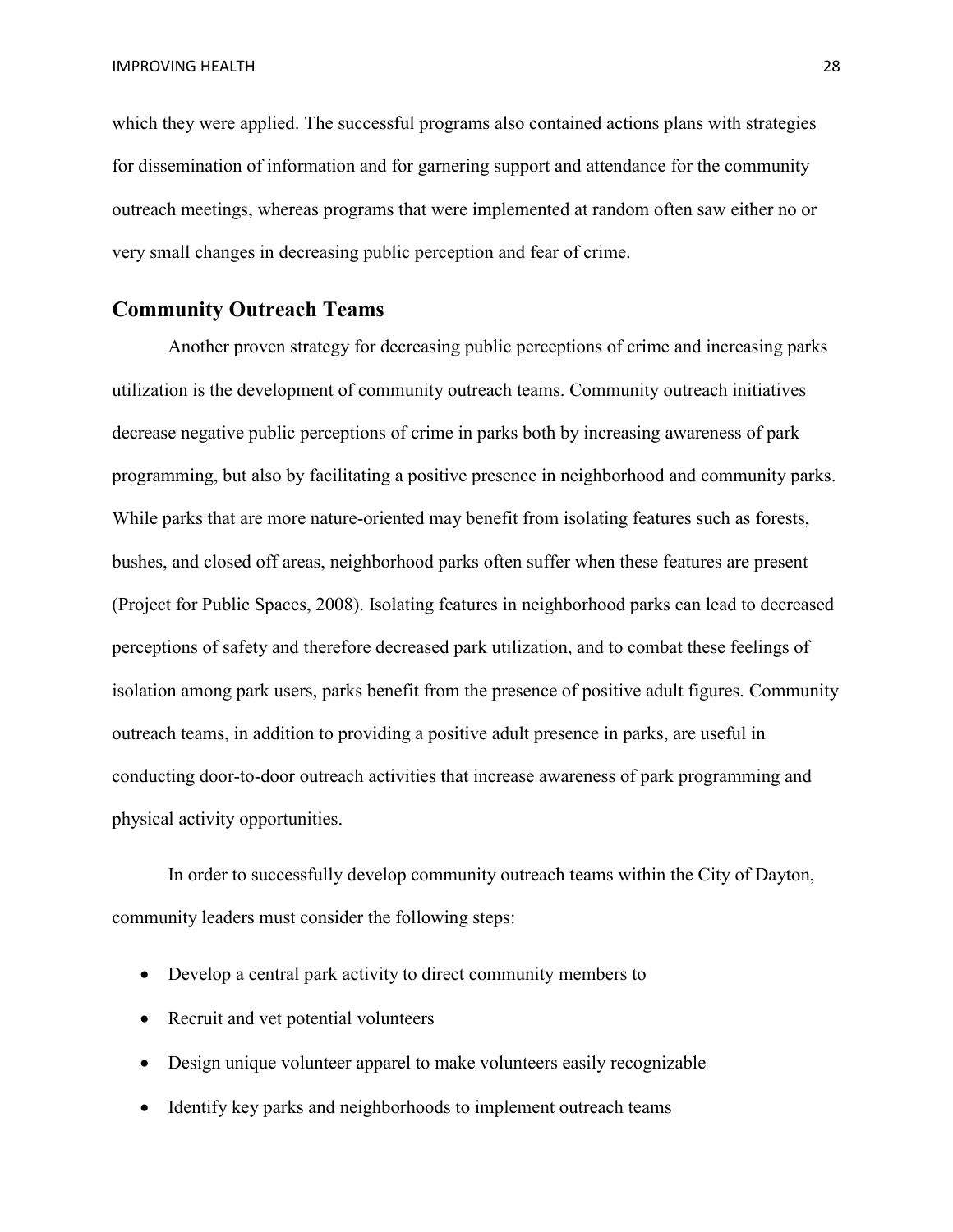• Develop an assessment mechanism to determine level of success and initiate improvements to implement between seasons

The Streetreach teams developed and implemented in Minneapolis, Minnesota are an example of both the positive impacts and the potential barriers to successful implementation of community outreach programs within local communities. The Streetreach program was initially successful in decreasing negative perceptions of crime in the parks; however, acts of violence near some of the parks in August of 2011 may have been correlated with the following increase in negative perceptions of crime (Outreach Workers, 2011). While statistics show that perceptions of crime were increasing during the implementation of the Streetreach program, the candid survey responses from community members indicate that the teams had positive effects on public perceptions of crime and helped with raising awareness of park programming and connecting residents to their neighbors and their community.

While this strategy seemed successful upon talking to community members, the central assumption that is key to the success of community outreach teams is the ability of team members to point out specific park programming (In this case, the Family Festivals held in each park) to direct community members to their parks. Without the presence of a singular event to provide as an incentive to getting out to the parks, the implementation of a similar program will fail to see positive results. In addition, 67% of festival attendees indicated that they already attend their parks either daily or weekly, and 8% indicated that the festival was their first interaction with the parks. Knowing this, developing a strategy for implementation within Dayton should take special care to ensure that community members being targeted under the program are not already active park users.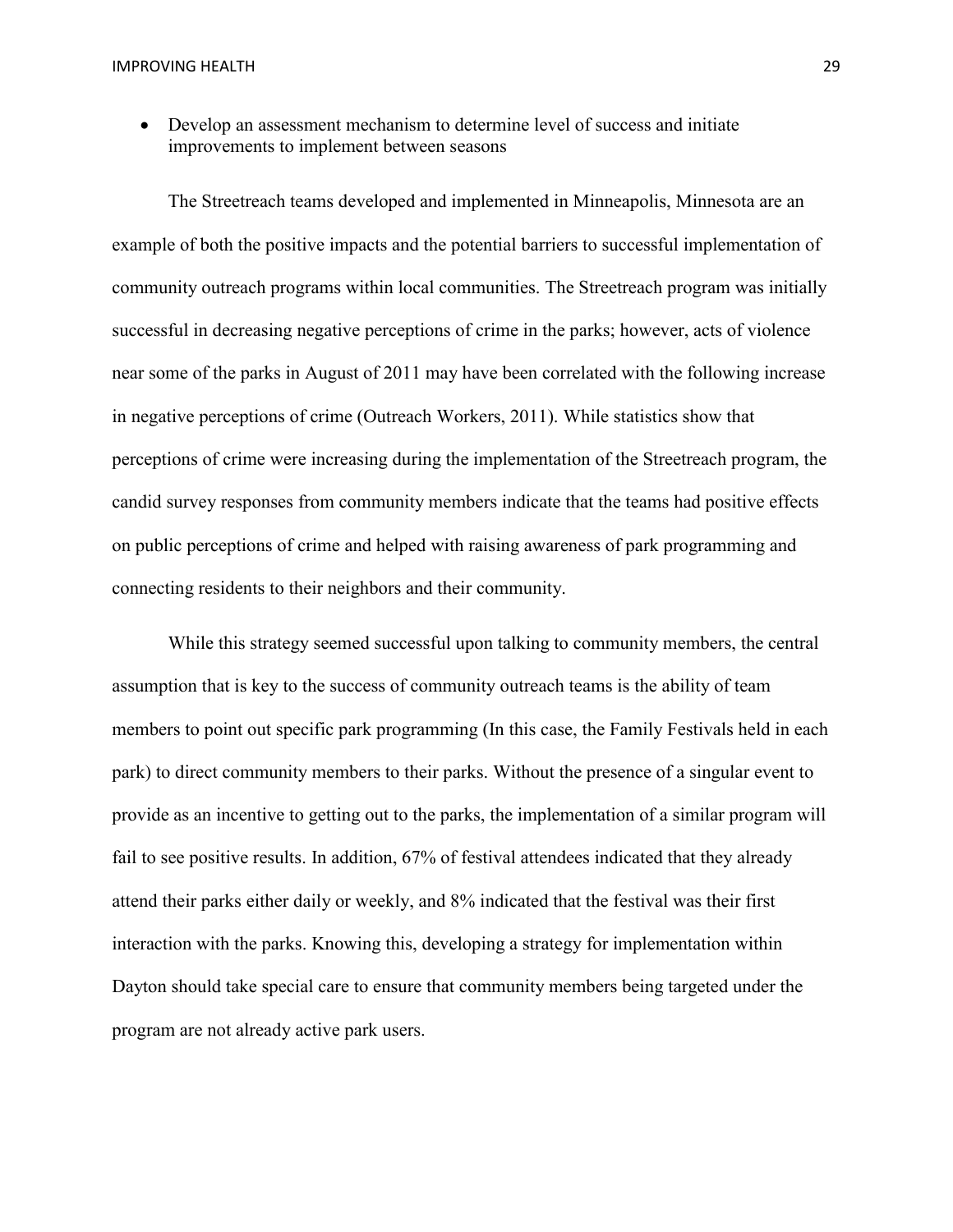#### **Strategies in Changes to the Physical Environment**

#### **Traffic Calming**

Traffic calming initiatives are developed and implemented in order to "improve conditions for non-motorized street users", and include a myriad of strategies that can be utilized to increase the ability of community members to engage in physical activity opportunities (Traffic Calming, 2018). Traffic calming mechanisms can be very effective, however there are important considerations to take when designing and implementing these strategies. Traffic calming strategies are an important consideration when looking at strategies to increase utilization of public parks as community members may not take advantage of recreation opportunities in their neighborhood parks, if they perceive it to be unsafe or too difficult to travel to their parks. While this topic may not be directly related to perceptions of crime in the parks, it is directly related to increase parks usage and increasing overall physical activity levels within Dayton and is an important consideration to be made within the City of Dayton.

First, it is important to decide why traffic calming initiatives are necessary and how they should be implemented. This process involves a wide range of stakeholders, including service delivery agencies, community members and other stakeholders (Noyes, 2). Traffic calming is unique among other strategies for increasing physical activity, in that it contains a great number of methods of implementation that can differ widely based on the area it will be implemented, and therefore having defined goals and is extremely important.

Once the need is established for traffic calming initiatives, the implementing jurisdiction must define policy that will guide the implementation of the traffic calming measures on a neighborhood level. Stakeholder input, funding sources and a specific timeline need to be identified and taken into account when developing these strategies. There are a great many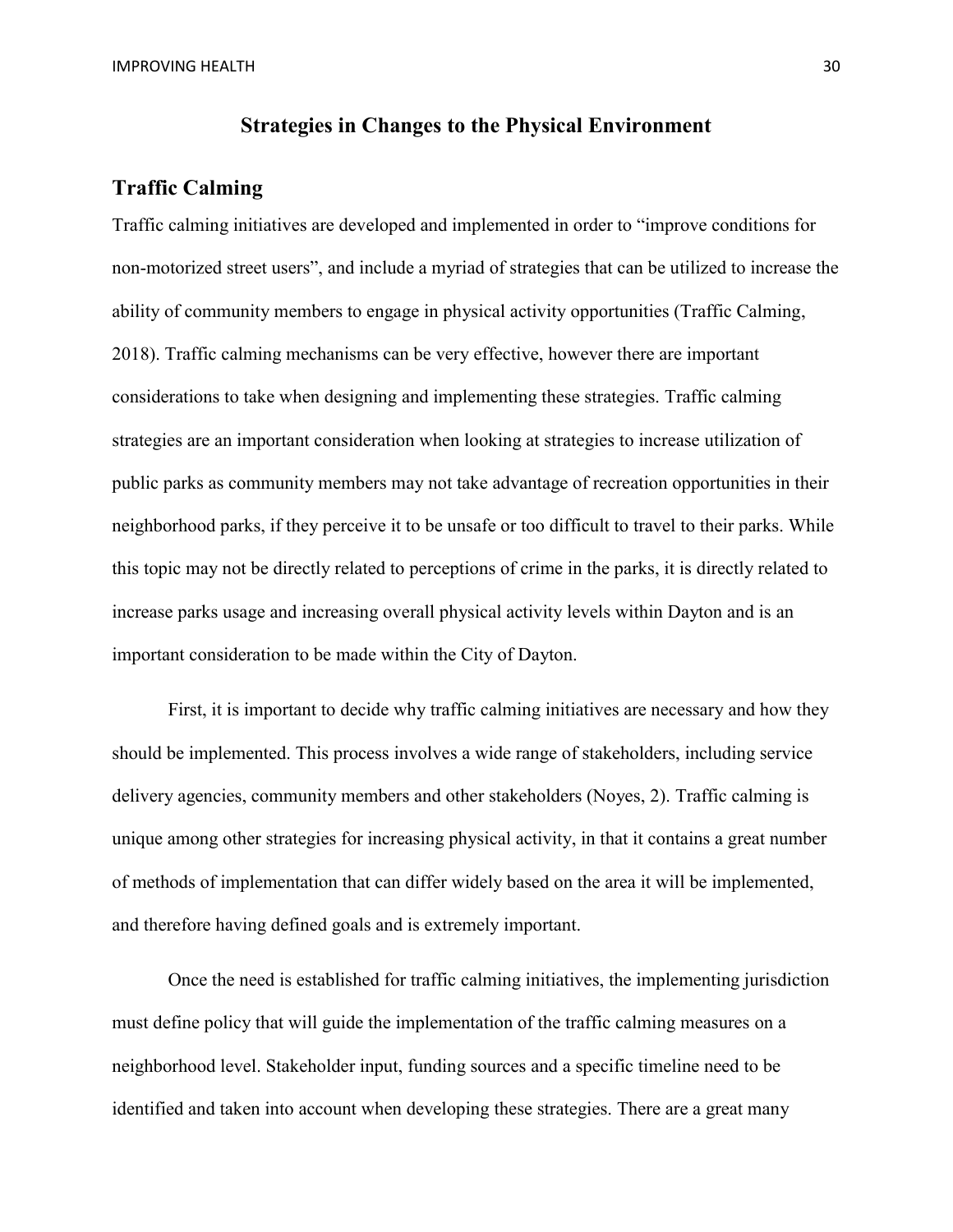individual strategies under the umbrella of traffic calming and the implementing agency must decide while strategy or combination of strategies are appropriate and how to utilize them to best serve the community. Without involvement from community members and stakeholders, the benefit derived from implementing traffic calming measures could be diminished by not taking into account their specific concerns (Noyes, 6). Additionally as important are developing performance measurement tools to ensure that the desired impact is being realized, and allow the implementing jurisdiction to make the appropriate changes to ensure the desired impact is reached.

The Lafayette Consolidated Government (LCG) has been recognized by the US Department of Transportation for their innovate approach to implementing traffic calming strategies. The LCG gives the ability to initiate and demonstrate need for traffic calming to its citizens, in the form of the submission of a petition for consideration (Lafayette Public Works Department, 2). When the petition is submitted, the problem area must be identified, along with 5-10 community members willing to form a steering committee for the project. Once this has been submitted, the LCG will conduct a study to determine applicability of traffic calming measures with in the area of concern, and will make a determination whether to continue with the measures. If, under the study conducted by the LCG, the requirements are not met to follow through with funding for the proposed project, the community members still options that would allow them to fund the project independently of the LCG (Lafayette Department of Public Works, 5). Retaining this ability allows citizens, community members and stakeholders much greater flexibility and control over improvements to their neighborhoods and expresses the underlying value in public service; democracy and accountability to the citizens.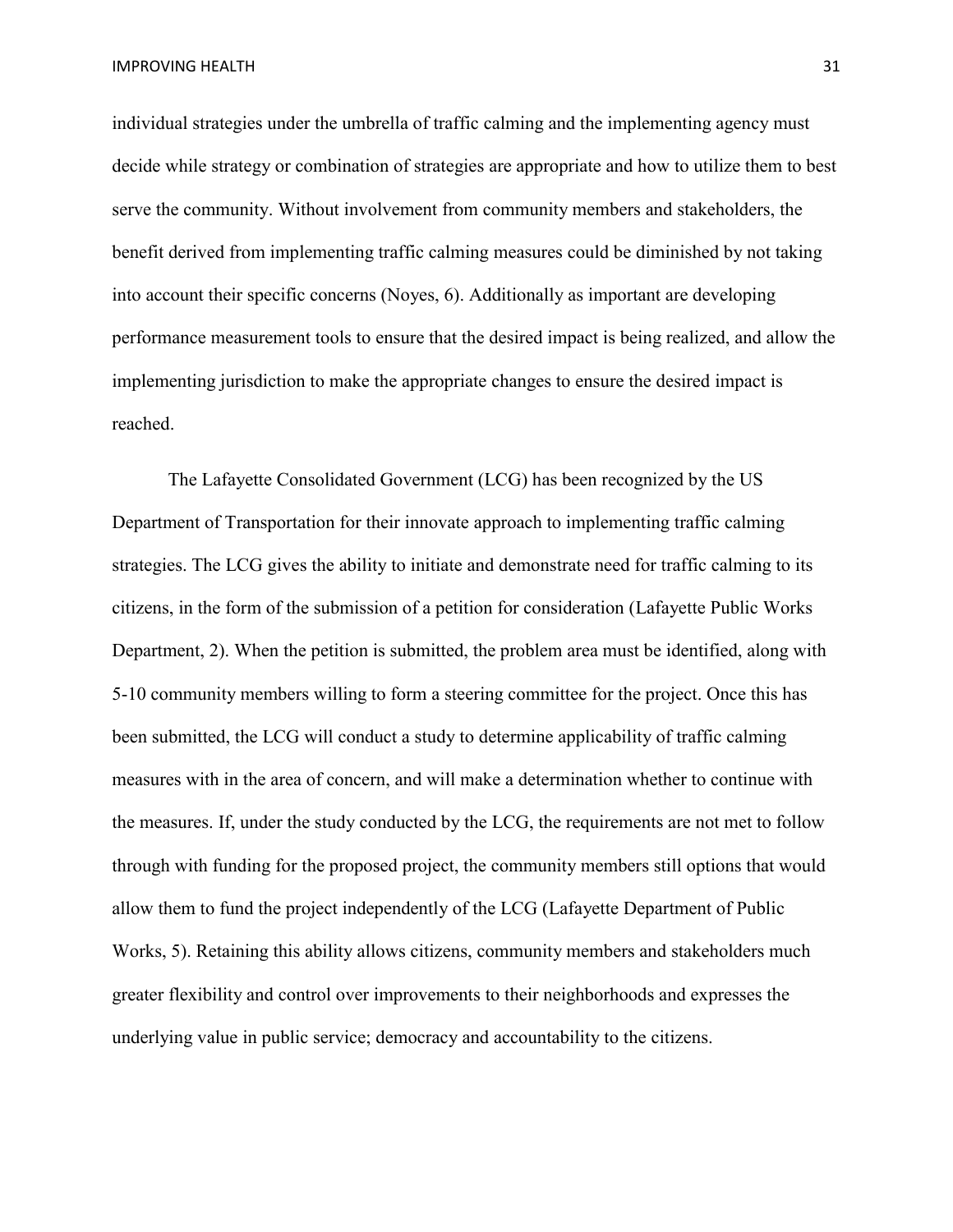# **Installation of Walking Loops**

A national study, completed by Deborah Cohen and the RAND Corporation, shows that the installation of walking loops within neighborhood parks is one of the most effective ways to mobilize communities and get them out into their neighborhood parks. According to the study, parks that had a walking loop as one feature of the park saw an increase in users of 80%, and the increase in moderate-to-vigorous physical activity was 90%, as compared with parks that did not have a walking loop. The study defines a walking loop as typically having the following characteristics (Cohen, 2017):

- Six feet or wider
- Path can follow larger recreation areas (i.e. baseball diamonds or other sports fields)
- Surface can vary from asphalt, gravel, grass, concrete or dirt
- May utilize signage to mark distances traveled
- Designated for recreational and exercise purposes

Please refer to images 2 and 3 below for examples of a distance marker for walking loops, as well as an example of a walking loops incorporating all of the recommended best practices. Image 2 demonstrates how distance markers can increase feelings of safety by ensuring that patrons using the walking loops know where they are in relevance to other park features, as well as allowing patrons to know how far they have traveled on the loop. Image 3 shows an example of a walking loop that incorporates all of the best-practices described above. There are wide, open sightlines that decrease feelings of isolation, as well as a feature that will attract park patrons for the purposes of walking, jogging, etc.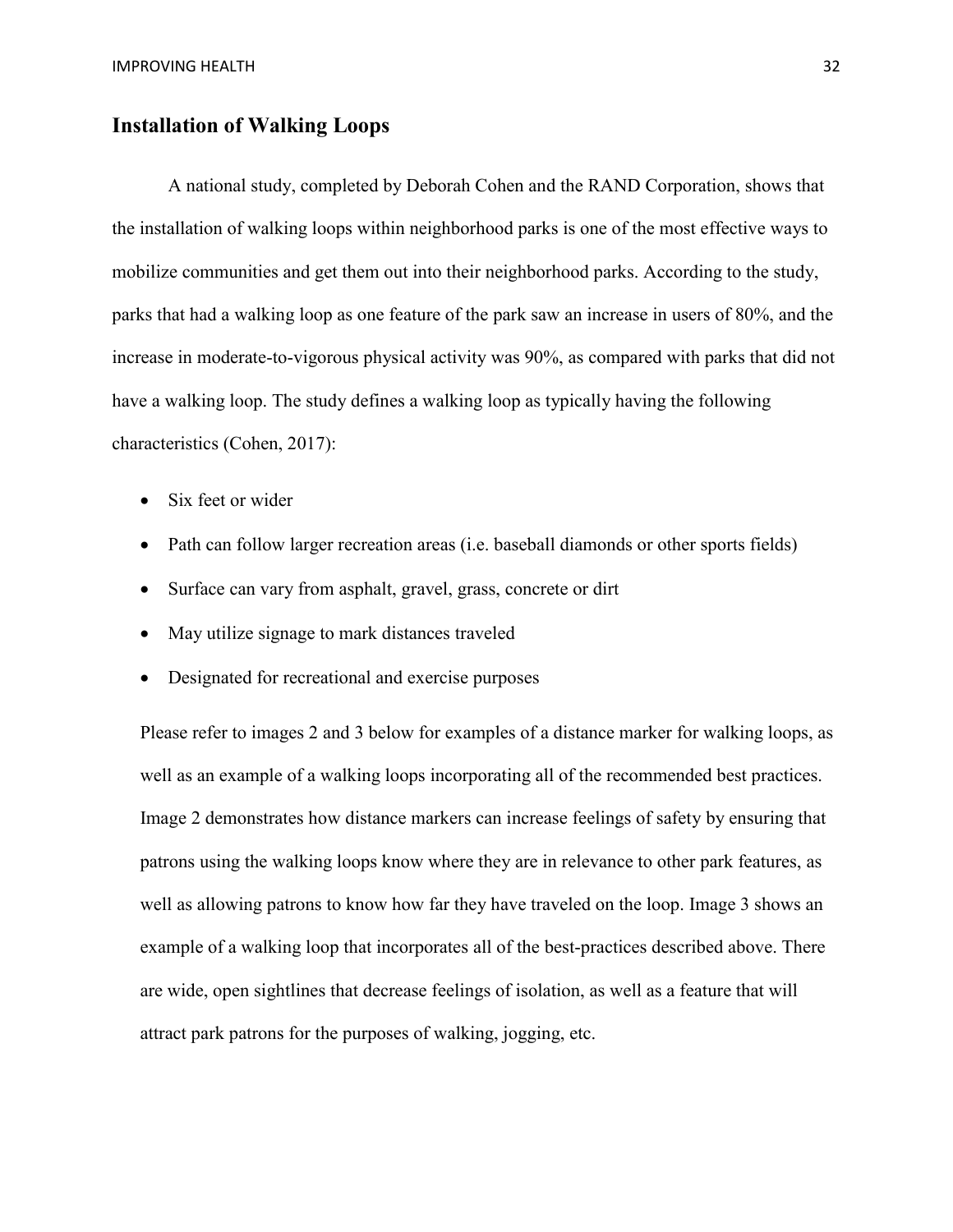

**Image 2: Walking Loop Distance Marker Image 3: Best-Practices Example**



Source: Author Source: Author

Walking loops may also be of benefit to increasing park utilization in that they may lead to the development of a regular community of users that therefore reduces the fear of crime in the parks by increasing the presence of adult figures. In addition, the installation of walking loops may lead to an increase in utilization of other park facilities, such as gymnasiums, playgrounds and sports fields, although no causal relationship can be stated and the possibility remains that the inverse is true as well.

Walking loops, while they benefit each population, benefit senior citizens disproportionately. While senior citizen utilization of parks in general is extremely low at 4% of users identified in this study, their representation doubled to 8% of park users in parks that made use of a walking loop (Cohen, 2017). The citizens of the zip codes targeted under the Community Health Improvement Plan are made up heavily of senior citizens (age 55 or older), with most zip codes being near or over  $1/3^{rd}$  of the populace belonging to that age group (U.S. Census Bureau, 2016).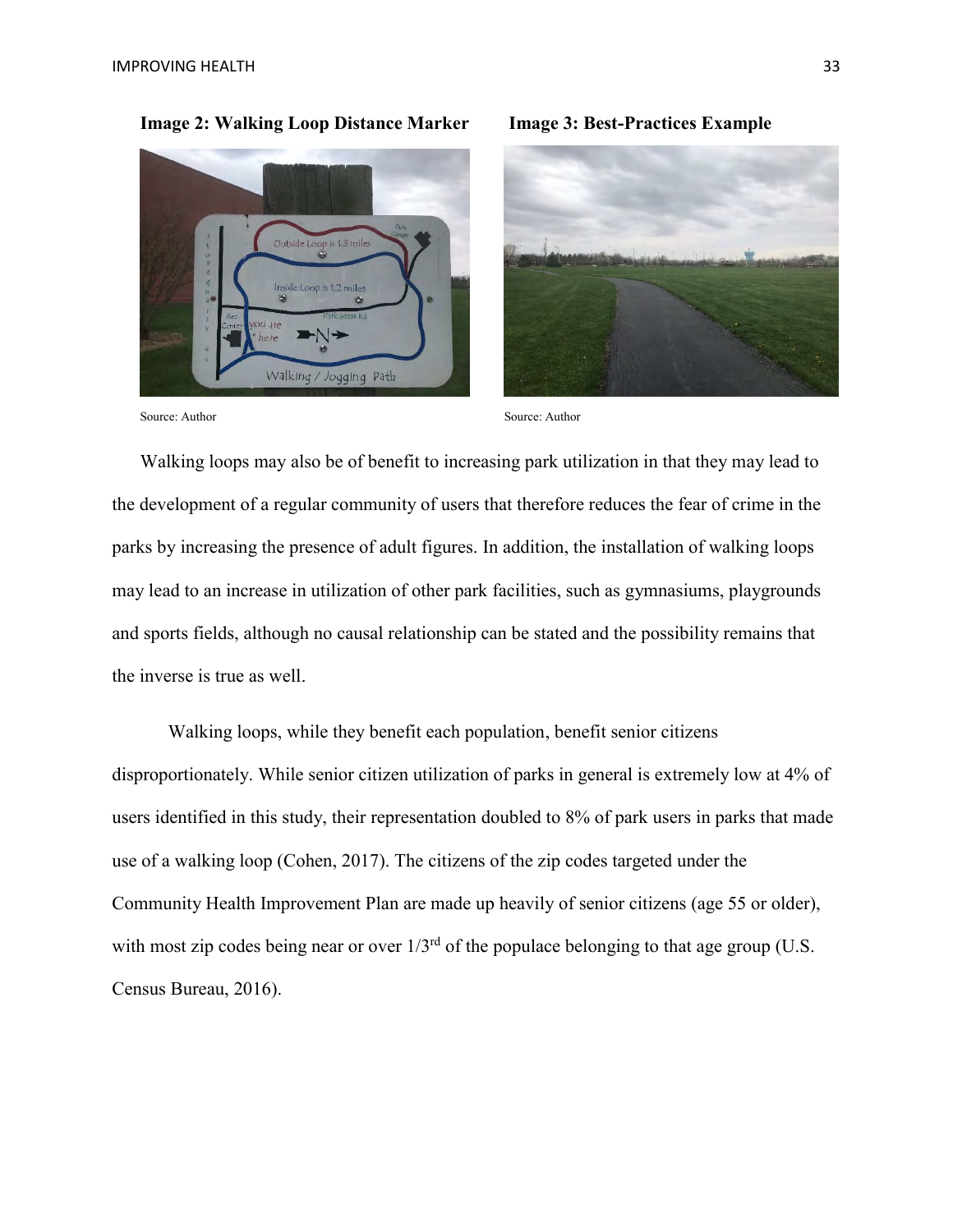



United States of America, U.S. Census Bureau . (2016). *ACS DEMOGRAPHIC AND HOUSING ESTIMATES more information 2012- 2016 American Community Survey 5-Year Estimates*.

 $+$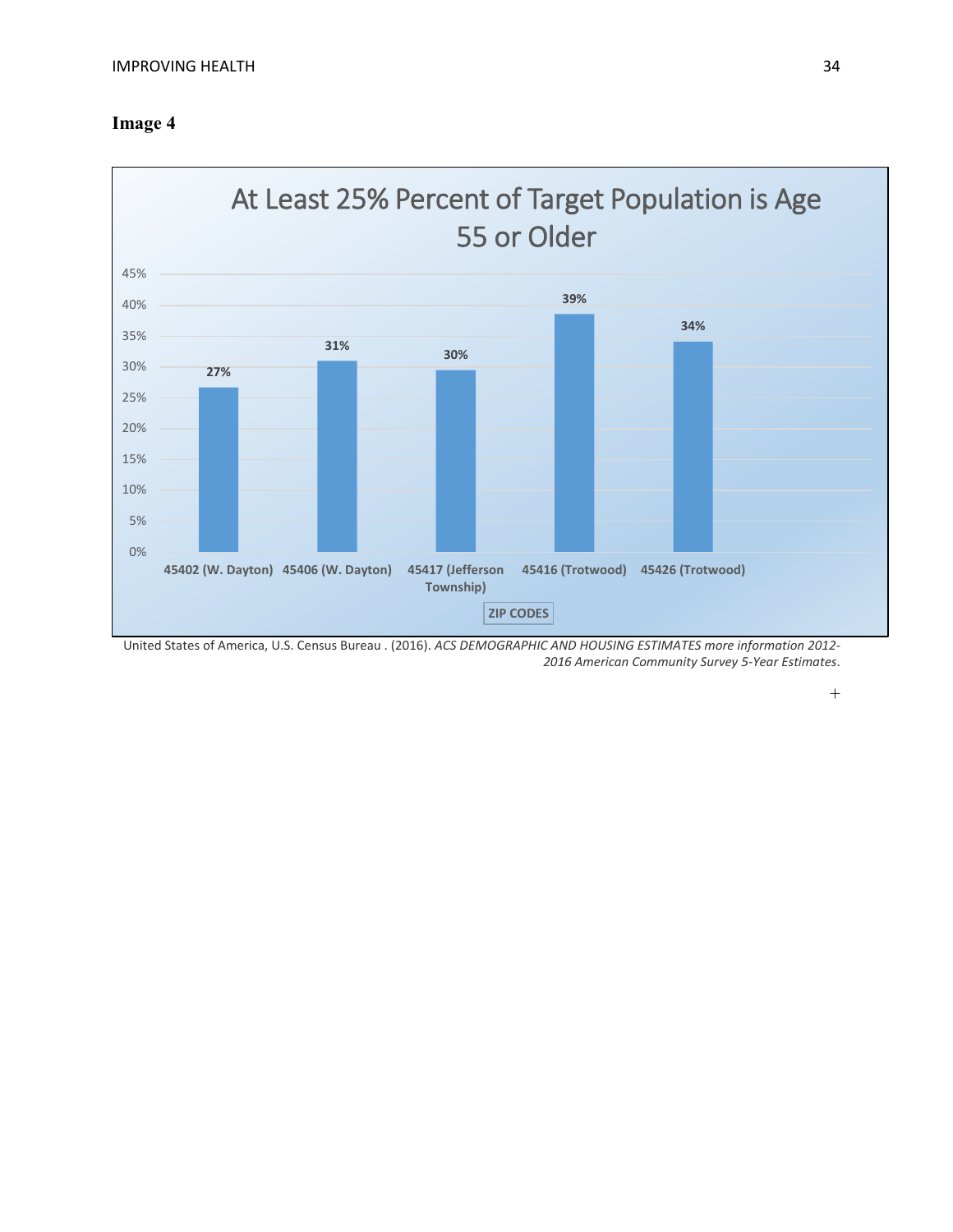#### **Working with Area Hospitals**

Premier Health, Dayton Children's Hospital and Kettering Health are active in developing and implementing strategies to increase parks utilization and bolster participation in physical activity within the City of Dayton. PHDMC has provided contacts within each organization of individuals responsible for planning and execution of these initiatives and strategies. This report has collaborated with these organizations to foster partnerships and new initiatives aimed at increasing physical activity in Dayton. The outcomes from these discussions are as follows.

# **Dayton Children's Hospital**

In line with Dayton Children's mission to improve the health and wellbeing of all children, they have developed the Office of Community Health and Engagement Programs (The Center) as a tool to provide for the health and wellbeing of all children in the Dayton region (The Office of Community Health and Engagement, 2017). The hospital utilizes this office as a community outreach and public policy arm dedicated to work in the following four main areas; Education, Outreach, Policy and Research. The Center operates through the administration of specific programs and initiatives targeted at preventing illness and injury and improving the overall health of children.

The Center administers a Community Health Needs Assessment (CHNA) every three years as a means to guide the development and improvement of their strategic plan. Contained in the most recent addition of the CHNA are the Center's three goals focus areas; Mental Health and Addiction, Chronic Disease and, Maternal and Infant Health (community health needs assessment, 2017). The Implementation Plan for the 2017 CHNA identifies "access to physical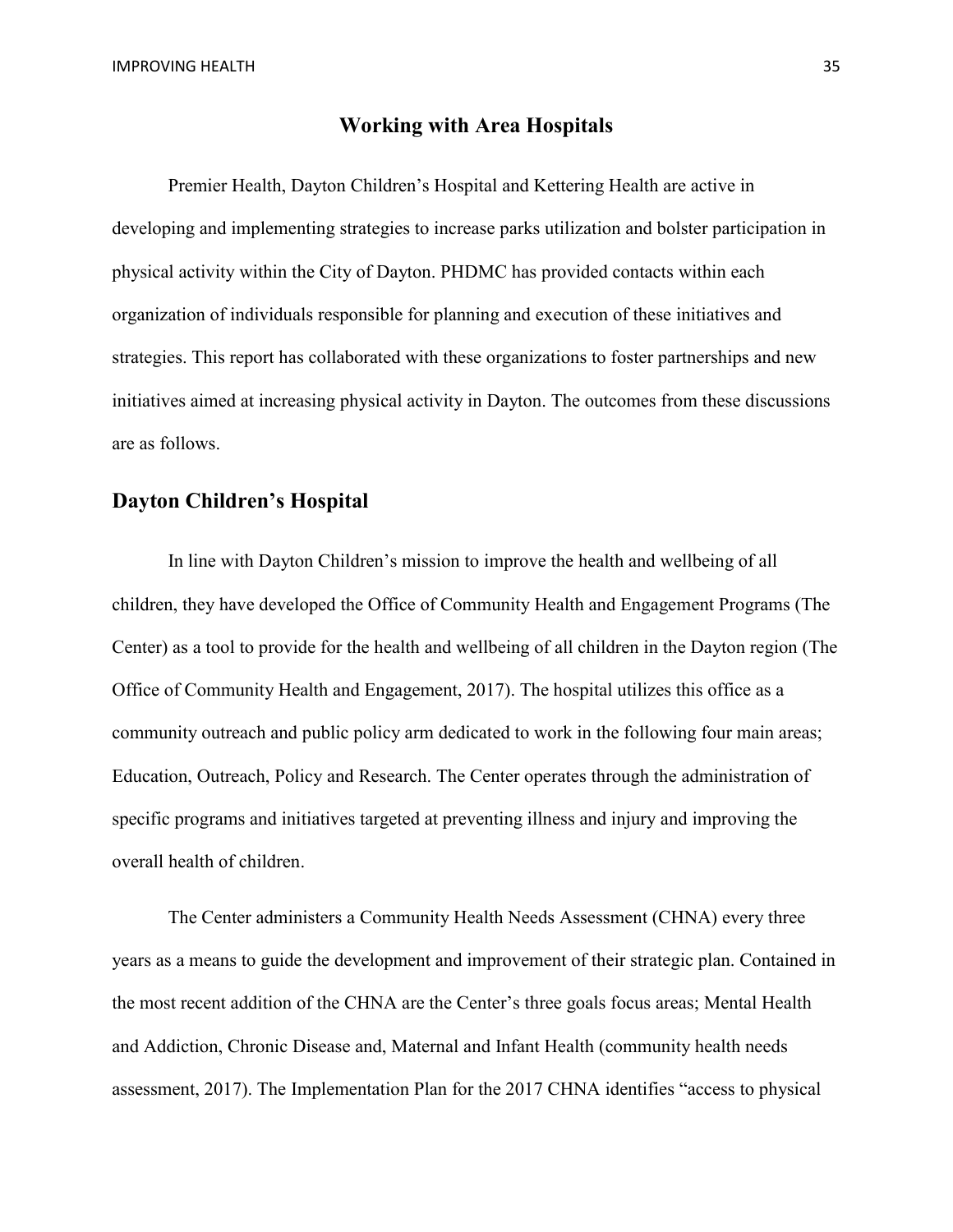activity" as a major gap in the Dayton region and lists 4 potential strategies for rectifying this issue. Those strategies are as follows: Get Up Programming, Not removing recess, Encouraging parents and families to be active and working with parks to do physical activity programming. Going further, the CHNA identifies the implementation of Safe Routes to School (SRTS) programming as a strategy to reduce chronic disease among youth, and sets forth a timeline necessary for gathering information on current STRS initiatives, the ability to develop new SRTS initiatives, develop walking and biking groups and group leaders, and enhance awareness of SRTS programming with the Dayton region (community health needs assessment implementation plan, 2017).

In line with these priorities, Dayton Children's has developed initiatives and programs that promote an active healthy lifestyle, a part of which is increasing physical activity to combat childhood obesity. In this area, Dayton Children's has spearheaded the Walk with a Doc program, the Safe Kids Greater Dayton Coalition and the Healthy way Neighborhood Collaborative. Each of these initiatives fosters partnerships between Dayton area organizations dedicated to similar missions, such as Public Health Dayton Montgomery County, Miami Valley Regional Planning Commission, City of Dayton Schools and the Greater Old North Dayton Neighborhood Association and allows the hospital to support these alliances and advocate for them as a means of pursuing Dayton Children's mission.

An interview was conducted with Abbey Rymarcyzk, The Community Relations Prevention Coordinator at Dayton Children's Hospital, under the Office of Community Health and Engagement Programs. She explained in greater detail the activity undertaken by Dayton Children's to connect children to physical activity opportunities, and relayed that the hospital is very interested in the "promotion of active, healthy lifestyles" and that they are active in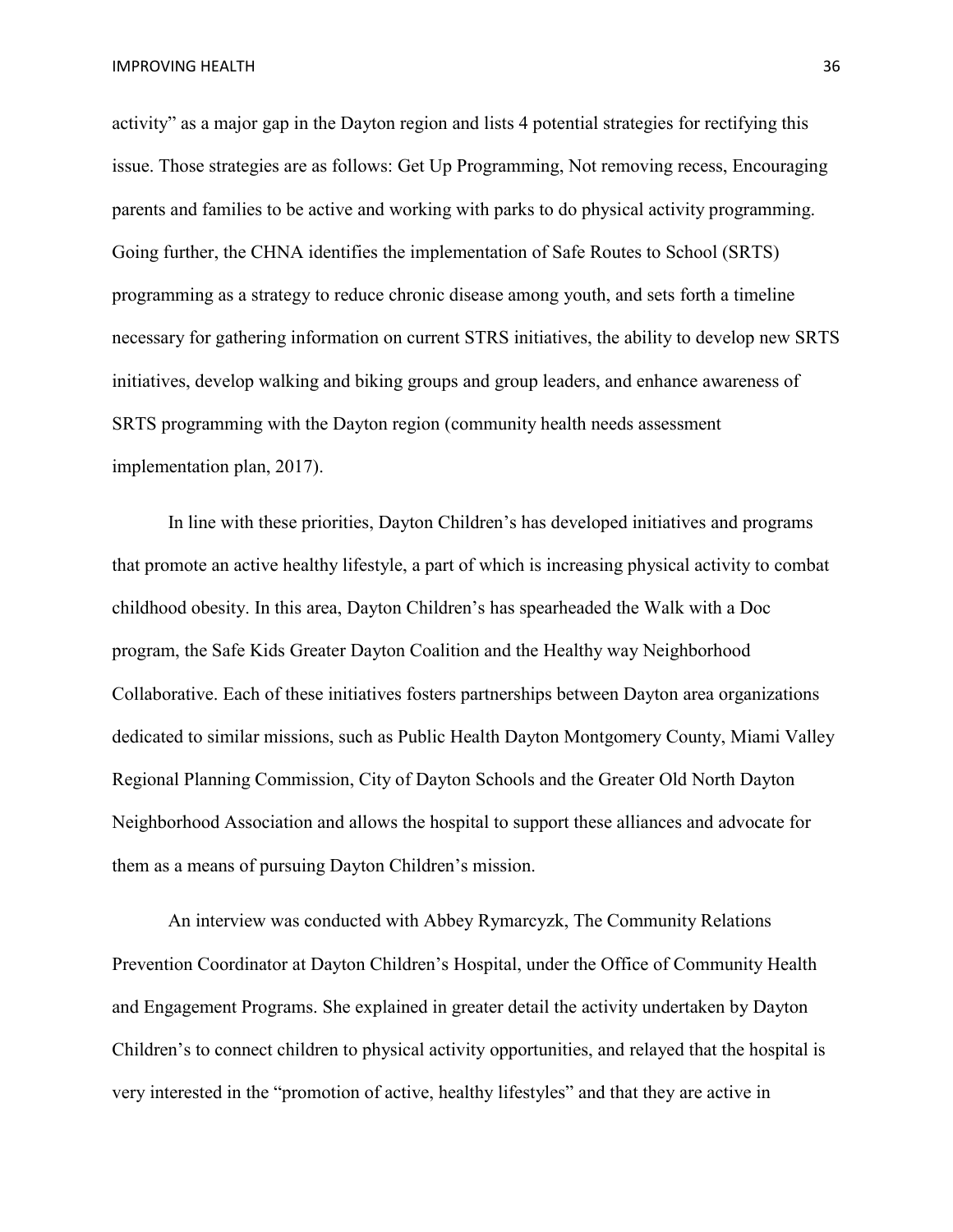advocacy and support of a multitude of initiatives and programs administered by outside organizations. Involvement with three organizations were discussed; Safe Routes to Schools Dayton, the Safe Kids Coalition, and Miami Valley No Child Left Inside. Further discussion revealed that high levels of collaboration between Public Health and Dayton Children's already exists and the need to enhance collaboration on these efforts is not necessary at this time; however, opportunities for continued and enhanced collaboration are encouraged and should be continuously updated.

# **Premier Health**

The mission of Premier Health, as stated in their 2017-2019 Community Health Improvement Plan is to "improve the health of the communities we serve with others who share our commitment to provide high quality, cost-competitive health care services". Similar to Dayton Children's, Premier Health offers a community outreach tool, titled Premier Community Health. This tool offers health initiatives to "promote healthy living" such as Premier HeartWorks, LIFESTEPS Weight Management Program, and a partnership with GetUp Montgomery County.

Premier Health also conducts their own Community Health Needs Assessment and lists Chronic Disease Prevention, and subsequently obesity, as one of their top three priorities for 2017-2019 Premier Health, in partnership with Mahogany's Child, has developed programs that "empowers the African-American population in the community to make positive health decisions through culturally relevant means" (Community Health Improvement Strategies, 2017). This partnership develops strategies and initiatives to improve health, and then works with minority community leaders in schools and churches to promote them. The partnership is currently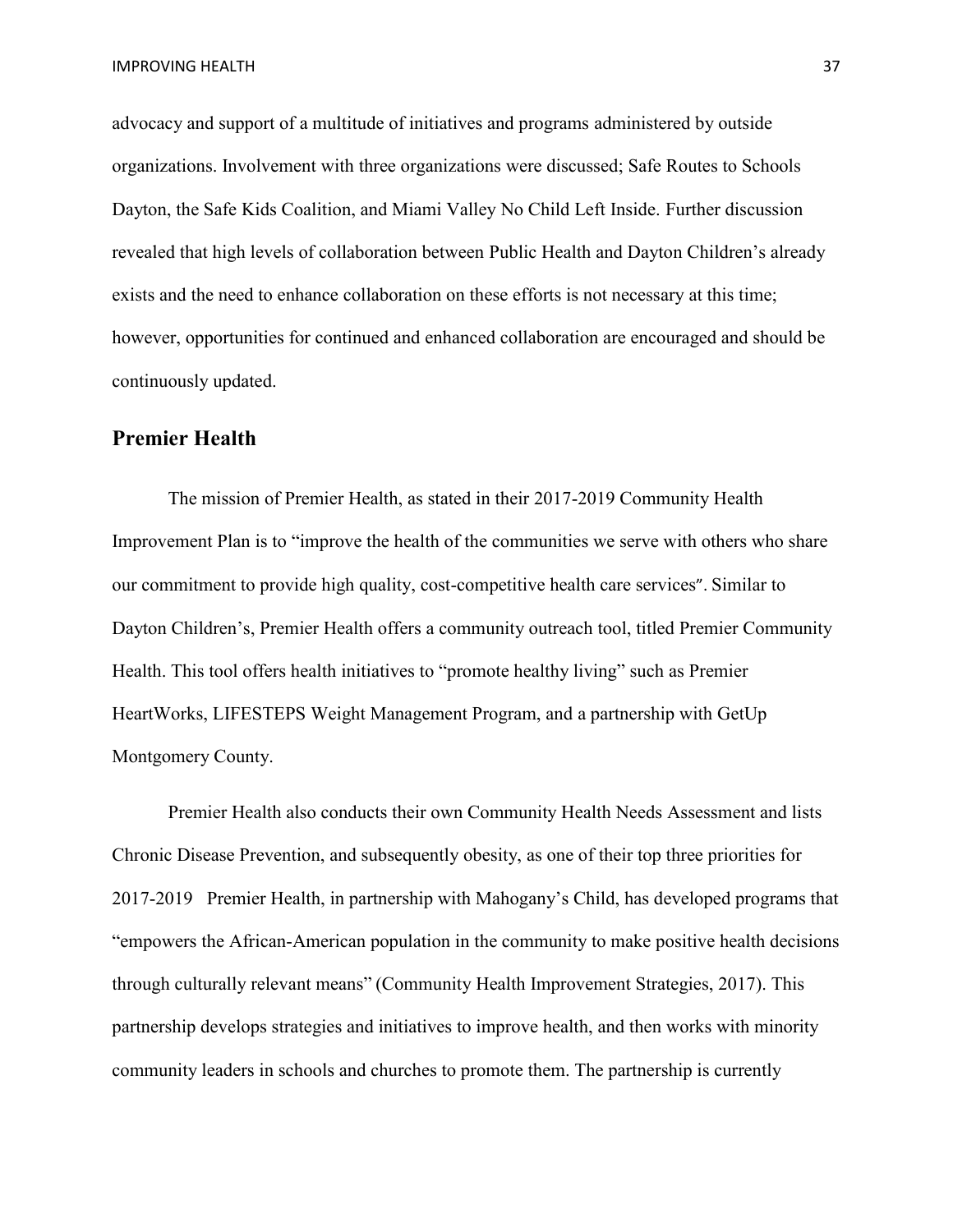working on implementing an initiative entitled "Mile a Day", which encourages participants to run at least 1 mile each day. The Community Health Improvement Strategies report puts forth that when a similar program was implemented in Scotland in a school setting, the student's obesity rate dropped by 45% after 18 months.

In addition, Premier Health's website contains a dedicated section for information on proper exercise and fitness, such as the need for conditioning and warm ups when exercising, and the effects of dehydration, as well as services that are offered, such as proper bicycle fitting, that enhance and increase health and wellness in the Dayton region.

Shaun Hamilton, the System Director of Community Benefits for Premier Health, granted an interview on what role Premier Health is playing in increasing physical activity in the Dayton community. In addition to the initiatives discussed previously, it was indicated that in order to make a positive effect on the levels of participation in physical activity, there must a culture shift to a "culture of physical activity", meaning that we must, as a society, make the choice to be physically active an easy choice to make. In a world increasingly full of technology, smart phones, tablets and video games, the easiest choice right now is to sit at home and indulge in technology instead of being active. In order to make a real change and truly increase physical activity levels, we must turn that around and make being active the easy choice.

Two ideals were expressed as means to begin the process of exchanging technology for physical activity; first, we must reverse the trend of a decline of physical activity in schools. Our schools should be the forefront of providing access to physical activity opportunities and cultivating a culture that values physical activity, but with the decline of things like recess, PE classes, and sporting opportunities he does not believe that is currently the case. Second, there must be incentives to being active, just as there are incentives to being inactive and engaging in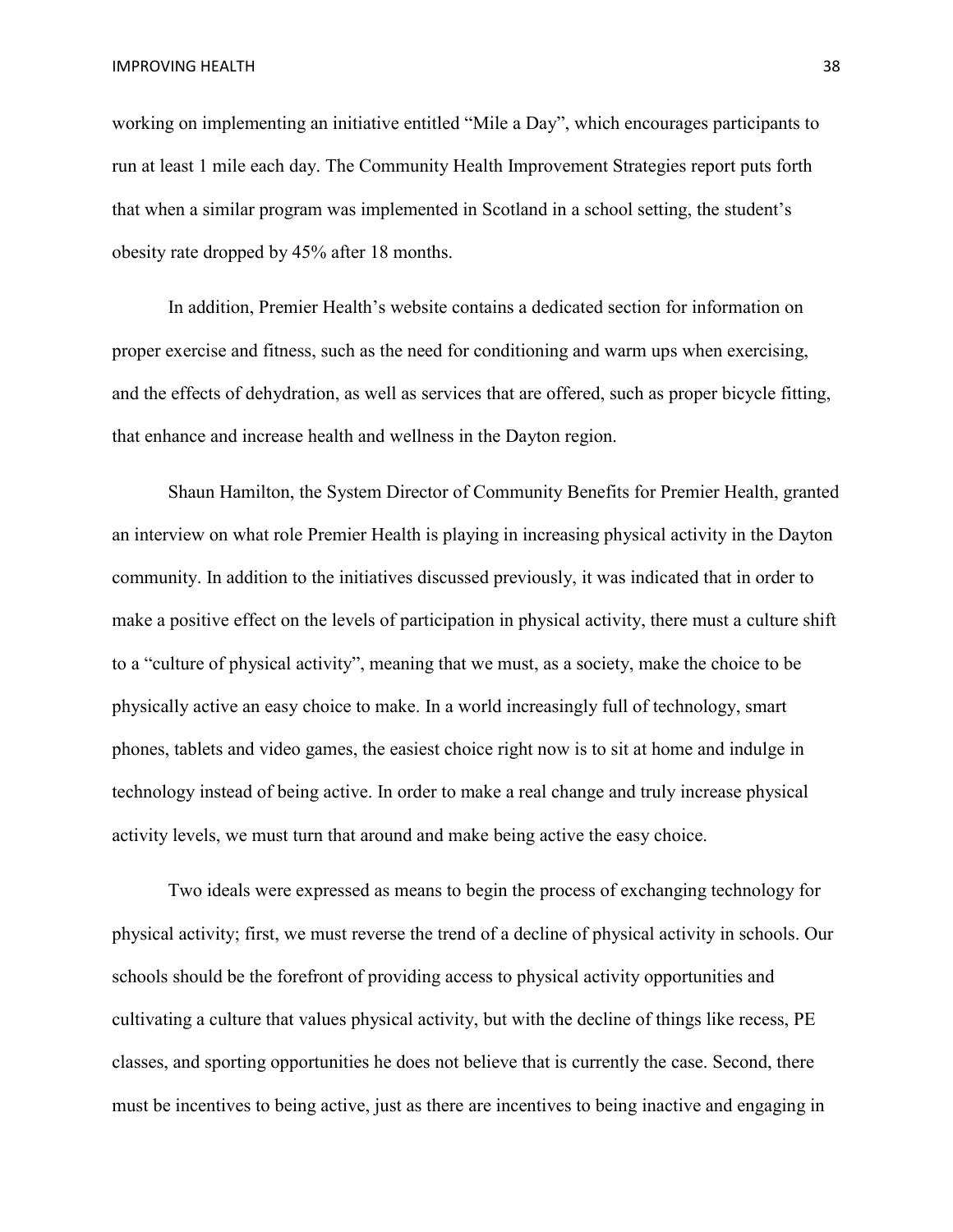technology. One example of this that Mr. Hamilton provided were video games. Video games, he says, are very popular because they allow anyone to feel that they are a part of a greater community and also to connect with others around the world in an instantaneous fashion. Mr. Hamilton expresses that "people want to be a part of something bigger than themselves" and that we must develop and incorporate the culminating moments that allow people to realize this in physical activity in order to make a successful and long-term impact on getting people active in Dayton.

# **Methods**

This report and the strategies contained within it were gathered via a thorough literature review of strategies utilized in other metropolitan areas to accomplish similar tasks, along with the results of those strategies and how they might apply to the City of Dayton. The thematic areas focused on as a part of this report are; Park Programming, Park Design, and Community-Oriented Policing and Outreach Strategies.

For each strategy derived from the literature review, best-practices and best practice leaders were sought out to determine how these strategies have been implemented in other, similar communities. Best practice leaders were determined either by awards received for work done in that area, or by recognition from a federal or state agency. Once the best evidence-based strategies were collected and a complete matrix of strategies developed, interviews were conducted with City of Dayton Departments to determine barriers to implementation within the City of Dayton and recommendations to overcome those barriers. Interviews were also completed with representatives from Dayton Children's and Premier Health to determine what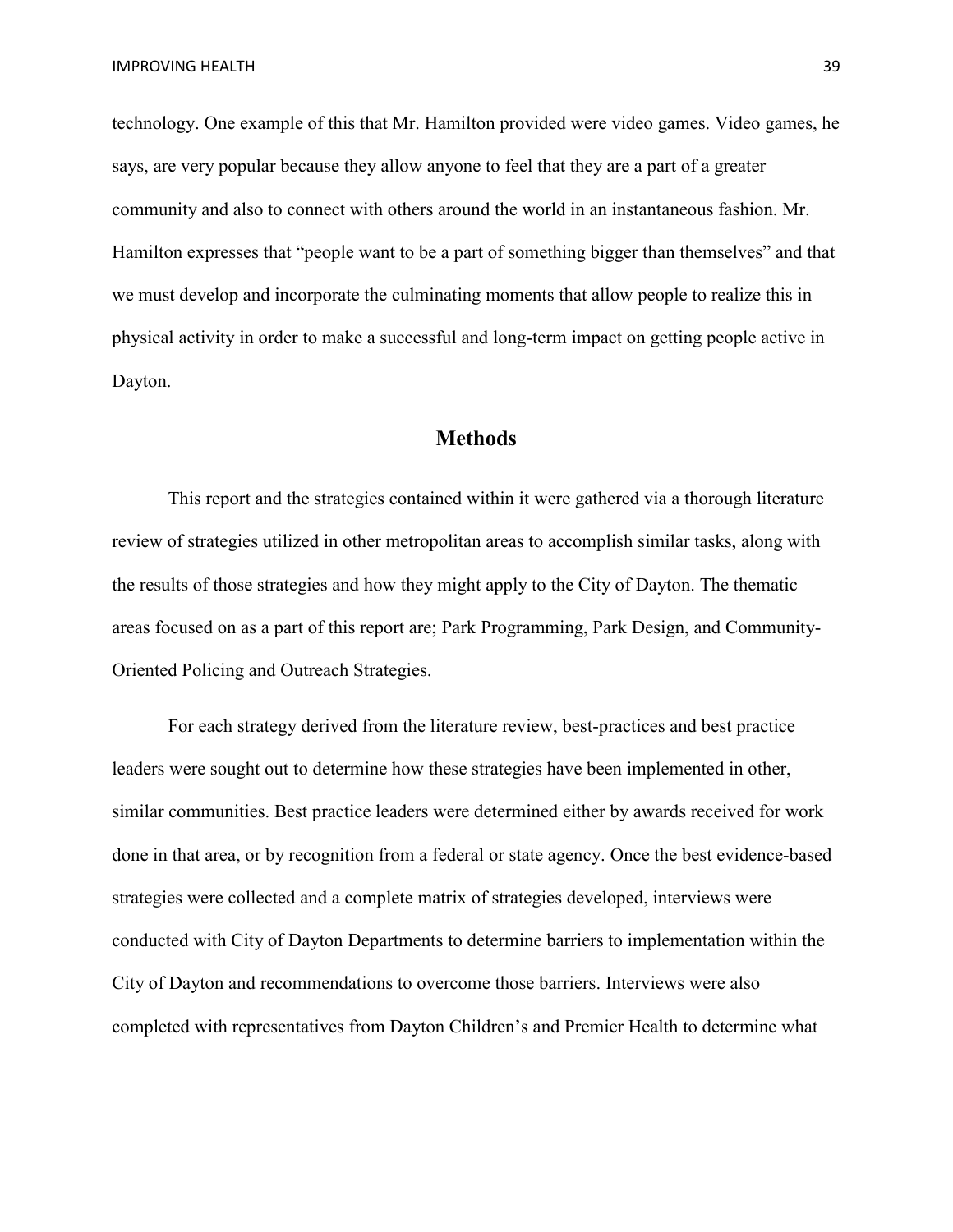roles the area hospitals play in increasing parks usage and physical activity overall in the City of Dayton.

An interview, lasting about one hour, was conducted with the Dayton Recreation and Youth Services department at their office. The main topic of discussion during the interview was strategies that can be utilized to increase the amount of users that neighborhood parks see in Dayton barriers that Recreation and Youth Services saw to mobilizing community members into their parks. For a list of interview questions composed, please see Appendix A.

From Dayton Children's Hospital, an interview was conducted with Abbey Rymarcyzk, the Community Relations Prevention Coordinator under the Office of Community Health and Engagement. The interview was conducted on site at Dayton Children's and lasted approximately forty-five minutes. For a list of interview questions composed, please see Appendix B.

In addition, and interview was conducted with Shaun Hamilton, the System Director of Community Benefits for Premier Health. This interview was conducted at Public Health, at the conclusion of the Community Health Improvement Plan meeting for 2018 and had a duration of about thirty minutes.

# **Next Steps**

Upon completion of the compilation of evidence-based strategies, as well as conducting interviews with key personnel relating to decreasing negative public perceptions of crime and increase parks utilization, there are strategies that will have a more profound impact on City of Dayton parks, and those strategies should be first considered for implementation.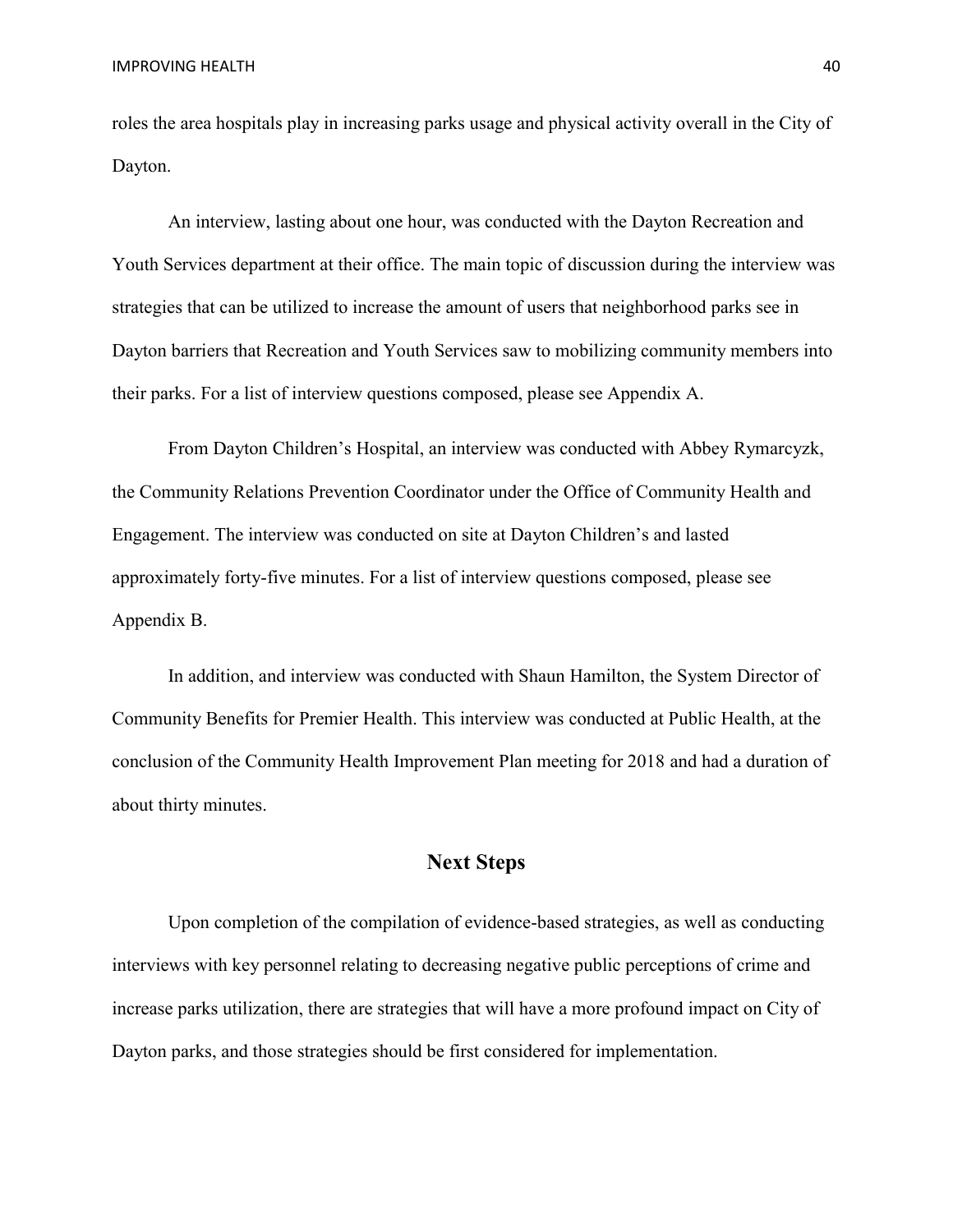**Cultivate collaborations with local organizations.** The Summer Night Lights program was extremely effective in mobilizing their citizens and getting them out into their parks. While L.A. is out of scale with Dayton, they were able to engage 14% of the population of Los Angeles County with their SNL initiative, and being able to increase parks utilization by that large of a margin merits the implementation of similar strategies in Dayton. Even though Dayton is a smaller city, we are culturally rich and diverse, and there are many opportunities for collaboration. (More on this section after Parks and Rec Dept. interview)

**Enhance marketing for new and existing park programs**. A large portion of the issue at hand with underutilization of parks is related to the perceptions of crime within Dayton. One solution to this is to implement awareness campaigns targeting those negative perceptions and increasing and enhancing the flow of information demonstrating the safety of Dayton parks, especially compared with Dayton as a whole, although caught must be taken not to mistakenly increase general perceptions of fear. In addition, new programs must have an appropriate amount of marketing resources to ensure they get off the ground properly, and it would be beneficial to study which existing programs could best utilize additional marketing resources. In line with other recommendations made in this report, the up and coming "Y on the Fly" program should have adequate resources as it will perform under a few different topic areas discussed in this report.

**Conduct a study of Dayton parks usage with and without walking loops**. The study conducted by Deborah Cohen on a national level demonstrated the dramatic increase in park utilization when a walking loop is present. There should be a study conducted specifically in Dayton parks to determine to what degree these findings are applicable to Dayton parks. If they are significant, resources should be directed at constructing walking loops. As demonstrated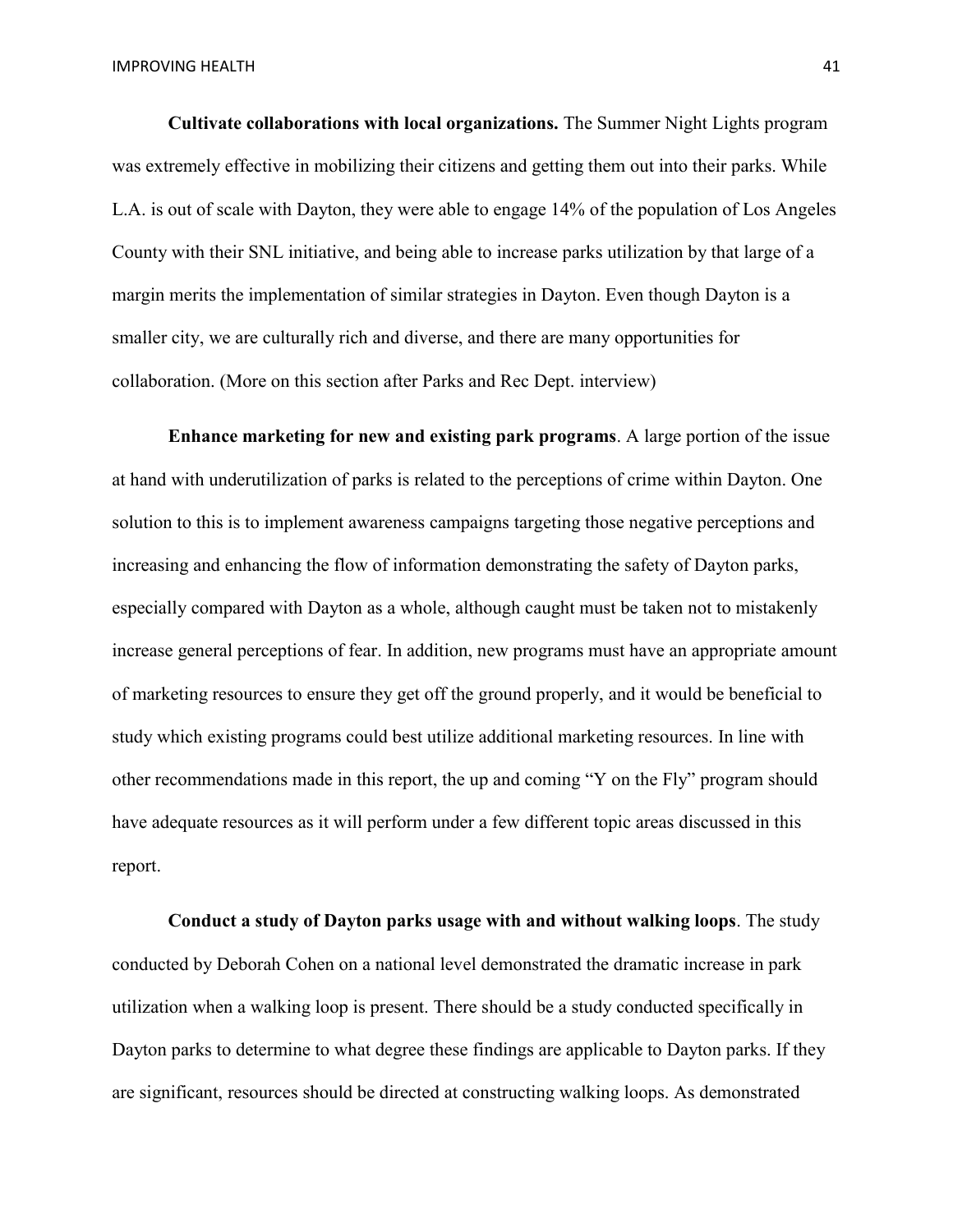above, the good portion of the target area are senior-citizens, for whom the walking loop most directly increased activity levels.

# **Continue to cultivate a culture of physical activity and develop programs to incentivize being active.** A culture of physical activity must be created in order to enhance physical activity levels. Partnerships with area schools should continue to be developed and ensure that recess activities are not diminished further. Unfortunately, this is not a goal that will occur over night, but it is something that must be continually developed and progress made on, especially with youth. The more physical activity is demonstrated as important in schools, the more those attitudes will transfer to activities outside of schools. Of course, physical activity should be stressed within all age groups, however, children should be the priority as they are going to be the easiest to instill the importance of being active, and they have the longest time to benefit from the adoption of an active lifestyle.

For any additional questions, please contact Cody at smith.1739@wright.edu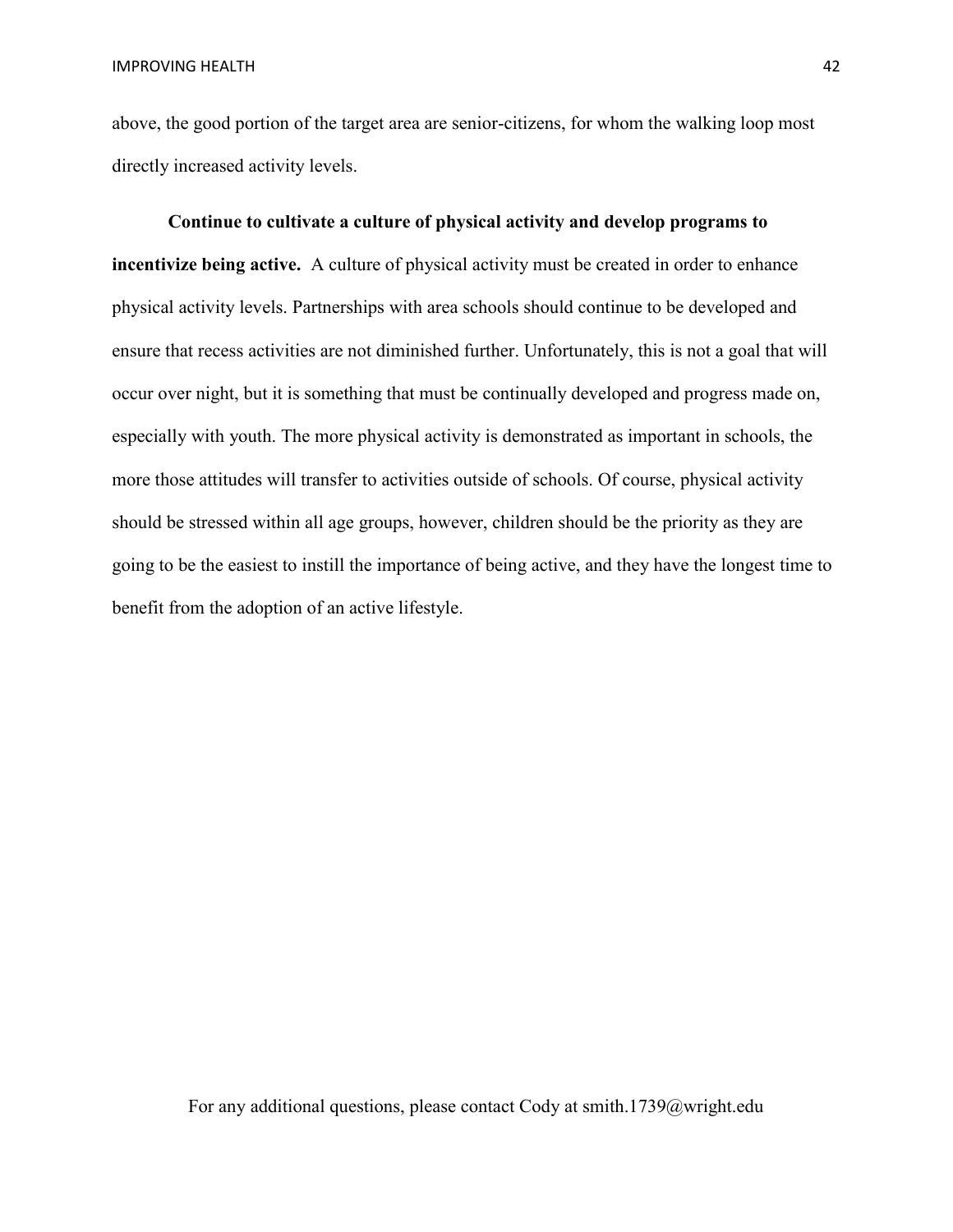# **Appendix A**

The following are the questions that were composed for the meeting with Dayton Recreation and Youth Services to discuss parks utilization and strategies to decrease public perceptions of fear in parks. The list of questions was composed before the meeting, however, the discussions took a more open-dialogue style format and therefore not all of the questions were asked directly.

- What, in your opinion, is the best strategy that can be utilized to increase neighborhood parks usage in Dayton?
- In the Summer Nights Light Program in Los Angeles, parks were able to partner with outside organizations to create programing opportunities, is this something that is being done in Dayton? What would be the barriers to do so if Dayton is not already?
- What types of marketing is Recreation and Youth Services currently engaging in? How are you utilizing social media and what barriers do you notice in making full use of social media?
- A national study shows that walking loops increase parks usage by a wide margin. What barriers does Recreation and Youth Services see to implementing more walking loops in neighborhood parks?
- Utilizing parks outreach teams are shown to increase usage of parks by making community members aware of parks programming. Is this a viable strategy for Dayton? Why or why not?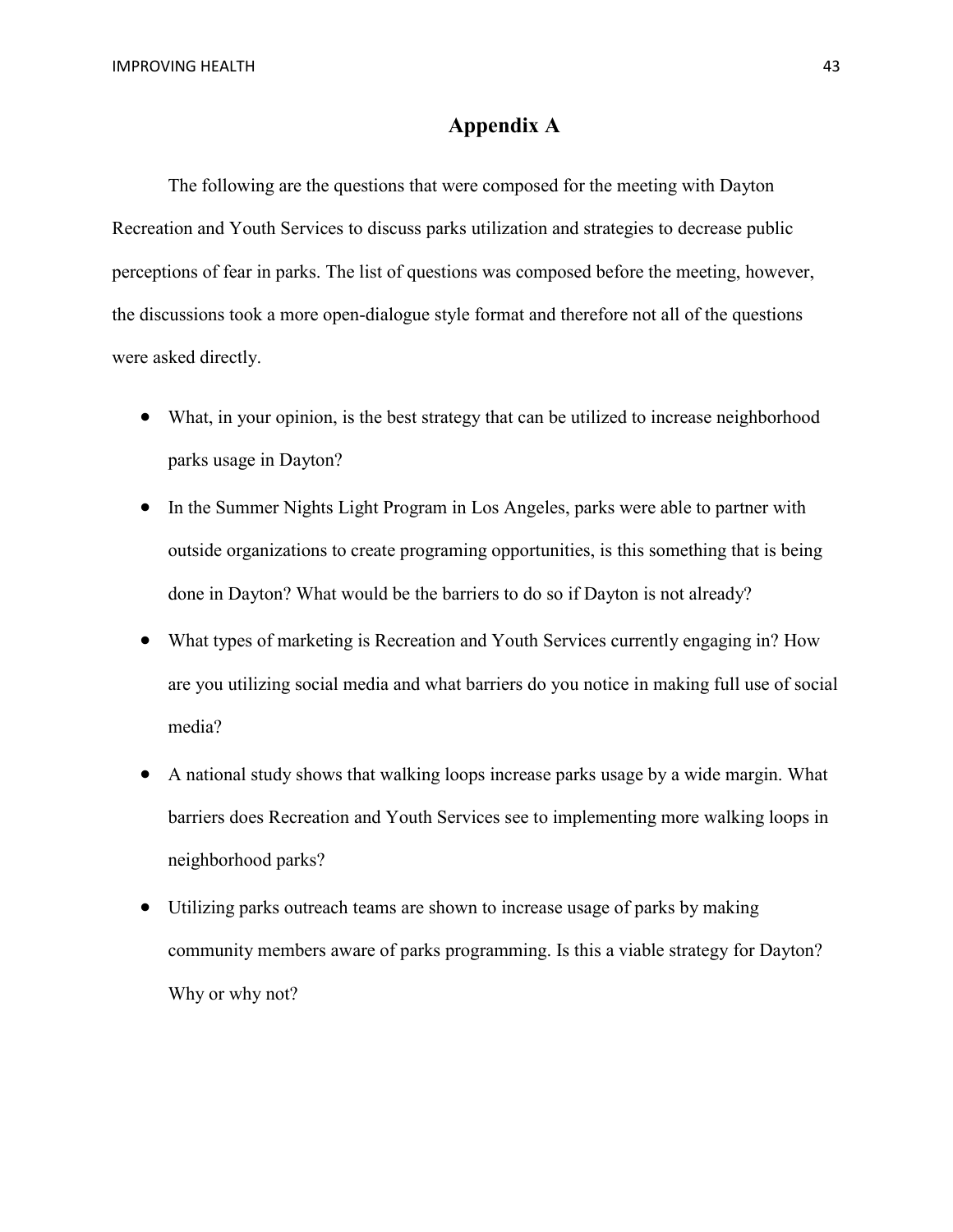#### **Appendix B**

The following are questions that were composed to be asked of Dayton Children's Hospital during the interview process with each respective organization. The questions were modified as to be applicable to Premier Health. Similar to the interview with Dayton Parks and Recreation, these questions were composed prior to the meeting, and both meetings took an open-dialogue approach in order to garner as much information as possible from each interview, and therefore each question may not have been asked in its entirety.

- Can you explain the mission of the Dayton Children's Office of Community Health and Engagement and what the Department hopes to accomplish in its mission?
- The Dayton Children's Community Health Needs Assessment (CHNA) identifies access to physical activity as a major gap with the community. Within that, the CHNA lists GetUp programming, can you go more in depth about Dayton Children's involvement with this program?
- In addition, the CHNA lists encouraging physical activity and working with parks to increase physical activity programming. Can you elaborate on what Dayton Children's is currently doing and what future plans the hospital has to continue to support this goal?
- In the view of Dayton Children's, how can the hospital, Public Health-Montgomery County, the Miami Valley Regional Planning Commission and other stakeholders best work to increase physical activity and parks usage to decrease public perceptions of crime in parks? In what areas does the hospital see the most need for improvement?
- Is there anything else that you feel would be useful to know in developing this report?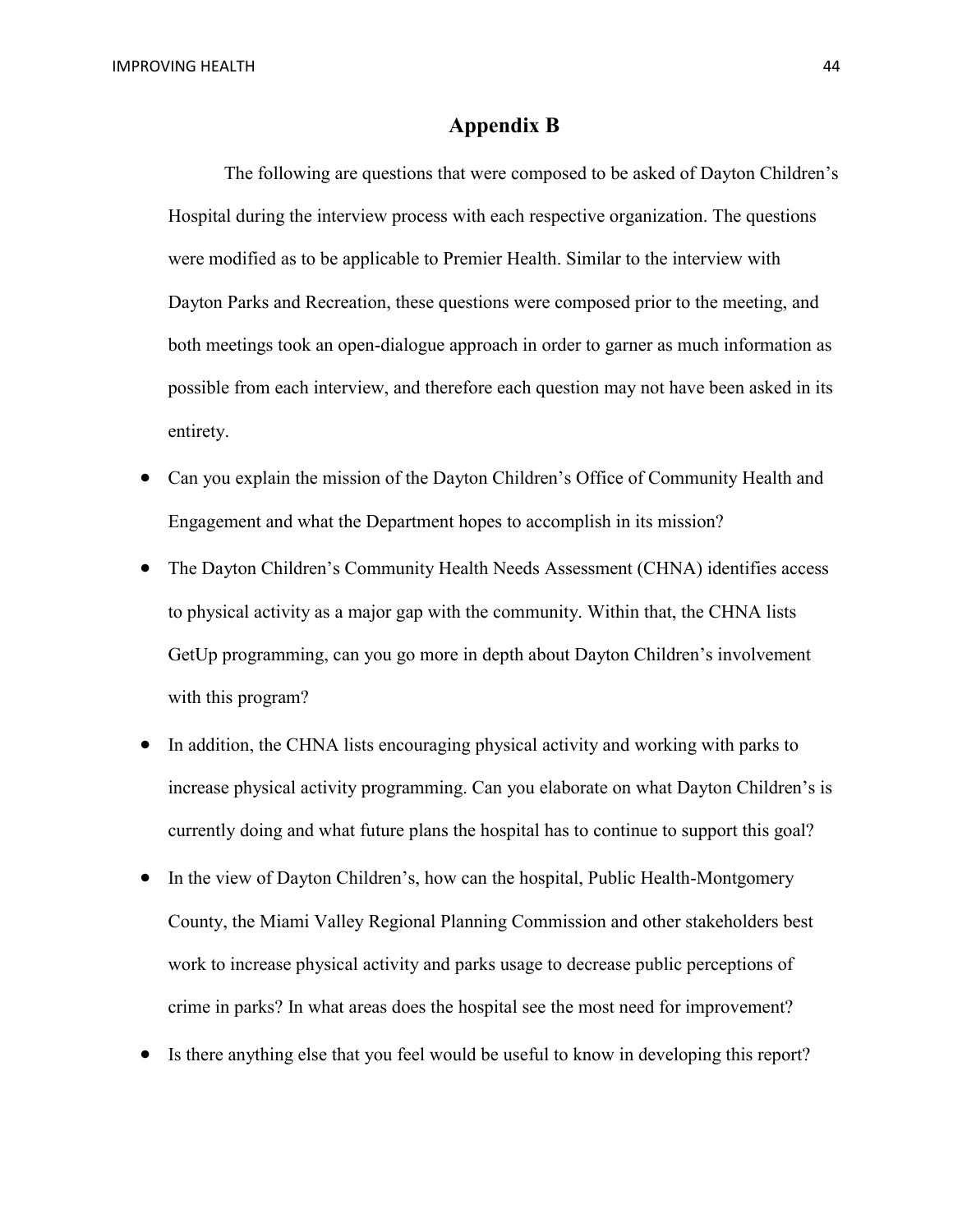# **Works Cited**

- 2016 SNL Impact/Highlights. (2016). Retrieved February 13, 2018, from http://grydfoundation.org/programs/summer-night-lights/2016-snl-impact-highlights/
- "About MVRPC." About MVRPC | MVRPC, Miami Valley Regional Planning Commission, [www.mvrpc.org/about-mvrpc.](http://www.mvrpc.org/about-mvrpc)
- Brown, L. P., & Wycoff, M. A. (1987). Policing Houston Reducing Fear and Improving Service. Crime And Delinquency, 33(1), 71-89.
- Chicago Department of Transportation. (2012, September). *Chicago Pedestrian Plan*. Retrieved February 10, 2018, from [https://www.cityofchicago.org/content/dam/city/depts/cdot/supp\\_info/ChicagoPedestrian](https://www.cityofchicago.org/content/dam/city/depts/cdot/supp_info/ChicagoPedestrianPlan.pdf) [Plan.pdf](https://www.cityofchicago.org/content/dam/city/depts/cdot/supp_info/ChicagoPedestrianPlan.pdf)
- Cohen, D., Han, B., & Nagel, C. (2016). *The First National Study of Neighborhood Parks*(Rep.). Retrieved March 5, 2018, from American Journal of Preventative Medicine website: [http://www.ajpmonline.org/article/S0749-3797\(16\)30079-4/pdf](http://www.ajpmonline.org/article/S0749-3797(16)30079-4/pdf)
- Cohen, D., Han, B., & Evenson, K. (2017, February). *The Prevalence and Use of Walking Loops in Neighborhood Parks: A National Study*(Tech.). Retrieved March 7, 2018, from RAND Corporation website: https://ehp.niehs.nih.gov/wp-content/uploads/125/2/EHP293.alt.pdf
- Cohen, D., Golinelli, D., & McKenzie, T. L. (20009). *Effects of Park Improvements on Park Use and Physical Activity Policy and Programming Implications*(Rep.). Retrieved January 26, 2018, from<https://www.ncbi.nlm.nih.gov/pmc/articles/PMC2821789/>
- Collum, M. (2017, July 1). Mobile Recreation Programs. *Parks and Recreation: NRPA's Monthly Magazine*. Retrieved March 21, 2018, from https://www.nrpa.org/parksrecreation-magazine/2017/july/mobile-recreation-programs/
- *Community Health Improvement Strategies*(Rep.). (2017). Retrieved March 11, 2018, from Premier Health website: file:///C:/Users/Cody/Downloads/MVH%202017- 2019%20Implementation%20Strategies.pdf
- *Community health needs assessment implementation plan*(Rep.). (2017). Retrieved March 10, 2018, from Dayton Children's Hospital Office Of Community Health and Engagement website: [https://www.childrensdayton.org/sites/default/files/Dayton%20IP%20FINAL%206-20-](https://www.childrensdayton.org/sites/default/files/Dayton%20IP%20FINAL%206-20-17.pdf)
- [17.pdf](https://www.childrensdayton.org/sites/default/files/Dayton%20IP%20FINAL%206-20-17.pdf) Community Outreach: Program Descriptions and Prices. (n.d.). Retrieved March 11, 2018, from http://ketteringhealth.org/communityoutreach/pdf/COProgDesc.pdf

Cordner, G. (2010, January). *Reducing Fear of Crime: Strategies for Police*(Publication). Retrieved January 31, 2018, from US Department of Justice, Office of Community Oriented Policing Services website: <http://www.popcenter.org/library/reading/PDFs/ReducingFearGuide.pdf>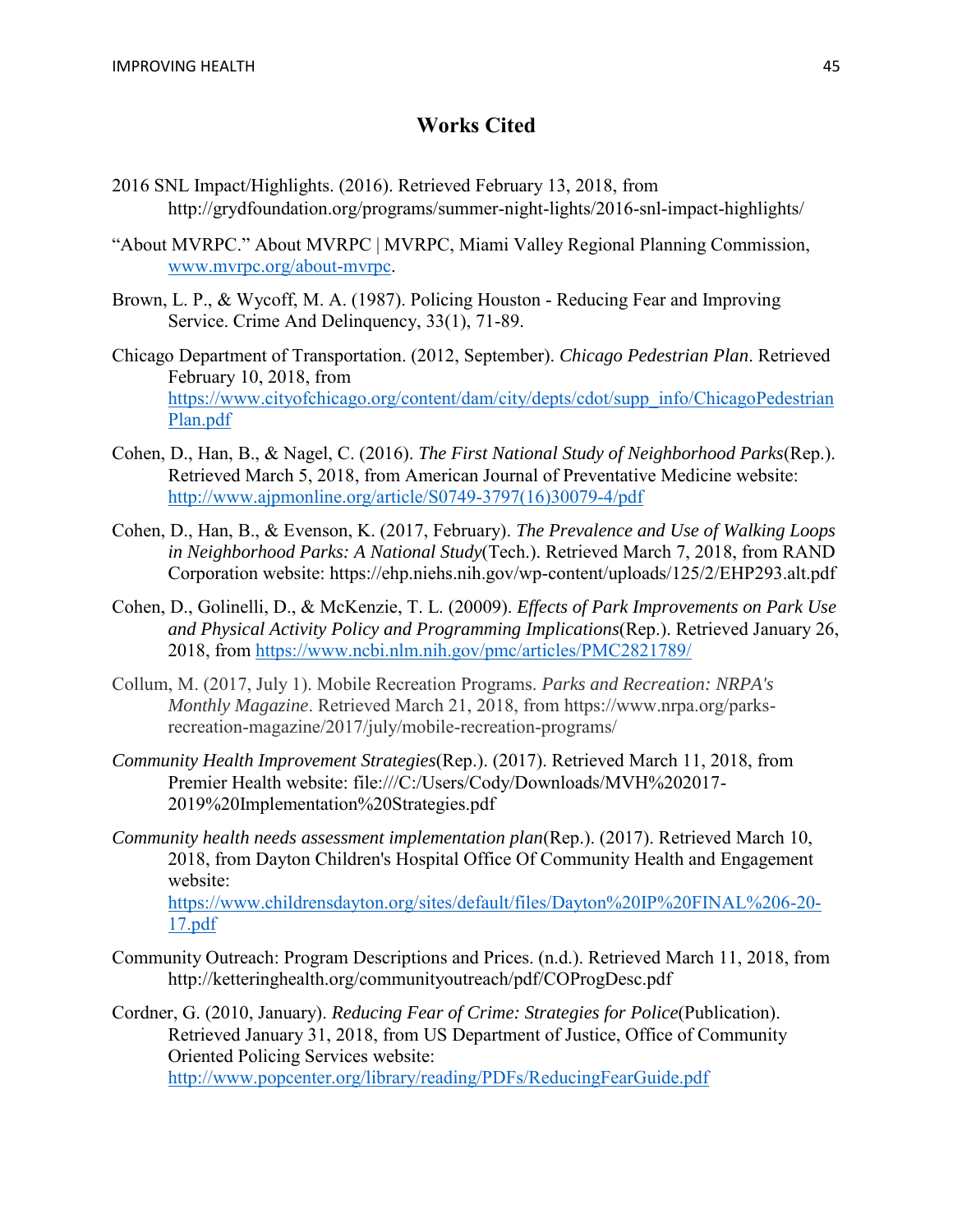- Gavrilis, J. E., & Longo, T. J. (1998). *Patterson Park Outreach Program*(Issue brief). Retrieved February 13, 2018, from Baltimore Police Department website: Patterson Park Outreach Program (1997)
- Heart & Soul. (2016, June 16). Retrieved February 13, 2018, from <https://www.washingtonparks.net/programs/heart-soul/>
- Hilborn, J. (2009, July). *Dealing with Crime and Disorder in Urban Parks*(Issue brief). Retrieved February 13, 2018, from U.S. Department of Justice: Office of Community Oriented Policing Services website: http://www.popcenter.org/Responses/pdfs/urban\_parks.pdf
- Johnson, R. R., Ph.D. (2015, September). *Reducing Fear of Crime and Increasing Citizen Support for Police*(Publication). Retrieved February 13, 2018, from Public Agency Training Council website: http://www.patc.com/weeklyarticles/print/2015 johnson reducingfear.pdf

Littlejohn, J. (2017). *Safe Physical Activity Study: Tracking Crime in Dayton Parks*(Rep.).

Noyes, P. (1998). *Traffic Calming Primer*(Issue brief). Boulder, CO: Pat Noyes and Associates.

- The Office of Community Health and Engagement Programs. (2017). Retrieved March 14, 2018, from https://www.childrensdayton.org/community/advocacy-and-outreach/officecommunity-health-and-engagement-programs
- *Parks After Dark / Summer Night Lights*(Publication). (2015). Retrieved March 6, 2018, from Institute for Local Government website: http://www.ca-ilg.org/about-institute-localgovernment
- Project for Public Spaces. (2008). *What Role Can Design Play in Creating Safer Parks?*[Brochure]. Author. Retrieved January 31, 2018, from <https://www.pps.org/article/what-role-can-design-play-in-creating-safer-parks>
- Roberts, N. S., & Rao, T. (2014). *The Modern Urban Park: Access and Programming-- Where have we been, where shall we go?* Retrieved February 13, 2018, from San Francisco State University website: [http://userwww.sfsu.edu/nroberts/documents/UrbanParksWhitePaper\\_Roberts\\_032514.p](http://userwww.sfsu.edu/nroberts/documents/UrbanParksWhitePaper_Roberts_032514.pdf) [df](http://userwww.sfsu.edu/nroberts/documents/UrbanParksWhitePaper_Roberts_032514.pdf)
- *Safe Routes to Parks: Improving Access to Parks through Walkability (Rep.). (2014). Ashburn, VA: National Recreation and Parks Association.*(Issue brief). (2014). Retrieved January 31, 2018, from National Recreation and Parks Association website: [https://www.nrpa.org/contentassets/f768428a39aa4035ae55b2aaff372617/park-access](https://www.nrpa.org/contentassets/f768428a39aa4035ae55b2aaff372617/park-access-report.pdf)[report.pdf](https://www.nrpa.org/contentassets/f768428a39aa4035ae55b2aaff372617/park-access-report.pdf)
- Skogan, W. G., & Hartnett, S. M. (n.d.). *Community Policing: Chicago's Experience*(Rep.). National Institute of Justice.